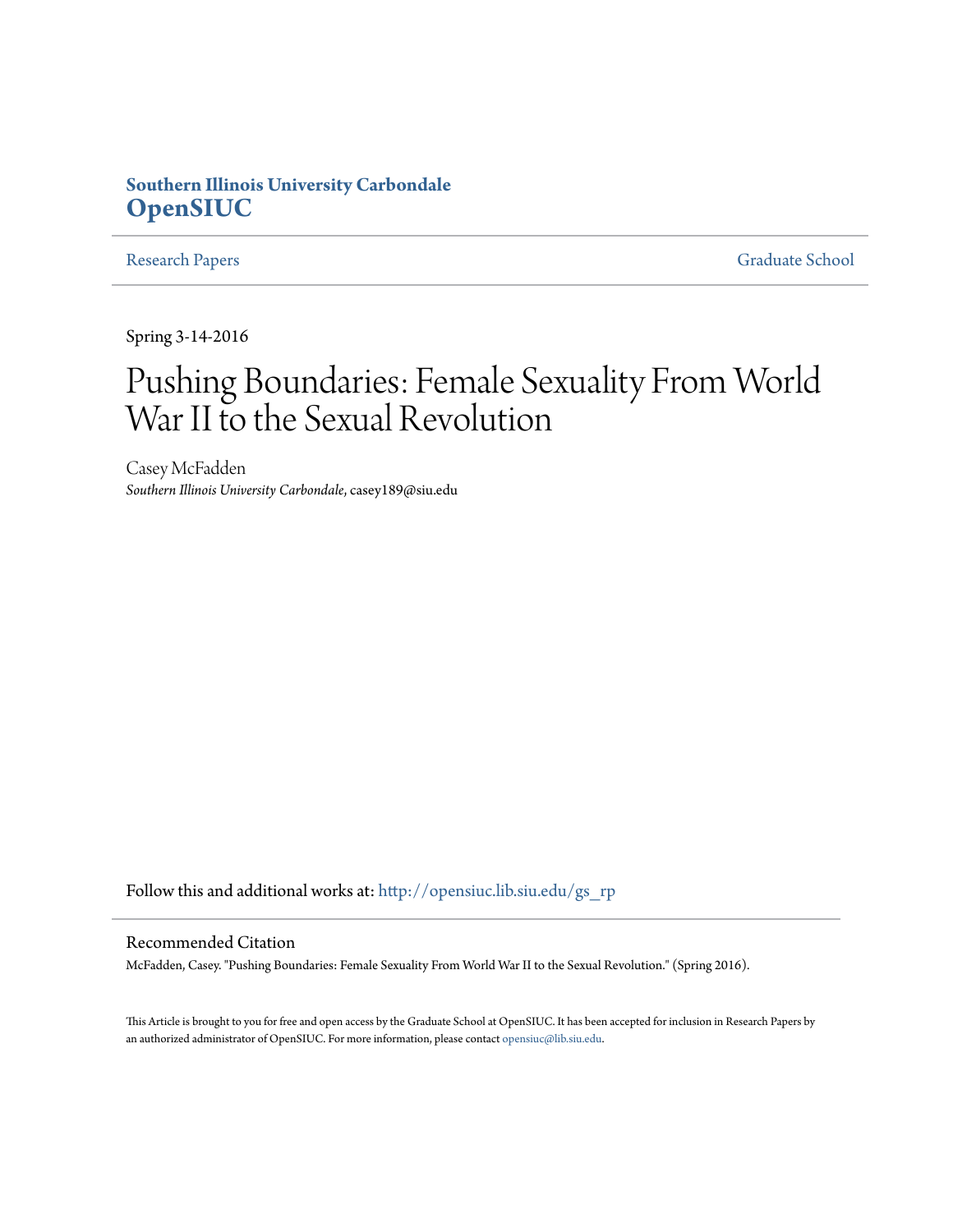# PUSHING BOUNDARIES: FEMALE SEXUALITY FROM WORLD WAR II TO THE SEXUAL REVOLUTION

By

Casey McFadden

B.S., Southern Illinois University, 2012

A Research Paper Submitted in Partial Fulfillment of the Requirements for the Master of Science in Education

Department of Educational Administration and Higher Education In the Graduate School Southern Illinois University Carbondale May 2016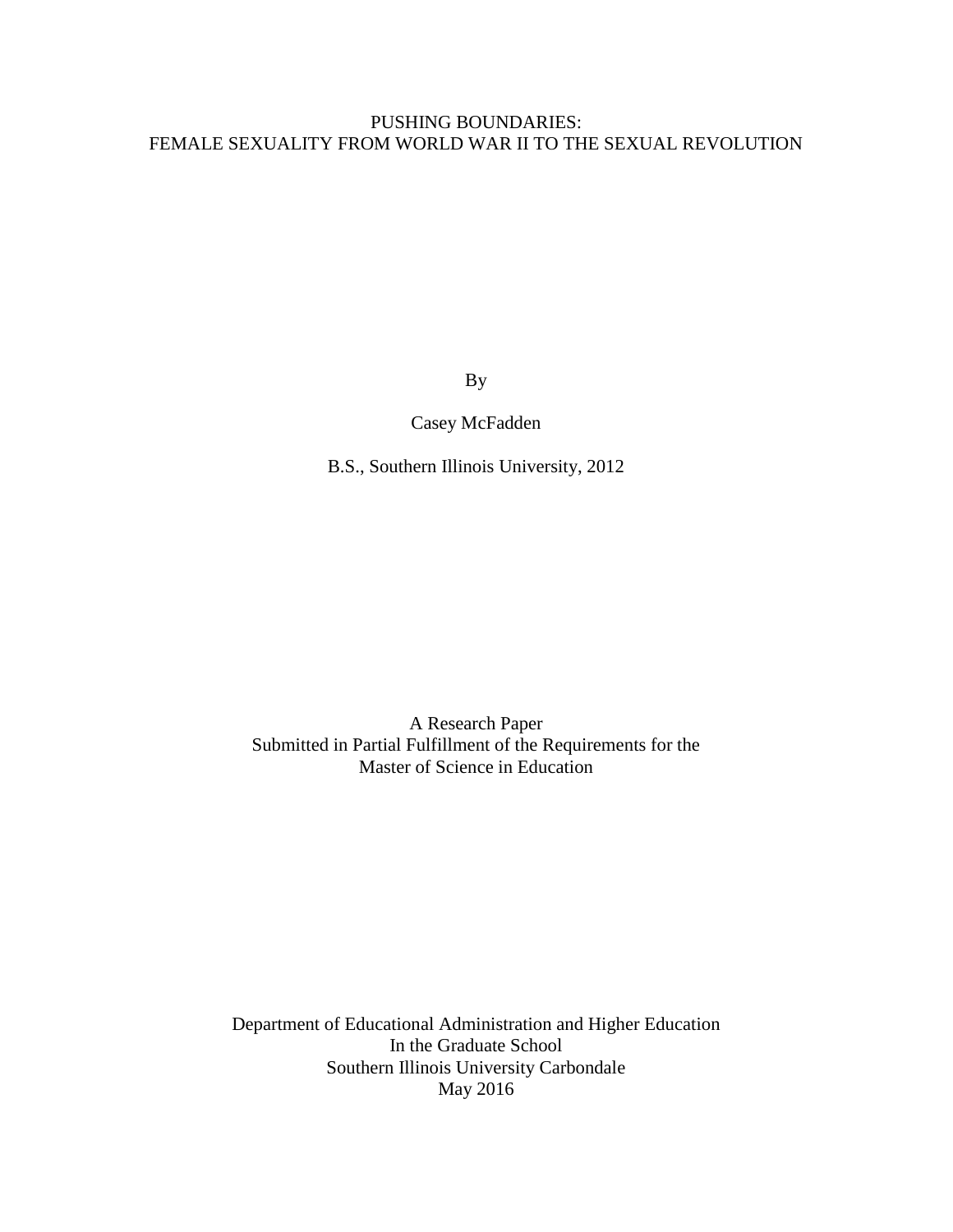# RESEARCH PAPER APPROVAL

# PUSHING BOUNDARIES:

# FEMALE SEXUALITY FROM WORLD WAR II TO THE SEXUAL REVOLUTION

By

Casey McFadden

A Research Paper Submitted in Partial

Fulfillment of the Requirements

for the Degree of

Master of Science in Education

in the field of Higher Education

Approved by:

Patrick Dilley, Ph.D., Chair

Sarah Donahoo, Ph.D.

Graduate School Southern Illinois University February 15, 2016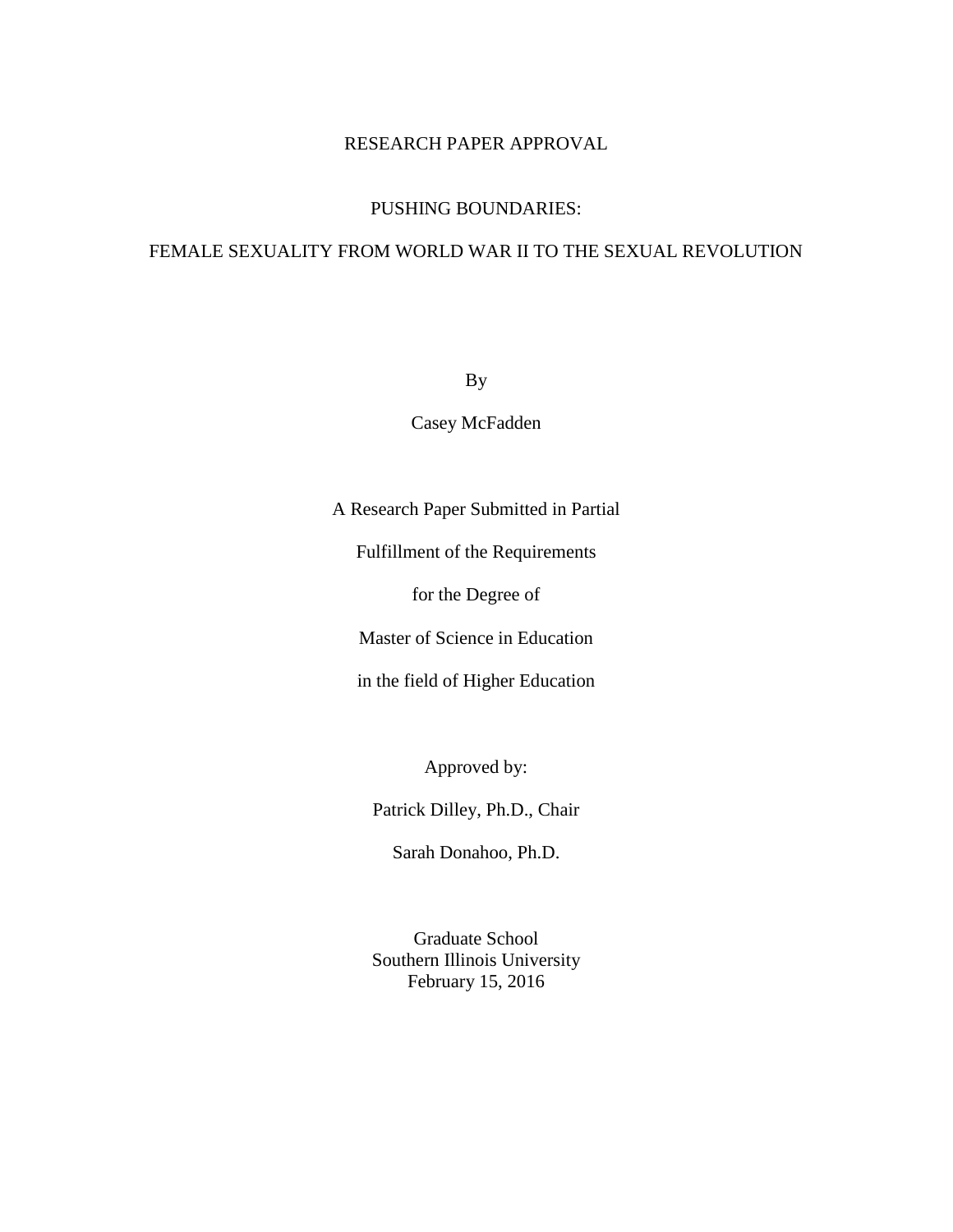### AN ABSTRACT OF THE RESEARCH PAPER OF

## CASEY MCFADDEN, for the Master of Science in Education degree in HIGHER EDUCATION, presented on FEBRUARY 15, 2016, at Southern Illinois University Carbondale.

# TITLE: PUSHING BOUNDARIES: FEMALE SEXUALITY FROM WORLD WAR II TO THE SEXUAL REVOLUTION

#### MAJOR PROFESSOR: Dr. Patrick Dilley

This paper explores female sexual behavior beginning at World War II up to the beginning of the sexual revolution. It also examines the different ways in which government, educational, legal, and social reform authorities attempted to control females through various laws, policies, and educational structures. The purpose of this paper is to explain how girls and women were adapting to and challenging traditional standards of sexuality in mid-twentieth century America. Throughout World War II and the decades following, girls and women continued to push the boundaries of traditional sexuality and, although often not directly, challenged many authorities' attempts at control. As the boundaries between private and public matters became increasingly ambiguous, social and sexual transitions occurred that ultimately led to what has become known as the sexual revolution.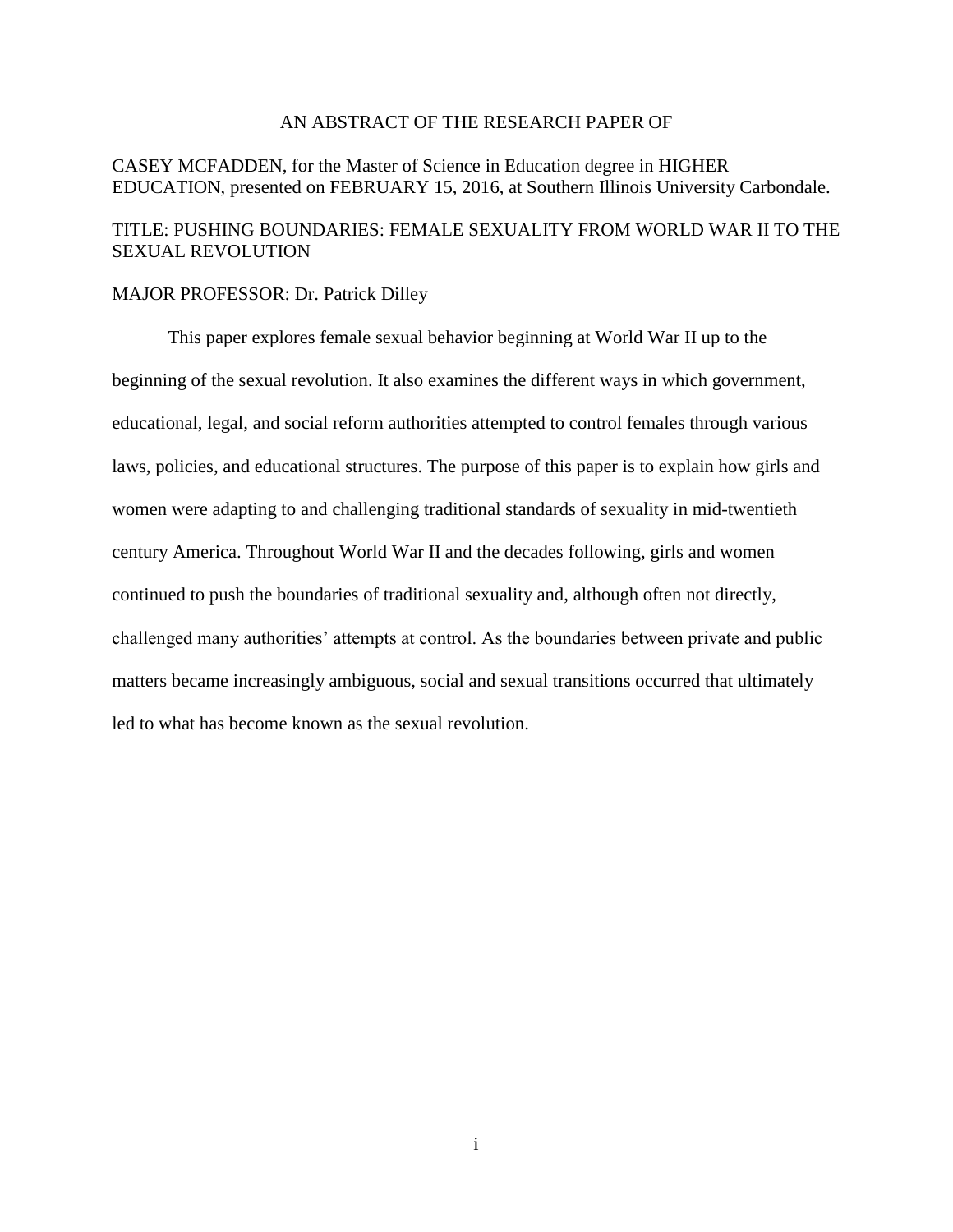| <b>CHAPTER</b>                                                   | <b>PAGE</b> |
|------------------------------------------------------------------|-------------|
|                                                                  |             |
| <b>CHAPTERS</b>                                                  |             |
|                                                                  |             |
|                                                                  |             |
| CHAPTER 3: From Private to Public: Twentieth Century Courtship16 |             |
|                                                                  |             |
|                                                                  |             |
|                                                                  |             |
|                                                                  |             |
|                                                                  |             |
|                                                                  |             |

# TABLE OF CONTENTS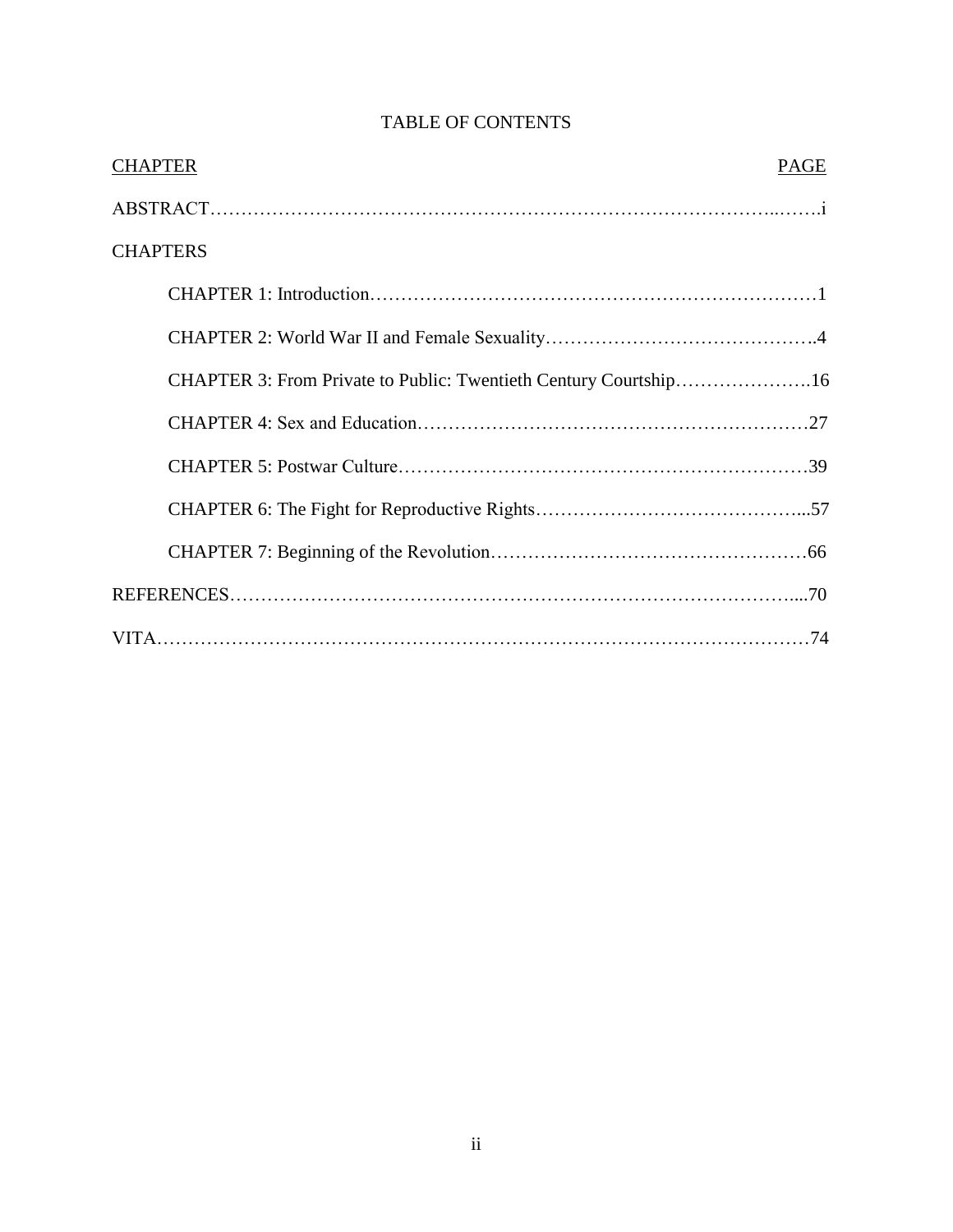#### **CHAPTER 1**

### **INTRODUCTION**

Word War II brought about significant changes in the United States. Often times, the focus of the history of the country during those years is given to the positive war efforts and sacrifices of men and women. There is, however, another story to be told. As thousands of men were deployed overseas or sent off to military training camps, women's role within society began to shift in response to changing needs. They began to take on new roles in the public sphere, including working in previously male-dominated positions in factories, shipyards, and defense plants. These women are often praised (and rightfully so) as the "Rosie the Riveters" of the war (Hegarty 2008; Winchell, 2008). Many women, though, had a vastly different experience from the positive patriot displayed in wartime propaganda.

A number of terms, including patriotute, victory girls, and khaki-wackies, were used to label amateur women who participated in sexual activity with servicemen. The increasingly loose sexual boundaries between unmarried men and women led to a type of panic amongst government and military officials and social reform authorities. The threat of venereal disease, and thus the threat to men's health, further exacerbated their fears (Bailey, 1999; Hegarty, 2008; Winchell, 2008). Although men engaged in sexual intercourse with women, it was considered the woman's responsibility to abstain from engaging in intercourse with men. For this reason, several different federal agencies developed policies to better control promiscuous women (Hegarty, 2008; Littauer, 2015).

As the war came to a close, Americans desperately sought normalcy after years of chaos. Normalcy, as many saw it, included traditional gender roles for men and women, with increased focus on the family. The military men returned to their girlfriends, fiancés, and wives and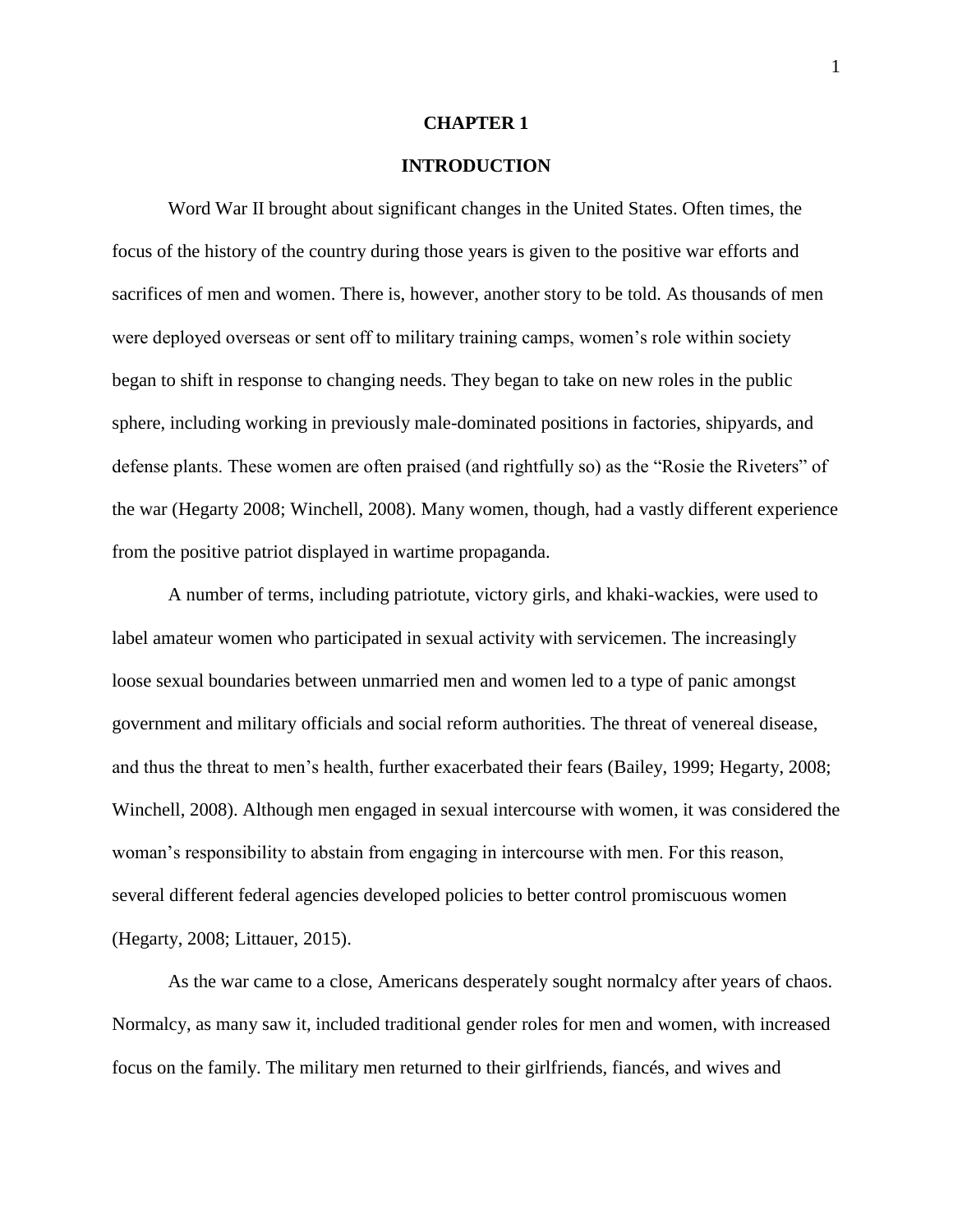expected them to be the same women they left behind, but having experienced life in the public sphere, many began to resent domesticity (Israel, 2001). For nearly two decades following World War II, married women remained silent in their discontentment, allowing cultural mores and beliefs to regulate their behavior and confine them to their lives in the home.

Throughout these years, a new teenage culture was beginning to emerge (Adams, 1997; Moran, 2000; Schrum, 2004; Spurlock 2016). The early twentieth century standard of courtship known as calling had all but disappeared, and the more public courting style of dating and going steady replaced the call. These types of relationships offered youths new opportunities to explore their sexualities. As they were more serious and much more committed, even girls who previously would abstain from any form of sexual behavior could neck and pet more freely; with new freedoms, however, brought a more complicated double standard. In order to be popular and get dates, girls were expected to go so far sexually, but not too far (D'Emilio & Freedman, 1988; Spurlock, 2016)

These changes created tension amongst moral authorities and as Miriam G. Reumann stated,

Experts rang a series of alarms: traditional morality was being ignored as new sexual license swept the land; gender differences seemed to be blurring, as men were becoming increasingly passive and sexually troubled while women grew more sexually demanding; the institution of marriage was troubled; and same-sex behavior was increasing. (2005, p. 18)

As with the venereal disease worries of wartime, authorities responded to these panics by attempting to continually control female sexuality through sex education in schools and the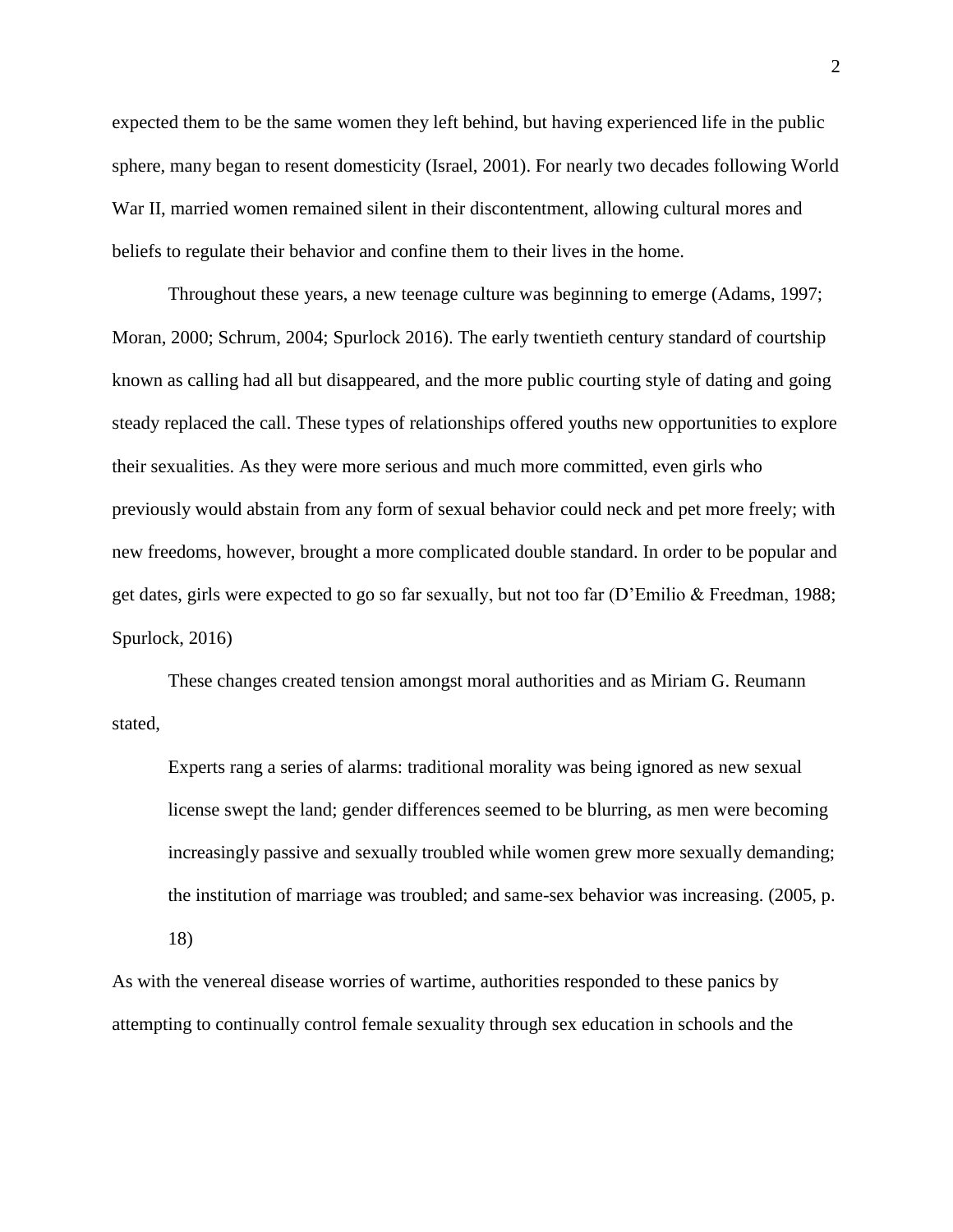limitation of contraception and abortion and applying strict rules to young female college students (May, 2010).

During the first years of the 1960s, it became obvious that the sexual standards and social expectations for women were not as willingly accepted as before. The release of texts such as Betty Friedan's *The Feminine Mystique* (1963) and Helen Gurley Brown's *Sex and the Single*  Girl (1962) offered women a voice; they were unhappy in their stifled, domesticated lives and wanted change (Coontz, 2011). It was during these years that young men and women began to overtly challenge and reject the rules and social mores that limited their social and sexual freedom.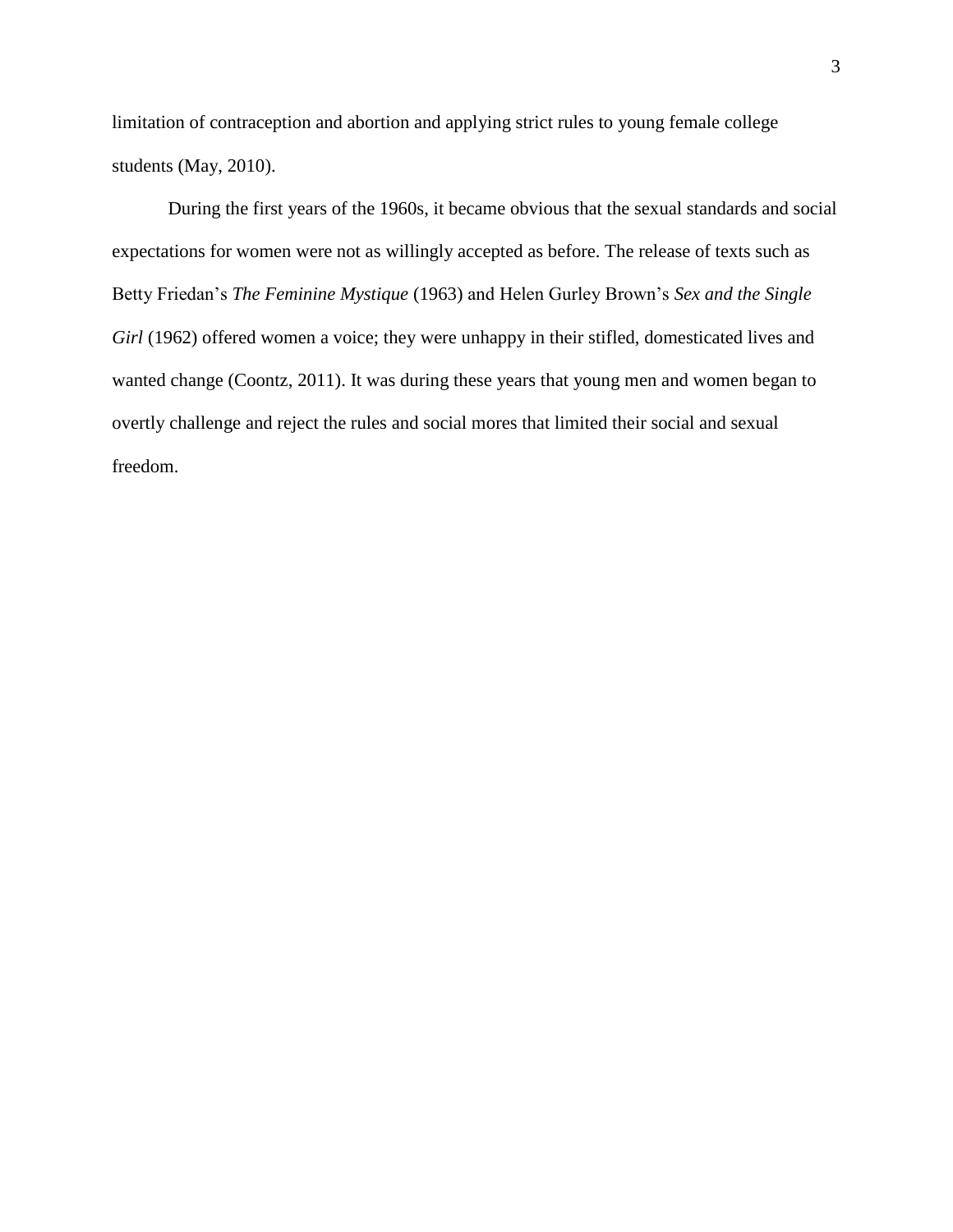#### **CHAPTER 2**

#### **World War II and Female Sexuality**

After the attack on Pearl Harbor and the United States officially entered the war, thousands of men were deployed overseas each day while many others were stationed at training camps across the country. Out of necessity, women began taking over previously maledominated positions, including working in factories, shipyards, and defense plants (Hegarty, 2008). Although women were making significant positive contributions to the war efforts, it was their sexuality that became a common topic of discussion amongst military and civilian authorities. Much of the literature surrounding women during World War II focuses on women in industry, family life, and military services and largely ignores those women who sought sexual liberation and freedom through promiscuity, casual sexual encounters, and a wide range of sexual interactions. These women faced a nearly impossible set of conflicting messages. For an odd slip of time, a vast majority of the female population was effectively single (Israel, 2002), and although they might not have directly challenged sexual mores, these young women left a legacy of "sexual self-assertion that would generate both conservative and liberal responses in the postwar years, inspiring calls for female autonomy during the 'sexual revolution' to come" (Littauer, 2015, p. 19).

There are conflicting beliefs amongst historians as to whether there was a surge in sexual behavior during World War II and the decades following it. Reliable data is sparse. Analyzing the pregnancy rates of unmarried teens and the number of cases of venereal disease in the same age group indicate the strong possibility that the sexual behaviors that resulted in such occurrences were also increasing. For example, "census data reveals that premarital pregnancies more than doubled between the early 1940s and the late 1950s" (Littauer, 2015, p. 113). As the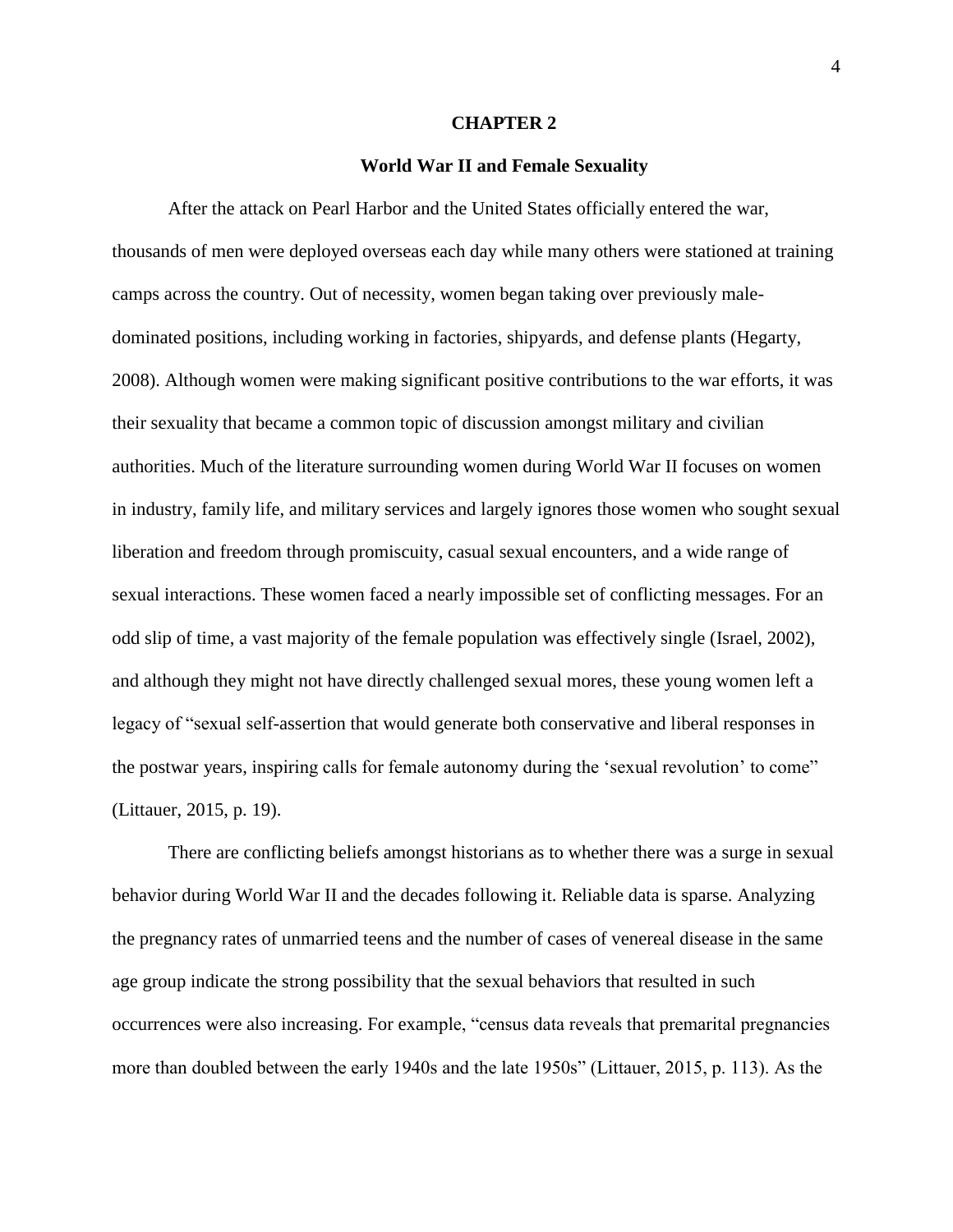nation began to mobilize and the population distribution in cities began to change, women of all age, including teenagers sought freedom and escape from their lives by traveling across the country, usually to larger cities. Teenage girls ran away from home at increasingly high rates (Littauer, 2015). The new landscape of America offered teen girls and young women new opportunities to explore their sexuality and engage sexually with young men. Government officials feared increased female sexuality as a threat to the nation,

The wartime state's interpretation of sexuality and gender produced a monolithic discourse around a category 'woman': she was imbued with sex; she was all sex; she was a dangerous individual capable of destroying male health and thus the nation's strength.

(Hegarty, 2008, pp. 40-41)

In the eyes of the government, women were dangerous and had to be controlled. At this time, sex was not used as a direct weapon to challenge authority; yet, it is obvious that sex had the ability to change and shape American culture.

Their new role in society, in tandem with young men's risk of life, offered women "new opportunities and justifications for illicit sex" (Reumann, 2005, p. 18). Government officials believed uncontrolled female sexual behavior and the spread of venereal disease through casual sexual encounters, particularly near military training camps, posed a threat to the health of men in the armed forces, and therefore, the safety of the country. In response to this threat and changing sexual mores in the country, "government, military, and medical authorities as well as social reform authorities began to develop plans to protect the wartime state and male health that attempted to control dangerous female sexuality" (Hegarty, 2008, p. 13). The key purpose of these plans, to identify and control "bad girls," was not made public; it was structured as a campaign to control venereal disease and, by extension, the health of the nation (Hegarty, 2008).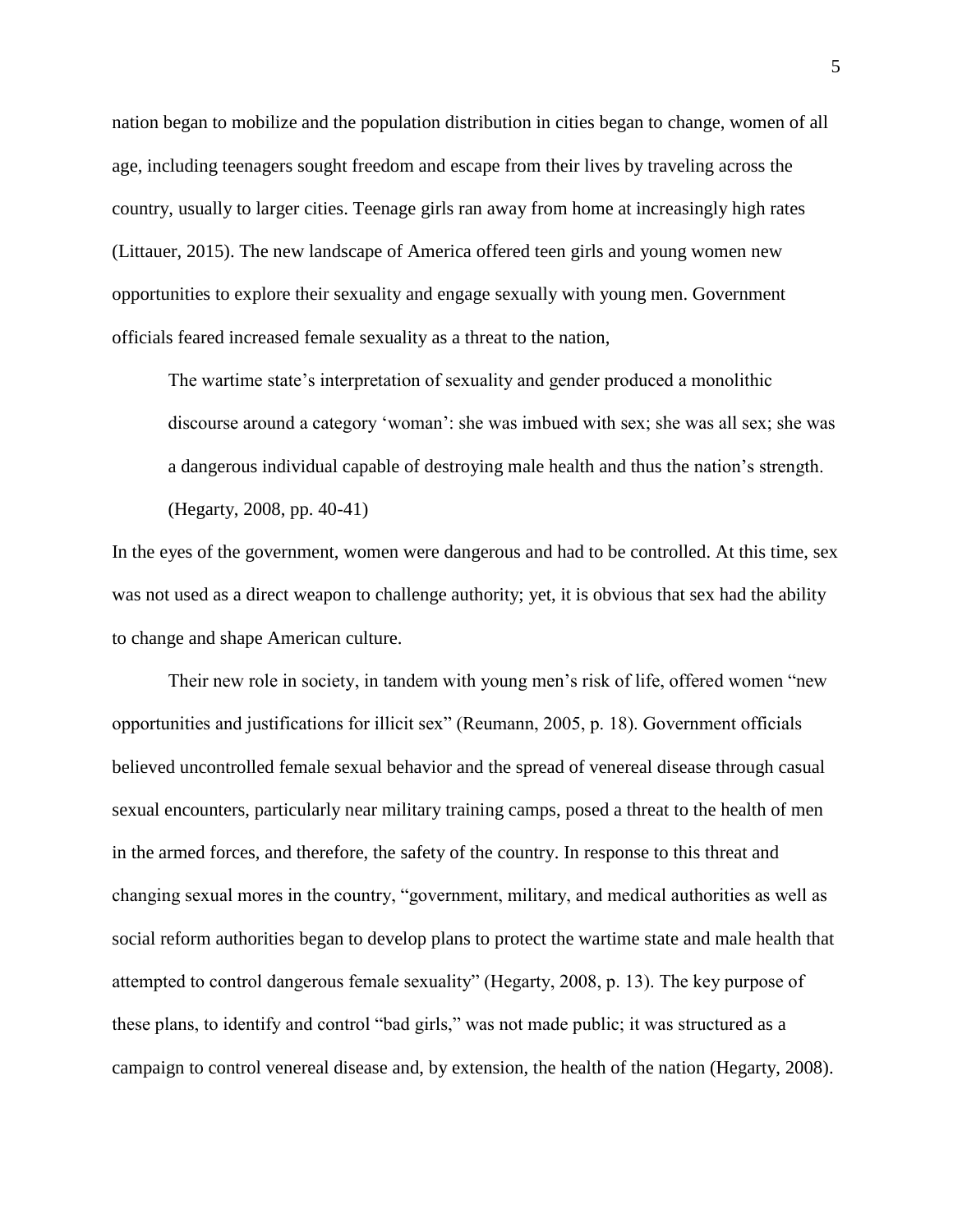The line between what was considered prostitution and what was considered promiscuity became increasingly ambiguous and as a result, many women found themselves confronted by legal authorities due to their sexual behavior.

To further complicate matters, many government and military officials attempted to exploit female sexuality as a means to boost military morale. For example, servicemen were encouraged to spend time at the 3,035 United Service Organization's (USO) clubs where they could spend their time with "good girls" (Spurlock, 2016). The young women employed at these clubs were considered to be pure, respectable females who "would do the essential ego-boosting work for the armed forces yet who would say 'no' to sex" (Winchell, 2008). The line between sexualized patriotic duties and dangerous promiscuity was very thin.

Women received a double message with a complex sexualized border zone. In one instance, a woman was a patriot, but could easily be designated a prostitute if she crossed the alltoo-ambiguous boundary. The slippery parameters between the two led to the government coined term, patriotute. Combining the words patriot and prostitute signified the instability of the boundaries for women's sexuality (Leder, 2009). Additional terms used by the SPD to discriminate against women and girls associated with servicemen included,

*lewd, sex offenders, disorderly girls, vagrants, predelinquent, suspected prostitute, potentially promiscuous women, chippies, possibly foolish and immoral, disease carriers, infected persons, nonadaptable,* and *mentally deficient* [as well as] *promiscuous women, grass grabbers, hordes of harlots…*(and) *good-time Charlottes*. (Hegarty, 2008, pp.129- 130, [emphasis original]).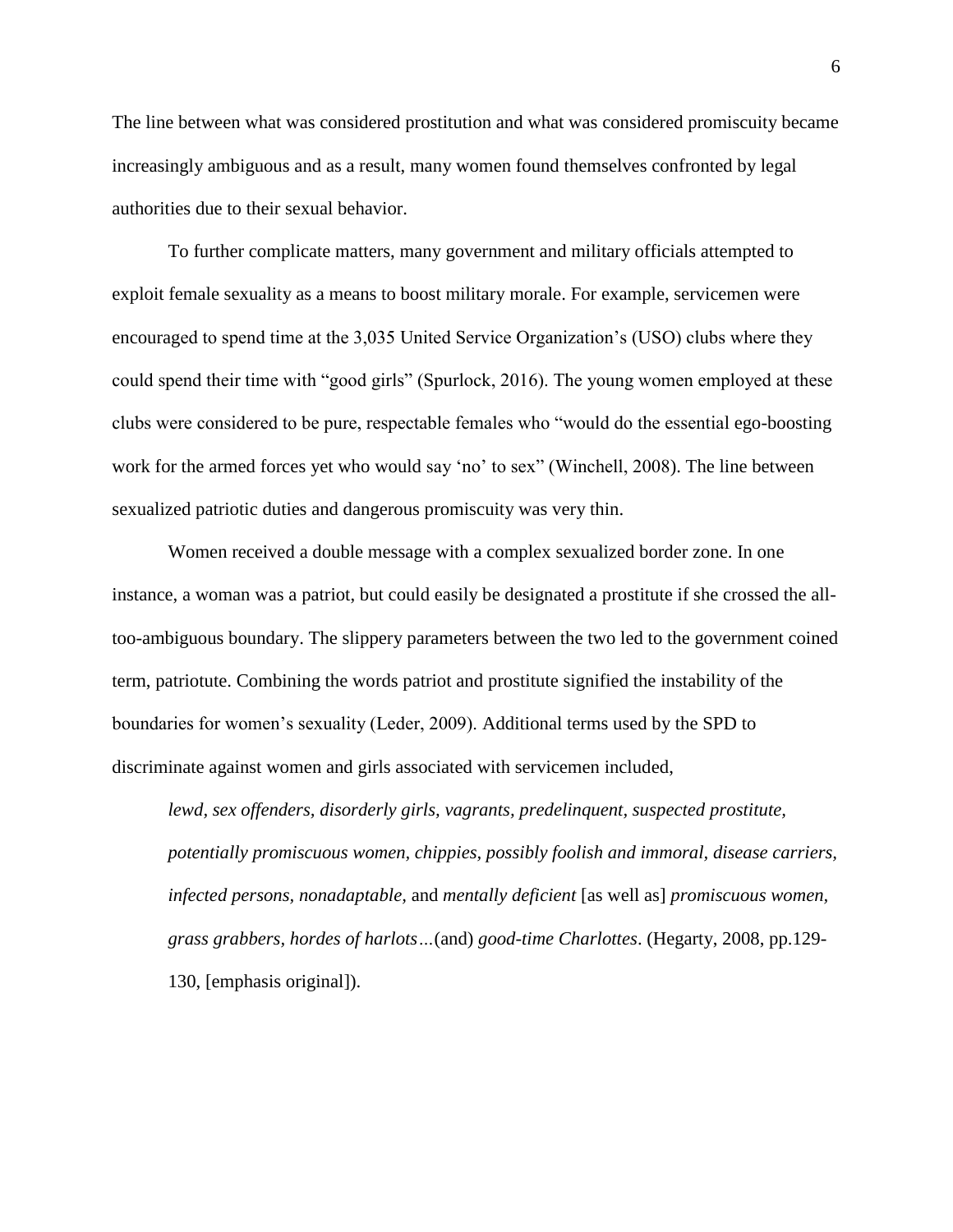The extensive list of terminology used to describe promiscuous women signified the SPD's growing intolerance of these women and overall aversion for any female that did not abide by traditional social standards of sexuality.

Another term, victory girls, was frequently used to describe young girls who traveled across the country, engaging in sexual relationships with young servicemen; justifying their actions by claiming it as patriotic duty (Bailey, 1999). These victory girls, involved in promiscuous sexuality, further shifted authorities viewpoints of what constituted immoral sexual behavior. These women were not prostitutes whose sexual encounters were based on commercial gain; they were young women seeking adventure and casual sex. These women, like patriotutes, had not violated legal code. This forced authorities to develop additional policies in an attempt to control female sexuality.

#### **Promiscuity and the Threat of Venereal Disease**

During World War I, it is estimated that approximately 7 million man-days of service were lost due venereal disease (VD) (Bailey, 1999). As America edged closer to possible entry into the war in Europe, many civilian and military officials became increasingly preoccupied with preserving the health of servicemen. In 1938, Congress "passed the National Venereal Disease Control Act, which provided funds for local VD clinics and diagnostic equipment to private practitioners" (Bailey, 1999, p. 24). As large numbers of men began mobilizing through out the country, the spread of venereal disease nationwide was of paramount importance. The federal government, as well as state and local governments, implemented a nationwide venereal disease campaign as a means to protect the health of men of the armed forces, specifically targeting dangerous, diseased, and/or promiscuous women. According to Hegarty, the campaign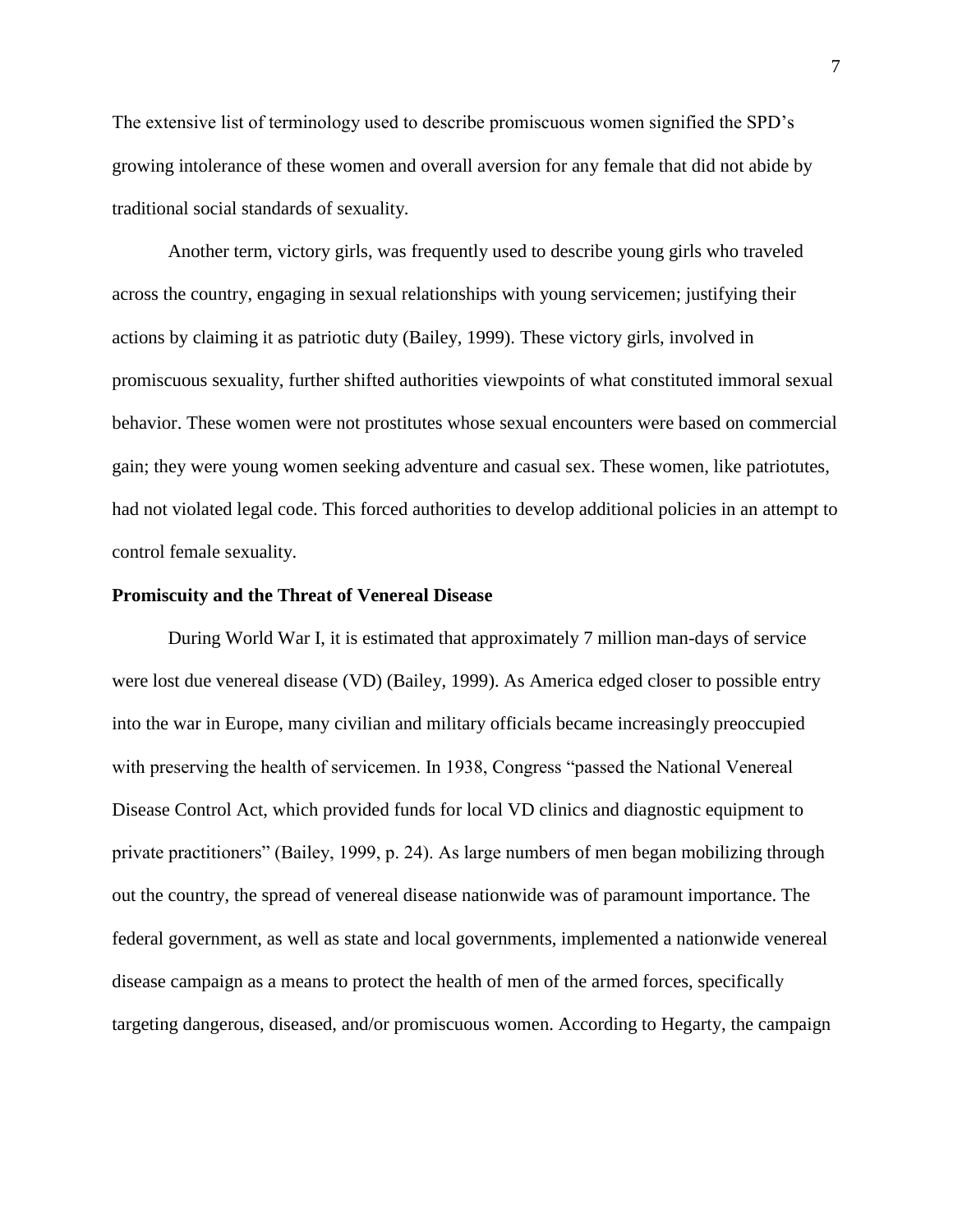served not only as a gendered system of domination and control but also as a rationale for official surveillance of women's activities. As mobilization for war progressed, women's increasing economic, social, and geographic mobility challenged systems of control, even if unintentionally. (2008, p. 17)

Although the hysteria over venereal disease may appear to be a moral panic masquerading as national defense, it is important to remember that these diseases were difficult to treat or cure before the development of penicillin (Bailey 1999; Hegarty, 2008). In contrast, however, the attempts at control were based almost entirely around controlling female bodies and sexuality, creating a pervasive double standard between men and women. Prostitution and promiscuity in women became the defining factors for dangerous sexuality.

In 1938, following the development of the National Venereal Disease Control Act, members of the state health department, the army, the navy, the Federal Security Agency (FSA), and the American Social Hygiene Association (ASHA) developed the Eight Point Agreement that set out specific measures for venereal disease control near military bases and other areas that employed servicemen. The agreement provided a variety of regulations, policies, and protocols for state and local health and police authorities, including efforts at early diagnosis and adequate treatment by the military and local health departments (Hegarty, 2008). The agreement also "called for the 'gathering of information' from servicemen regarding sexual contacts (with any women, not just with prostitutes), as well as reporting of this information to the appropriate authorities" (Hegarty, 2008, p. 14). The Eight Point Agreement marked "the official start of wartime sociopolitical efforts to control female sexuality" (Hegarty, 2008, p. 14), and such efforts continued throughout the decades following World War II.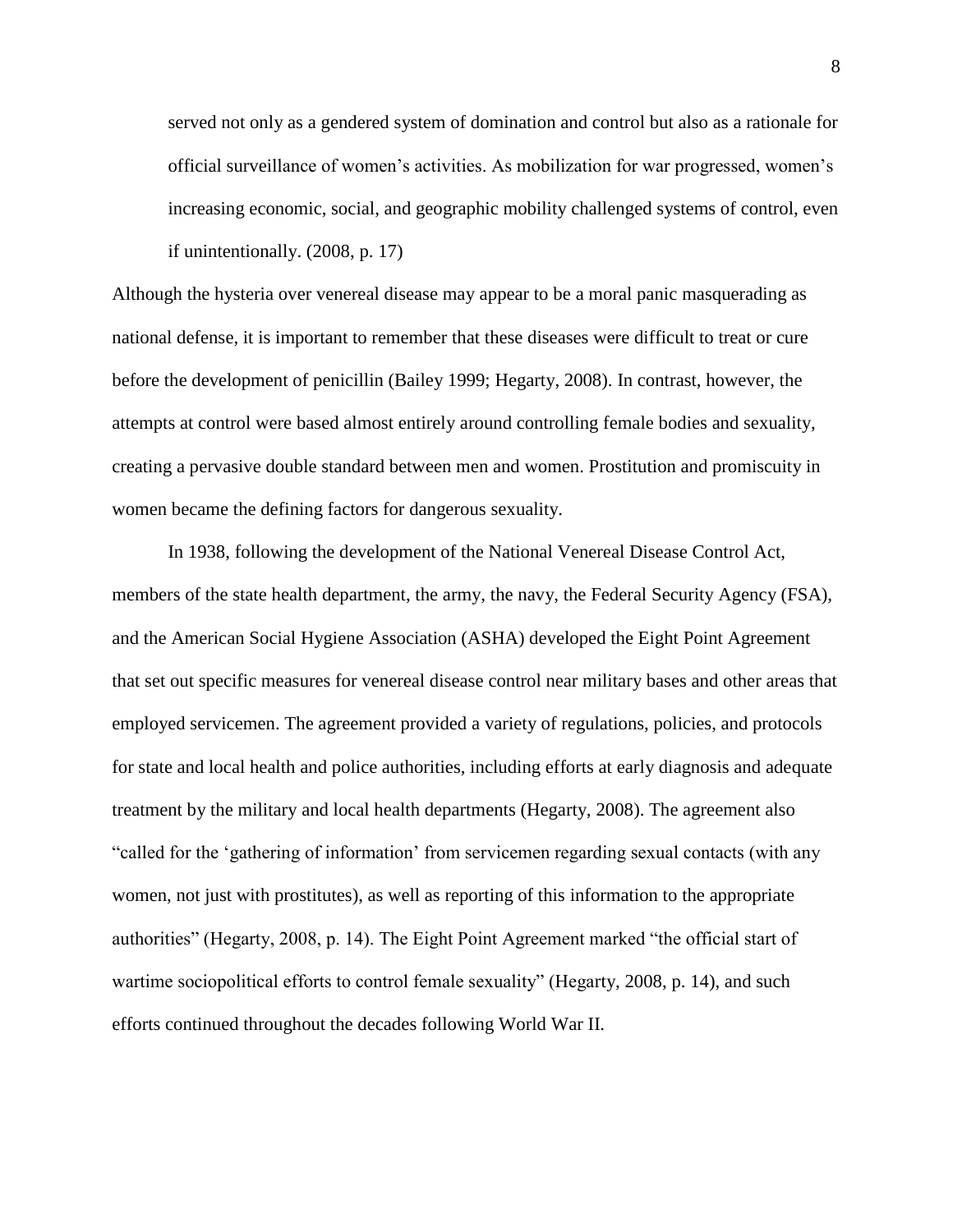Prostitution was, according to ASHA, directly linked to the VD problem, and, therefore, it was justifiable to monitor women's bodies. During World War II, additional measures were taken "to criminalize the sexual activities of this highly visible group of women" (Winchell, 2008, p. 110). On July 11, 1941, Congress passed the May Act to further control female promiscuity with men in the military. The Act made prostitution a federal offence "in military areas and defense-related areas" (Hegarty, 2008, p. 32). Shortly after the creation of the agreement, the federal government developed the Social Protection Division (SPD), which acted "as a watchdog over women's morals" (Hegarty, 2008, p. 6); Elliot Ness became the director (Hegarty, 2008; Winchell, 2008).

As director, Ness worked diligently to develop various committees and organizations to assist in the fight against venereal disease and the attempted repression of prostitution. One committee, the National Advisory Police Committee on Social Protection (NAPCSP), utilized local police departments to develop new and effective strategies to repress prostitution and control alleged female delinquency. This committee and its subcommittees created a manual to address social protection issues. A portion of this manual indicated laws that could potentially pertain to moral offenses committed by women (Hegarty, 2008).

Not everyone agreed with the strategy of the repression campaign and the subsequent acts. There were military officials who refused to comply with the regulations set forth. As a result, the SPD visited bases that refused to comply with the repression program. For example, in 1942 the SPD inspected two areas in Columbus, Georgia and Phenix City, Alabama. The report produced from this inspection "featured many of the problems that characterized the SPD investigations: allegations unsupported by statistics, the marking of certain female bodies as excessively sexual, and an emphasis on resistance to repression on the part of police, military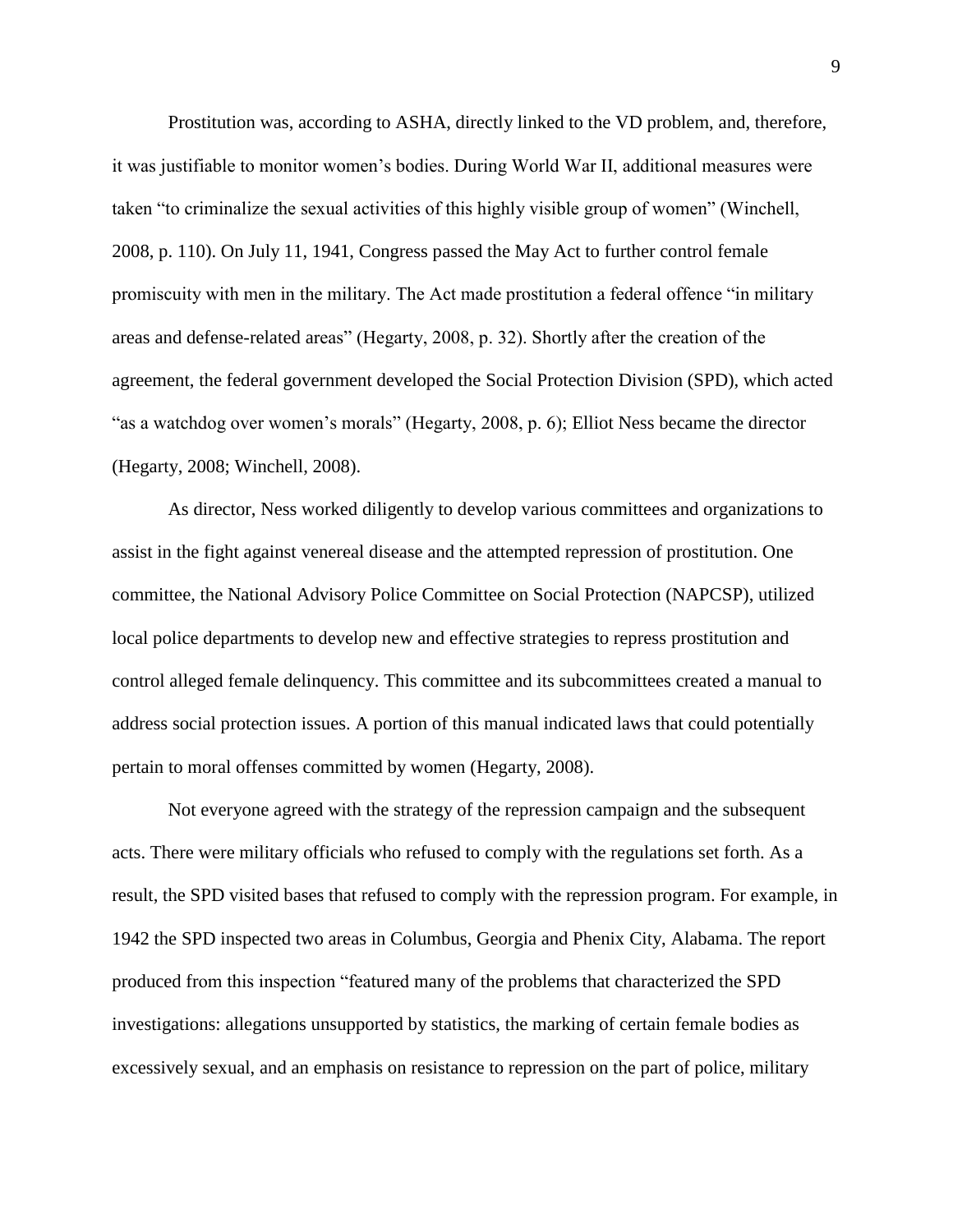and local police" (Hegarty, 2008, p. 33). Local and military officers in these cities did not necessarily understand or agree with the SPD's repression strategies.

In May of the same year, authorities enforced the May Act for the first time in 27 counties. Authorities arrested 100 women, and although these women were sentenced to time periods ranging from three to 12 months, they did not fit the flashily dressed, reckless stereotype that the SPD had painted of the notorious victory girls. Of the women arrested, 94 "came from submarginal industrial and agricultural areas and would otherwise have remained in poverty and obscurity" (Hegarty, 2008, p. 38). The remaining six women had traveled to the area to follow husbands or boyfriends and (allegedly) turned to prostitution when they ran out of funds. Although the key purpose of enforcing the May Act was to eradicate venereal disease, only four of the 100 women tested positive for any venereal diseases and there was little evidence of any involvement in prostitution. "Their bodies, white and nonwhite, were, however, marked as low class and of subnormal intelligence and therefore, in a psychiatric diagnosis, as liable to sexual excess. In other words, even potential promiscuity was grounds for incarceration" (Hegarty, 2008, p. 38). Statistics such as these supported the notion that it was not only illegal prostitution that the authorities were attempting to monitor and control; it was any promiscuous behavior, real or perceived.

The May Act was only one portion of the military and ASHA's assault on women's sexual freedom; it did not allow for suppression of women's sexuality outside of commercialized prostitution. Thus, authorities shifted discourse on the venereal disease problem to include promiscuous girls, identifying them "as the greatest threat to the health of male soldiers" (Winchell, 2008, p. 110). The girls and women involved in promiscuous sexuality shifted authorities' viewpoints of what constituted immoral sexual behavior. As previously mentioned,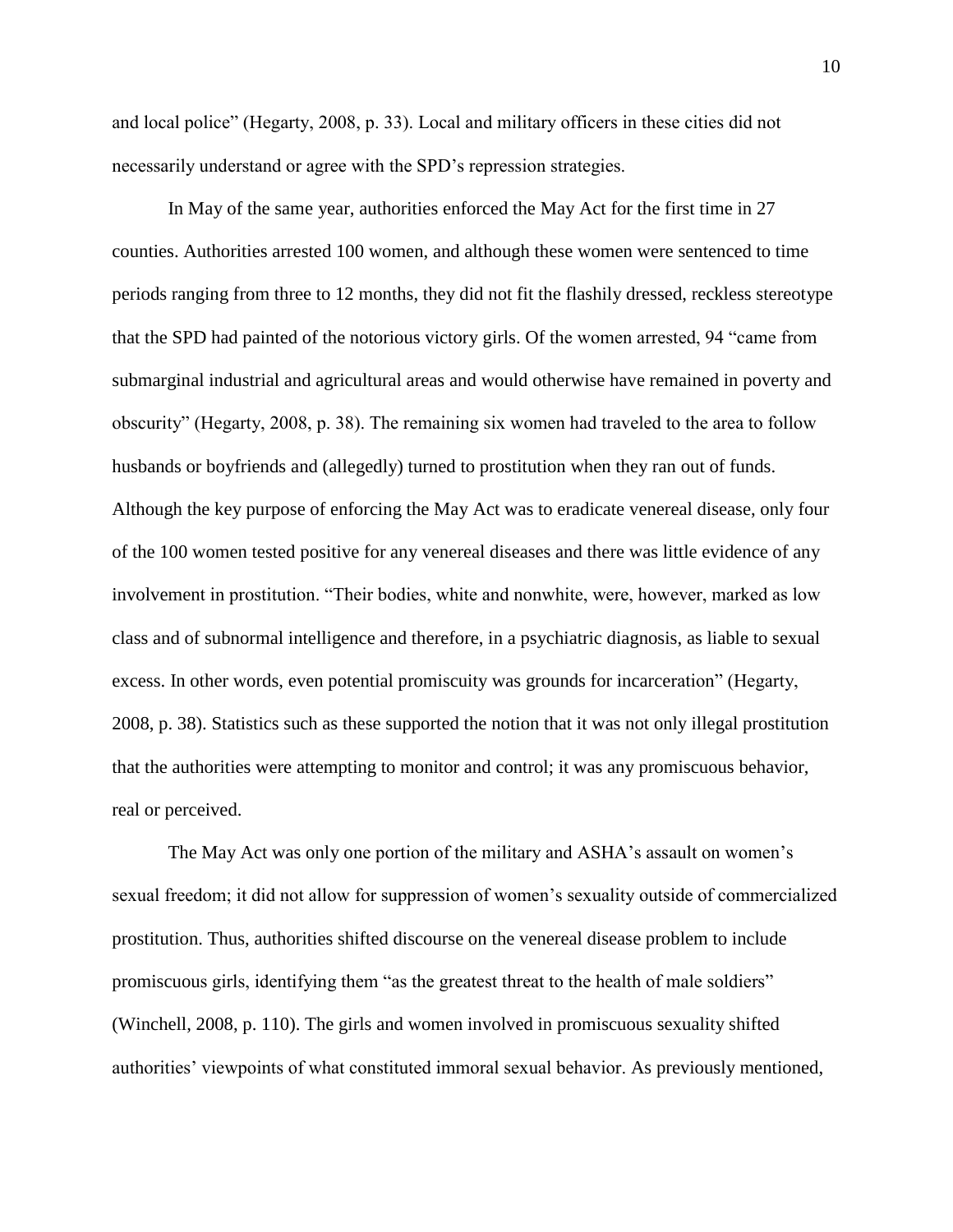many of the women who were participating in sexual acts with servicemen, and potentially infecting them with venereal diseases, were not prostitutes whose sexual encounters were based on commercial gain; they were young women seeking adventure and casual sex. These women were not the ones who had violated legal code. This allowed ASHA and the federal government to bring promiscuous girls under the rubric of prostitution. In 1942, ASHA formulated a definition of promiscuity to differentiate these young women from those defined under the term prostitution. A promiscuous girl may receive meals, gifts, or even money from a man, but that was not her primary reason for engaging in sexual activity with him. This subtle definition forced authorities, and those seeking sexual control of women, to rethink women's participation in sexual culture during World War II (Hegarty, 2008; Littauer, 2015; Winchell, 2008).

Furthermore, wartime intensified fears of government defined contagious bodies, which specifically included females and nonwhites. Preconceived notions of these groups based on discourses of gender, class, ethnicity, and race established their bodies as dangerous and threatening to social attitudes and mores. Diseases such as syphilis and gonorrhea were not only sexually transmitted diseases; they were "also signs of danger and disorder in the social body" (Hegarty, 2008, p. 62). Both black and white women and black men "became the primary signifiers of diseases, allowing a perception of white men, especially servicemen, as innocent victims of these diseases and by extension the most moral members of society" (Hegarty, 2008, p. 62). The political, economical, and social ideologies of the time dubbed certain bodies as marked and left others unmarked. More specifically, these stereotypes labeled African Americans as a "syphilis soaked race" (Hegarty, 2008, p. 35) and female prostitutes as "cesspools of infection" (Hegarty, 2008, p. 65), which meant that these individuals were primarily blamed for the venereal disease problem.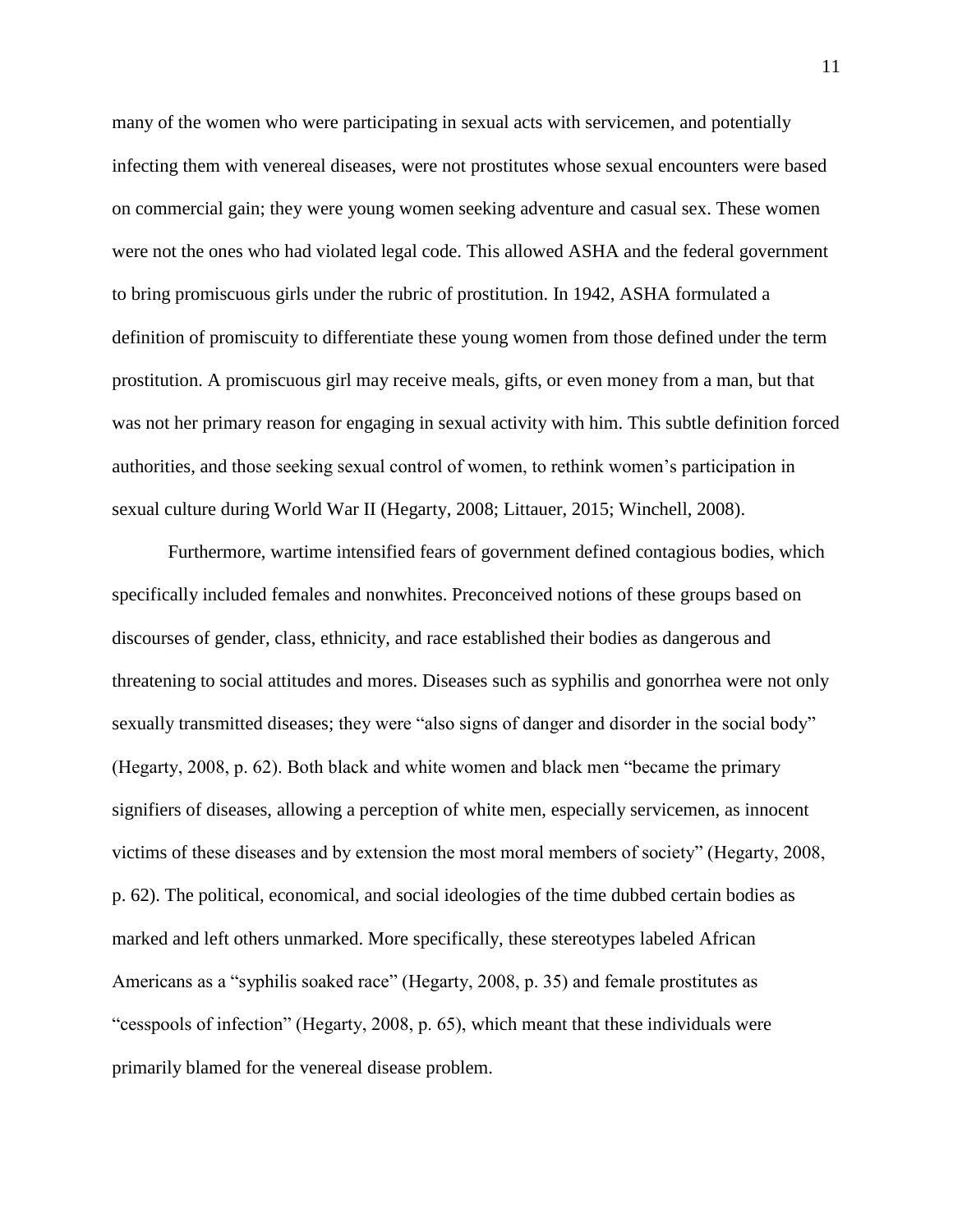During World War II, discourses on the topics of race and masculinity often overlapped. Literature, film, and advertisements were used to represent different races in forms to illustrate how Americans should perceive each race. There was particular resistance to and discrimination against the Japanese, as they were considered the enemy. The racist logic behind the stereotype, which labeled the Japanese as insects or vermin, had complicated implications since it was difficult for many Americans to discern between Japanese and Chinese Americans. Wartime propaganda attempted to portray "the Japanese as apes and other jungle creatures" (Jarvis, 2004, p. 129) to foster the metaphor of the hunt. Since the Chinese were an American ally, films and posters depicted Chinese soldiers and their families in ways to "masculinize and ennoble Chinese Americans" (Jarvis, 2004, p. 134). Race played a significant role in many aspects of American culture, and trying to differentiate between "good" and "bad" immigrants grew increasingly complex.

Definitions of whiteness were complicated during the war as well. As necessity grew for able-bodied men to fight overseas, it was not possible for Americans to continue to exclude certain ethnic groups. Similar to other discourses and public messages during World War II, advertisements, movies, and novels depicted much more cultural diversity, collapsing boundaries of white masculinity, especially in regard to African American's participation in the military. African Americans were considered inferior to whites, especially in regards to masculinity. Thus, even though they participated in the military and in combat, "black accomplishments were not about masculinity and fighting prowess but rather about America's success as a democracy" (Jarvis, 2004, p. 149). The Jim Crow system of laws ensured that African Americans understood their inferiority. Even during the war, blacks were continuously denied equal access to combat opportunities. Those who were allowed to enlist faced a complex "system of segregated units,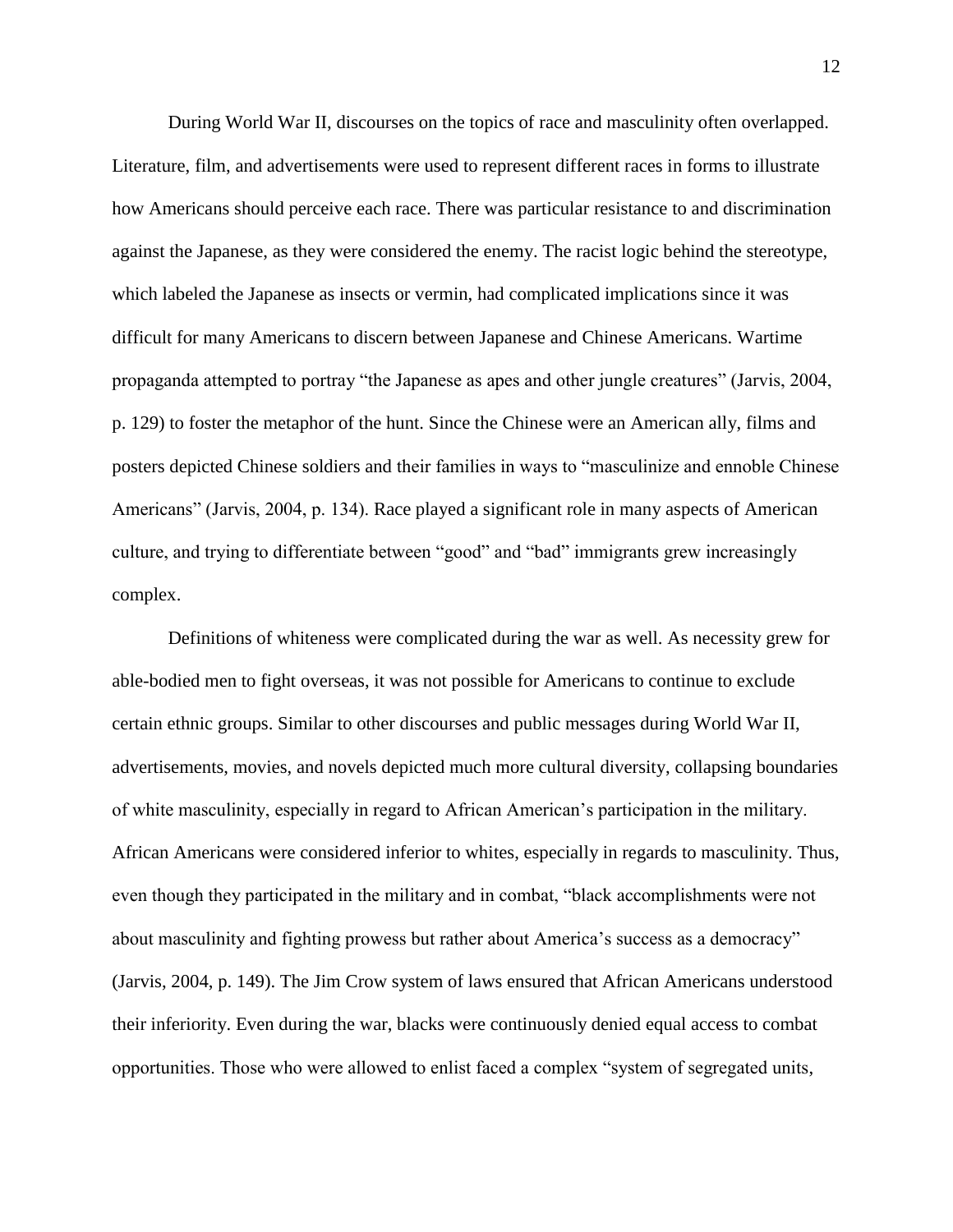blood supplies, facilities, and buses [which] worked to lower black morale and to create racial hierarchies of white over black at every turn" (Jarvis, 2004, p. 149). Similar to the sexual discrimination against women, American minorities faced restrictions and prejudice since they did not meet the standards of white American manhood.

Women who were detained by public health authorities for venereal disease infections also faced psychological scrutiny; "classified as mentally deficient. One official defined some alleged prostitutes as constitutionally or congenitally handicapped and therefore unable to control their sexual behavior" (Hegarty, 2008, p. 72). This official also diagnosed women as mentally defective, morons, imbeciles, or even psychopaths. One Mid-western Center for Venereal Disease Treatment conducted a study of the mental ability of 500 venereal diseased women. The results, which labeled 24% of white women and 51% of black women as having defective intelligence, supported the rationale for sterilization amongst biologically inferior women. Further studies examined women's personality characteristics, and based on the results, many women were labeled as "immature, impulsive, irresponsible, impetuous, with a tendency to blame others for any problems they may have" (Hegarty, 2008, p. 74). Equating women's promiscuous behavior to social, intellectual, and psychological deficiencies allowed authorities to justify their focus on women and promiscuity in the repression campaign. It also validated the use of confinement as a strategy to deal with venereal diseases women. Numerous women were quarantined or even "served time in institutional homes, jails, prisons, reformatories, and mental institutions" (Hegarty, 2008, p. 77). There was little concern over the morality of such confinement since authorities believed that they were serving the greater good and protecting the country by restricting women's ability to engage in sexual acts with servicemen, and thus spreading venereal diseases.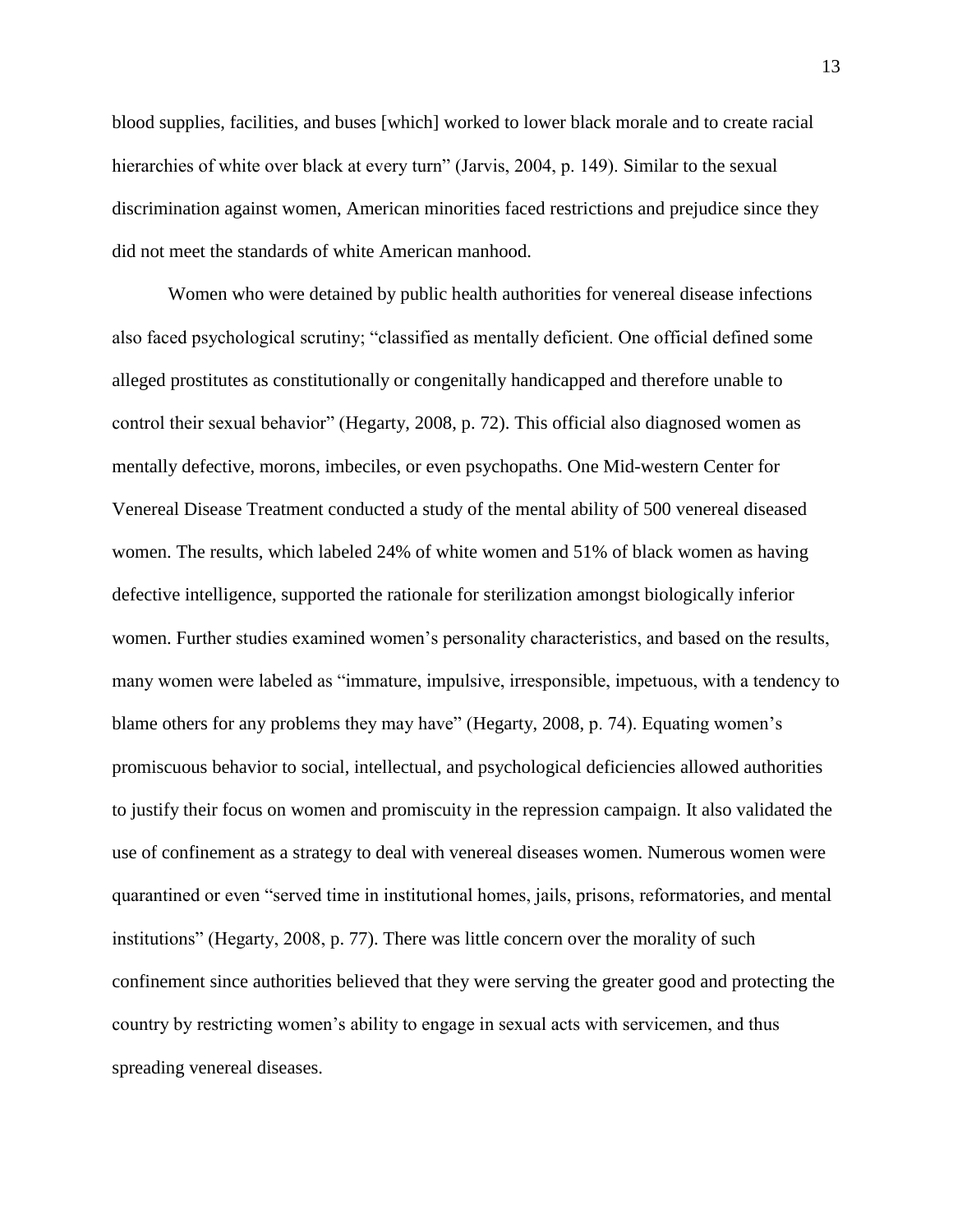#### **USO Clubs and Good Girls**

As previously mentioned, the USO created clubs to provide servicemen a space to spend time with "good girls," referred to as hostesses, who met officials' standards of morality. The goal of the USO clubs and their hostesses was to offer military men "wholesome recreation" (Winchell, 2008, p. 109). Although organizations such as ASHA, the USO, the YMCA, and the Salvation Army wanted to confine sex to marriage, they recognized that young men had sexual needs. The USO recruited sexually respectable young women to work as hostesses and offered servicemen "the chief source of wholesome sexual companionship" (Winchell, 2008, p. 111). In selecting women to serve as hostesses, the USO utilized racial and class markers of respectability; in other words white and middle-class women were considered indicators of respectable womanhood (Hegarty, 2008; Winchell, 2008). The USO took every effort to distinguish good girl hostesses from the sexually promiscuous victory girls. "The former performed a patriotic sexual service inside USO clubs, while the latter engaged in the false patriotic act of having sex with servicemen and potentially infecting them with VD" (Winchell, 2008, p. 117). The young women chose for these positions represented the good girls; the USO chose these girls to uphold and boost morale. Rarely, authorities and officials expressed concern about manipulating female sexuality to support servicemen and military efforts (Hegarty, 2008).

The USO developed clubs to provide servicemen with a virtuous atmosphere to engage in female companionship without the risk of spreading venereal diseases. To ensure morality amongst its hostesses, the USO developed rules. For example, hostesses were discouraged from seeking dates with male soldiers and it was often the woman's responsibility to say no to sexual advance from men. The USO assumed that women could restrict such contact and that men would listen. "This approach excused men from any accountability for pursuing hostesses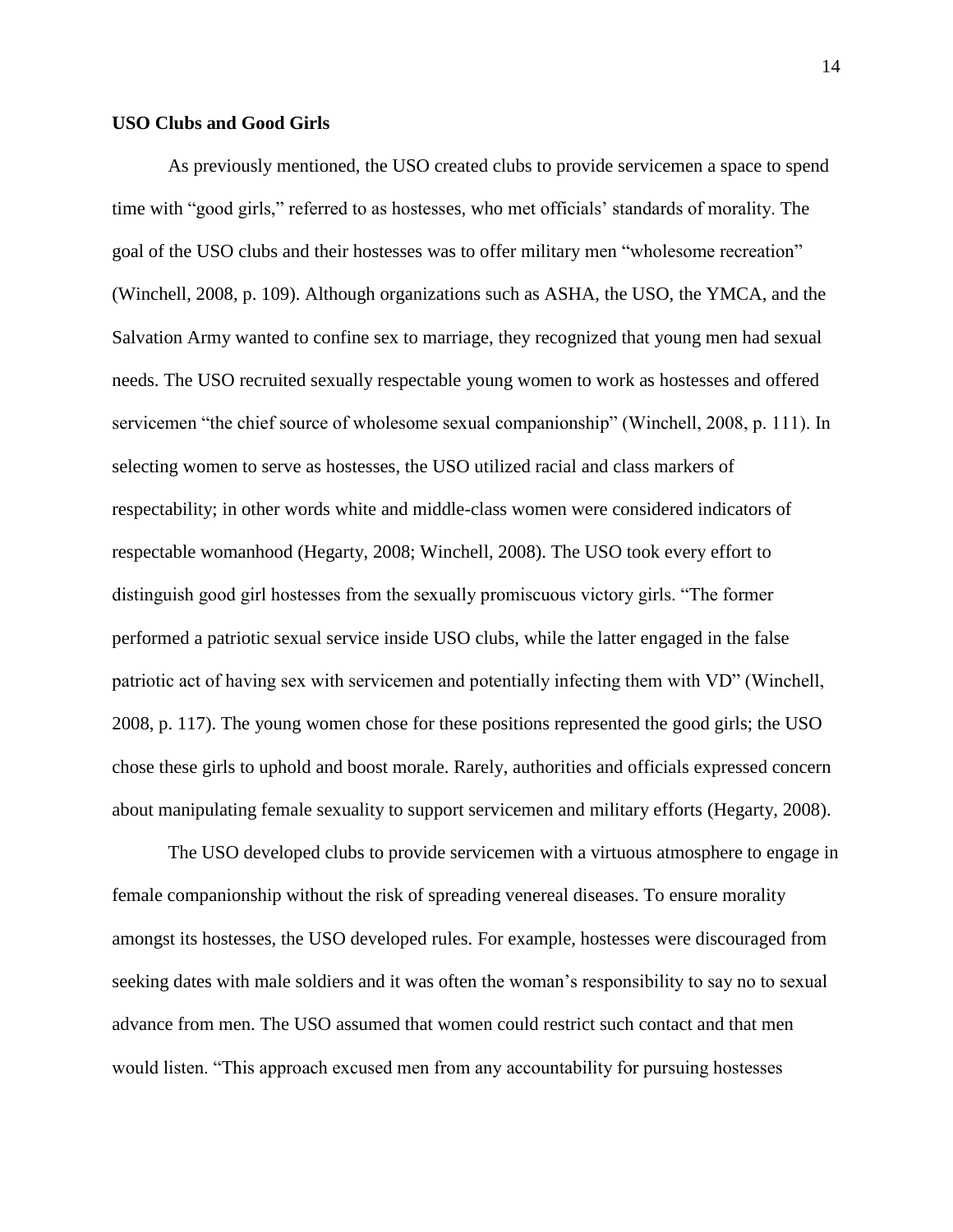sexually when it was against club rules" (Winchell, 2008, p. 118). As with most aspects of wartime sexuality, women were held accountable for men's sexual behavior.

Since the role of the junior hostess was a sexual one, she could also be suspected of immoral, promiscuous behavior just like any other woman. These women signified the dichotomous structure of female sexuality. On the one hand, perceived promiscuity outside the confines of the USO clubs was seen as threatening and dangerous; on the other hand, USO hostesses were contributing to the war efforts and supporting their country. Hostesses were expected to use their bodies to provide virtuous sexual services to servicemen in public, chaperoned settings. She could use her body to entertain, but never use that body to have sexual intercourse. "Junior hostesses accomplished this through activities such as dancing, playing board games, and chatting with soldiers and sailors under senior hostess supervision" (Winchell, 2008, p. 116). To further complicate the good girl/bad girl dichotomy was the fact that hostesses often used public transportation to travel to dances and other USO events, which posed a paradox to the public; public transportation often featured posters identifying women traveling alone or in groups as most likely to be promiscuous and soliciting men (Hegarty, 2008).

The USO hostesses "traveled beyond traditional gender boundaries and became vulnerable to charges of suspicious behavior" (Hegarty, 2008, p. 54). The dominant discourse during World War II acknowledged women's desire for sexual pleasure, but condemned women who went too far with men they were not planning on marrying. There was a fine line between socially acceptable petting and unacceptable sexual intercourse; and the USO hostess had the opportunity to stay on the positive sign of that line. Women could retain a level of respectability if they volunteered as hostesses at USO establishments.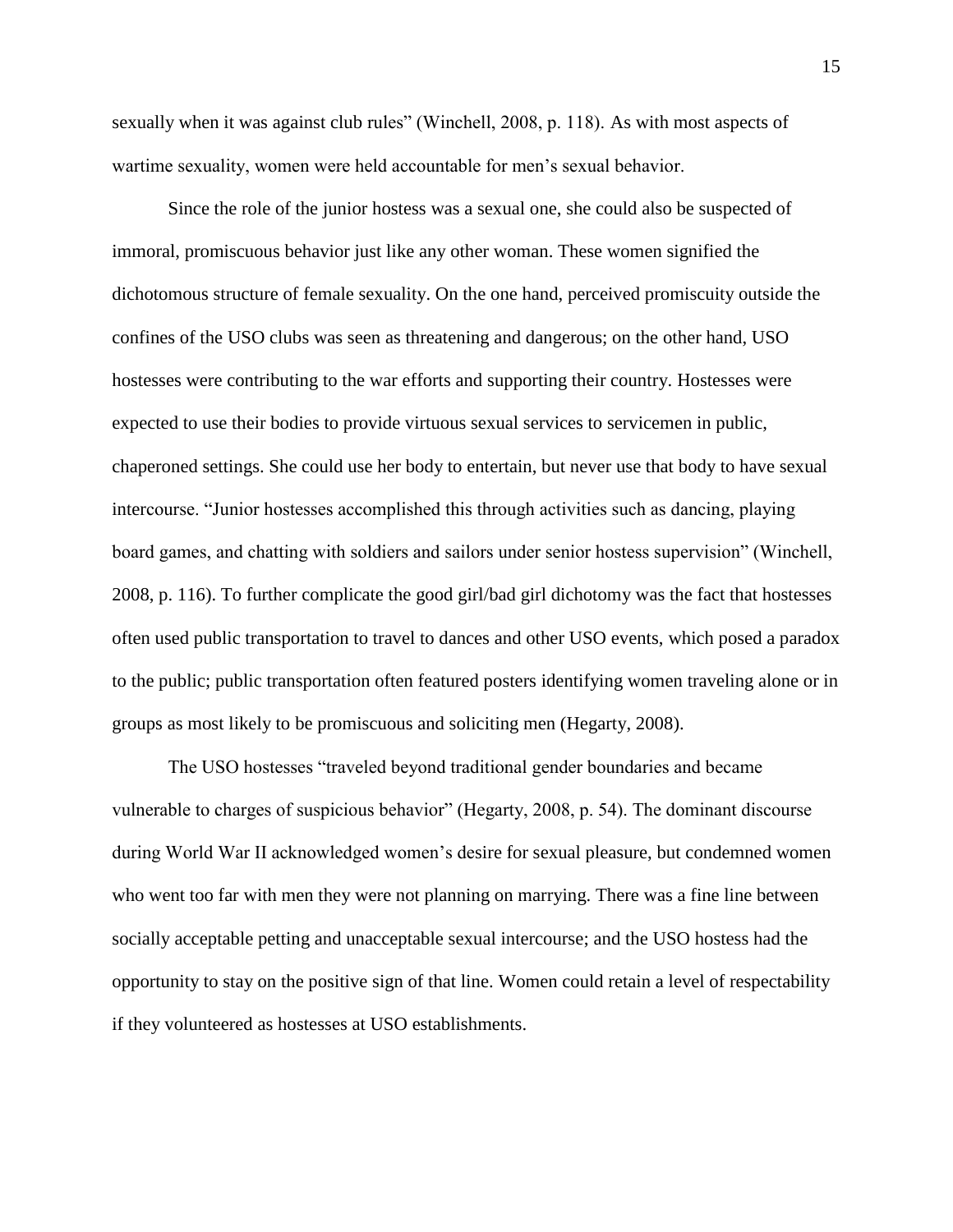#### **CHAPTER 3**

#### **From Private to Public: Twentieth Century Courtship**

In order to understand the changes in American youth culture throughout World War II and the years following, I will outline the transformation of standards for heterosexual courtship during the first half of the twentieth century. Over the first half of the twentieth century, American youth continuously adapted to changing social norms, which included significant changes in the relationships. The dominant forms of heterosexual relationships amongst middleclass Americans continuously changed; the call replaced traditional courting, dating replaced calling, and ultimately, steady relationships replaced dating. Each of these customs brought new sexual expectations for boys and girls, and strengthened an already-existing double standard within American society.

#### **Dating and Calling**

At the beginning of the twentieth century, America's youth still adhered to a set of heterosocial standards for courtship known as calling. Courting, as Beth Bailey (1988) notes, often indicates an intention of marriage, however, in this context courtship encompasses "a wide variety of conditions, intentions, and actions" (p. 6), which might or might not lead to marriage. In addition, when discussing courting in this context, the term is always referring to heterosexual relationships between a man and woman, and often relates specifically to middle-class youth experiences. Calling occurred when a young man received an invitation from a young woman to visit her home and spend time with her, and often times her family, in the parlor (Bogle, 2008). The call consisted of a set of complicated rules, including the appropriate amount of time between invitation and visit, the types of refreshments to be served, topics of conversation, and how the call should end (Bailey, 1988). This system provided women a large portion of control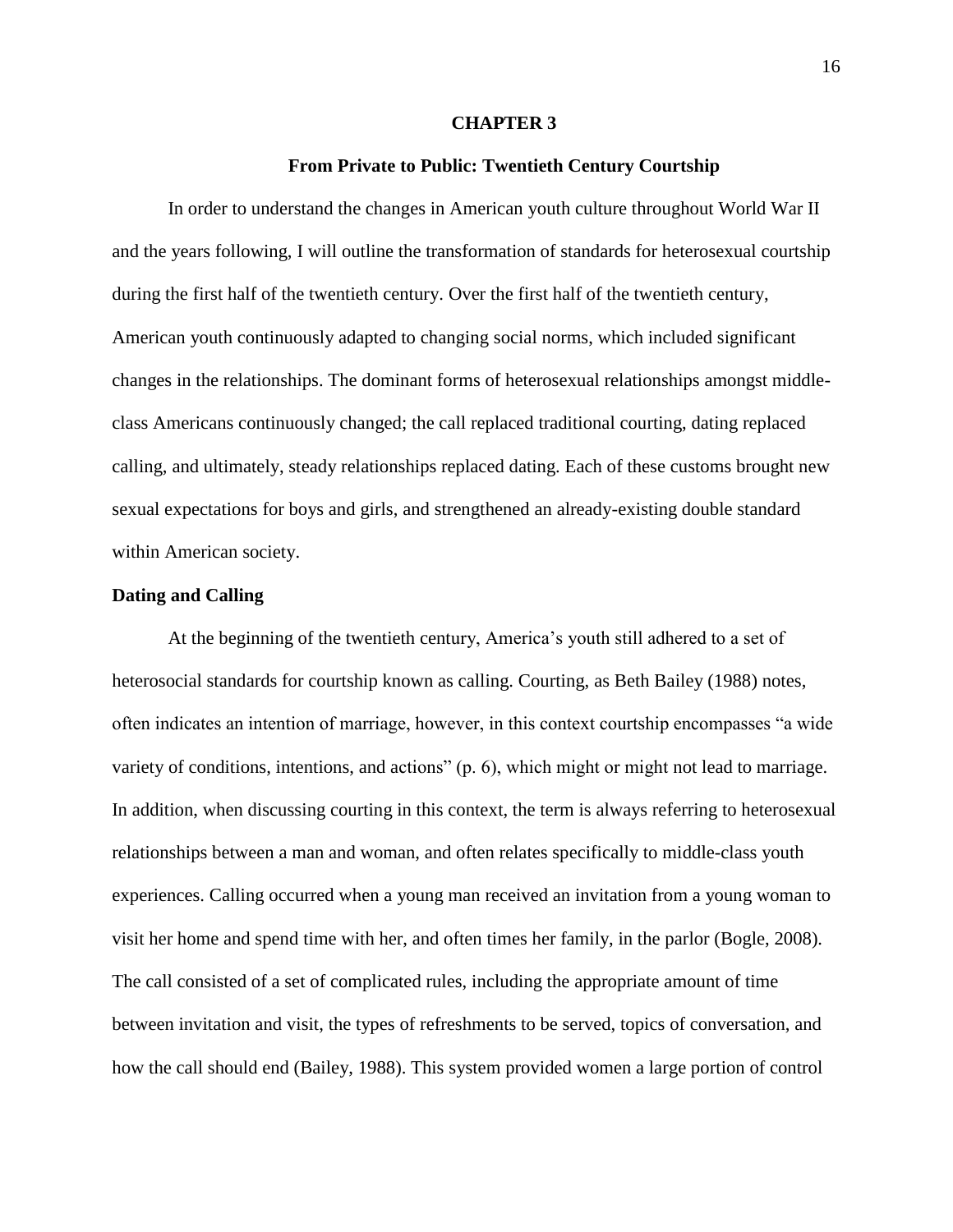over courting relationships, as it was considered a "girl's privilege" (Bailey, 1988, p. 20) to request a call from a young man. During the first several decades of the twentieth century, however, the calling system began to lose traction, as "courtship became more and more a private act conducted in public spheres" (Bailey, 1988, p. 3). A new form of courting, known as dating, had been established, and with it came a new set of societal standards for young men and women.

Dating had been established in urban, working-class youth in the first two decades of the twentieth century. By 1920, however, middle-class youth adopted the practice (Spurlock, 2016). The primary difference between the date and the call was where the event took place. The call always took place in the girl's home and almost always with some level of supervision from her parents. The central aspect of the date was that it took place in the public sphere, at such places as restaurants, theaters, or dance halls (Bailey, 1988). Along with the shift in courting systems from calling to dating came a reverse in the roles for men and women. If a young woman wanted to date, she could no longer extend an invitation to her home or ask the young man to take her on a date. The control in the dating culture moved from the woman's sphere, the private sphere, into the man's sphere, the public sphere. "Dating also moved courtship into the economy" (Bailey, 1988, p. 21), which required money- men's money. Money became a fundamental part of the dating system, which led to increased competition in the American courtship system.

The centrality of money in the dating system signified a system of exchange, with the woman contributing her company and the man contributing his company as well as his money. In economic terms, the woman was selling her company to the man (Bailey, 1988). Since the man was responsible for expenses, he decided when the dates would occur and with whom he wanted to spend his time. The culture of dating supported the economic system of scarcity and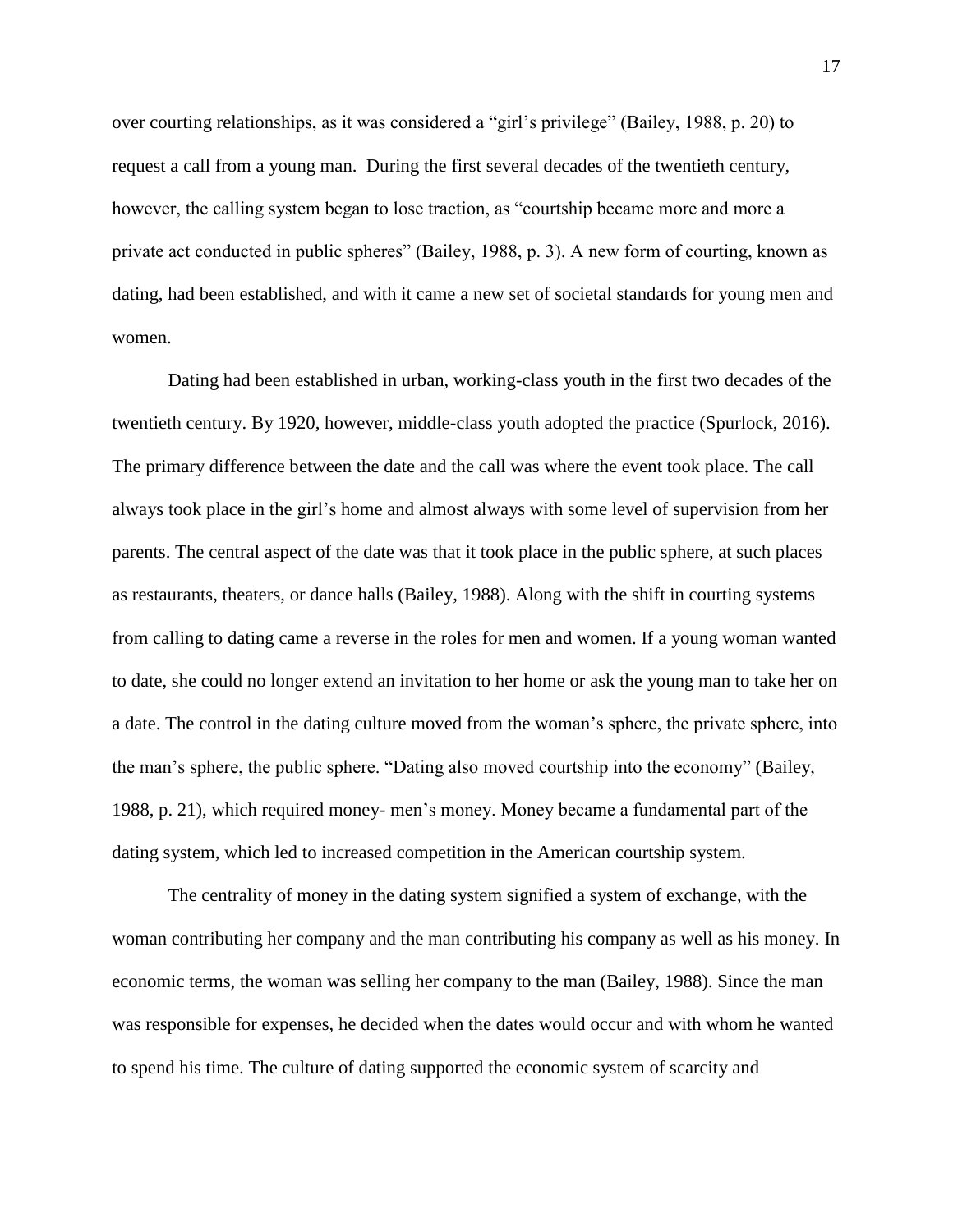abundance, and thus created a culture of competition amongst America's youth for the greatest resources, or the most popular date. By the second decade of the twentieth century, dating became the universal custom in the United States. "In other words, by the 1920s dating was the dominant script for how young people would become sexually intimate and form relationships" (Bogle, 2008, p. 14). Although not originally established on campus, students on college campuses across the country perpetuated this emerging structure of youth relationships. By examining the dating culture through a sociological lens at Penn State, Willard Waller (1937) named this system "the rating and dating complex" (Bailey, 1988).

Under this complex, Waller theorized, college students used a system of rating and dating to place each other in a systematical hierarchy of eligibility based on traits they deemed desirable. Students, both men and women, who met certain criteria, were considered to be at the top of the social hierarchy: "they may be placed in a hypothetical Class A" (Waller, 1937, p. 730). For men to rate high they had to belong to one of the top fraternities on campus, be welldressed, know how to dance, maintain a proper appearance, use good pick-up lines, have access to a car, and possess enough money to spend on dates. Women's guidelines were similar in regards to appearance, but it was also important that she be considered a sought-after date (Bogle, 2008; Waller, 1937). To earn this reputation, a woman had to be seen in the right places, with the right man. Moreover, she needed to maintain an appearance of being in great demand, which meant turning down dates, sometimes weeks in advance, so that she did not seem too readily available.

College students monitored each other under this system, which turned dates into commodities and exploited young men and women. Since the number of dates signified a person's value, "American young people sought their 'personal welfare' through dates" (Bailey,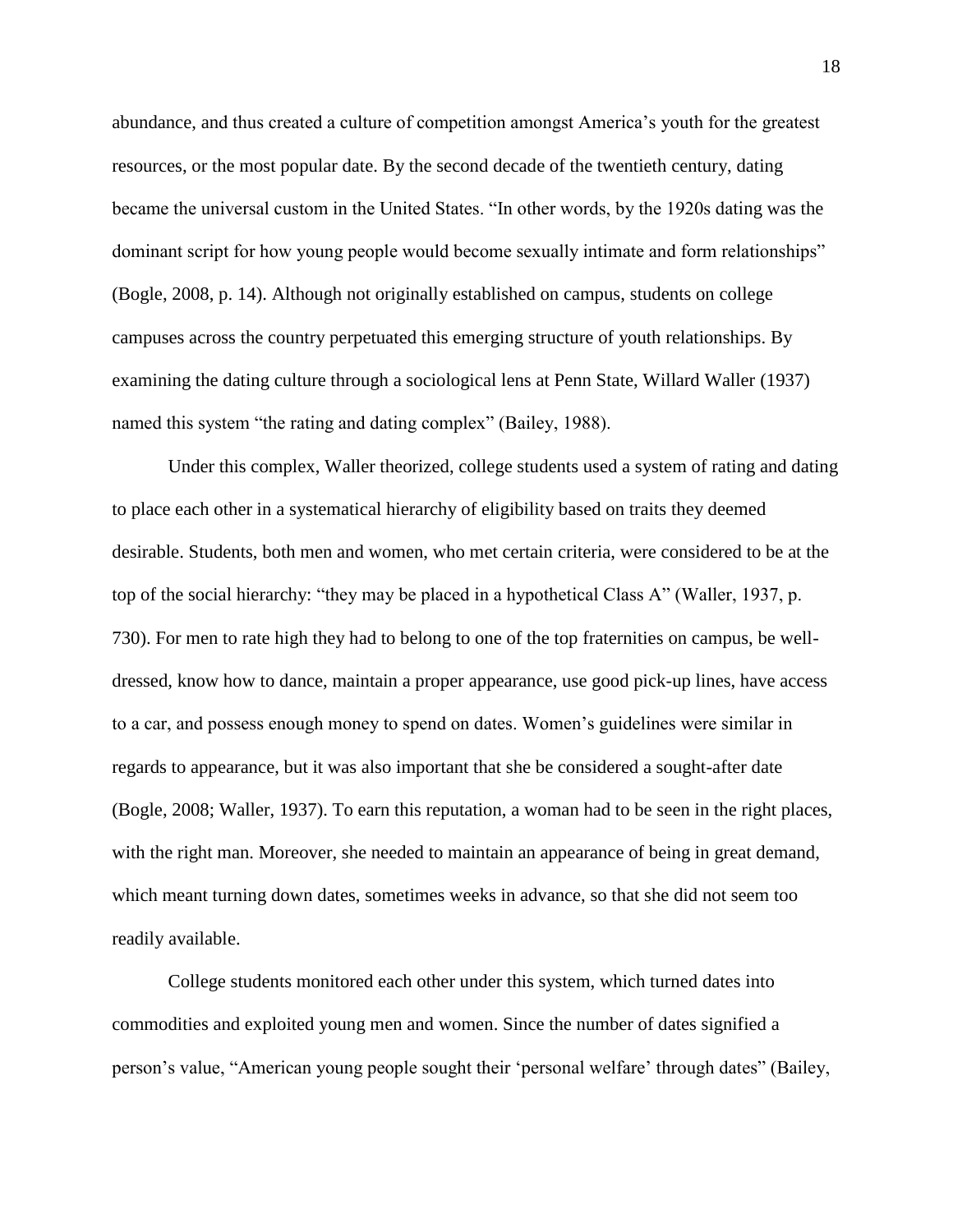1988, p. 58). The level of consumption she could demand determined a woman's value, whereas the man's value rested in the level of consumption he provided. Women were also expected to be physically attractive. Men were often advised to evaluate a woman based on the size of her breasts; a big bosom meant expensive. Some sources compared the evaluation of women to that of a show horse. A woman's worth lie in the public impression she made, a possession that made the man look good (Bailey, 1988). This exploitation of men's possessions and women's appearance and reputation perpetuated a culture of inequality and a double standard that persists today.

The shift from the private domain of calling to the public sphere of dating also brought changes in sexual behaviors amongst youth. Since dating took place outside of the home, it offered new opportunities for young people to explore their sexuality. Public discourse focused on youth and their premarital sexual experiences, which both condemned and celebrated new sexual conventions (Bailey, 1988; Spurlock, 2016). Youth's attitudes about sex and sexual practices directly opposed "conventional morality and values of (older) authority – and youth meant them to" (Bailey, 1988, p. 79). Newfound freedom transformed into new sexual norms and increased acknowledgement that sex could be for pleasure. At the end of World War I, two sexual conventions emerged – necking and petting. Although there are not official definitions of the terms, necking generally refers to caresses or stimulation from the neck up, including the neck, lips, and ears. Petting could include any other form of sexual stimulation anywhere on the body, but does not include intercourse. These new sexual norms took place in the public arena and mass media, such as television and magazines, and brought the increasingly promiscuous youth culture into the public eye. Faced with the outright rejection of traditional sexual mores, parents and authorities were increasingly concerned about the sexual behaviors of young men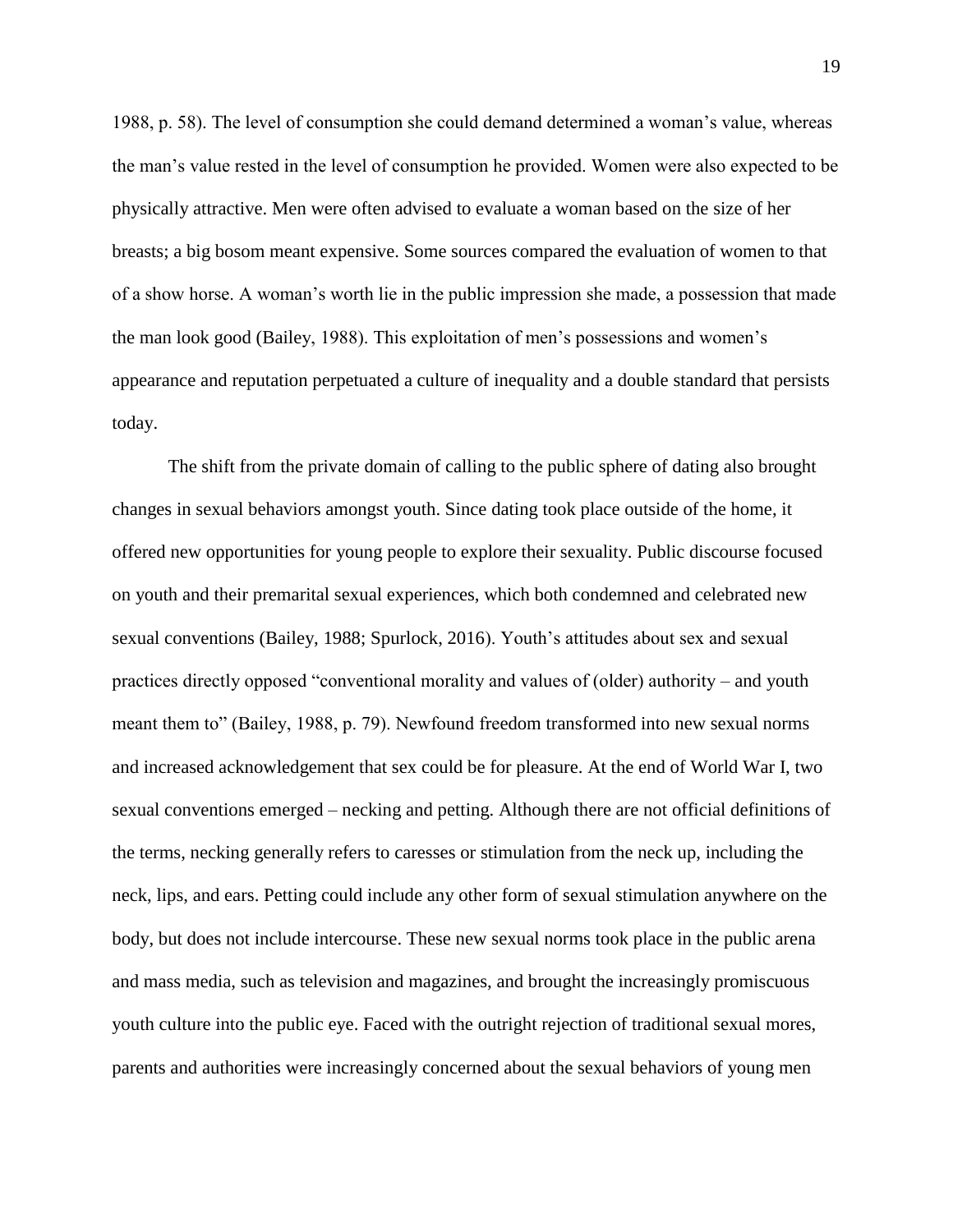and women and attempted to regain control (Bailey, 1988; Bogle, 2008; Spurlock, 2016). Parents, high schools, and colleges and universities all strived to control youth's sex through education, rules, and policies.

#### **Going Steady**

Throughout World War II and the years following, a new youth culture began to emerge. By the 1940s, the term *teenager* replaced *youth* and *adolescent* in popular American discourse about young men and women (Spurlock, 2016). Teenagers seemed to take over American life, as they became a major influence over the entertainment industry, appearing as the stars in major films and novels throughout the 1950s. The portrayals of young men and women in popular culture pointed to the shift in American perceptions of sex and relationships: "the late 1950s were the first time in which high-school-aged teens became the central protagonists of dramas that highlighted contemporary teen concerns" (Nash, 2006, p. 178). Consumerism during the postwar years melded with continued fears of teenage sexuality, and thus, many advertisements and advice literature promoted the image of idealized family and marriage and emphasized the importance for young girls to secure a husband (Nash, 2006; Schrum, 2004). One way to achieve this was through steady relationships.

Steady relationships were more prevalent during the postwar years and by the 1950s, going steady was the pervasive form of heterosocial relationships in middle schools and high schools. These relationships brought new opportunities and meanings for sexual intimacy, and teenagers, especially females, had to navigate the complex and often ambiguous social rules set forth. Going steady offered teens a level of commitment that allowed for more sexual freedom and young men and women could more easily explore the erotic (D'Emilio & Freedman, 1988; Spurlock 2016). Going steady standards as discussed below generally only applied to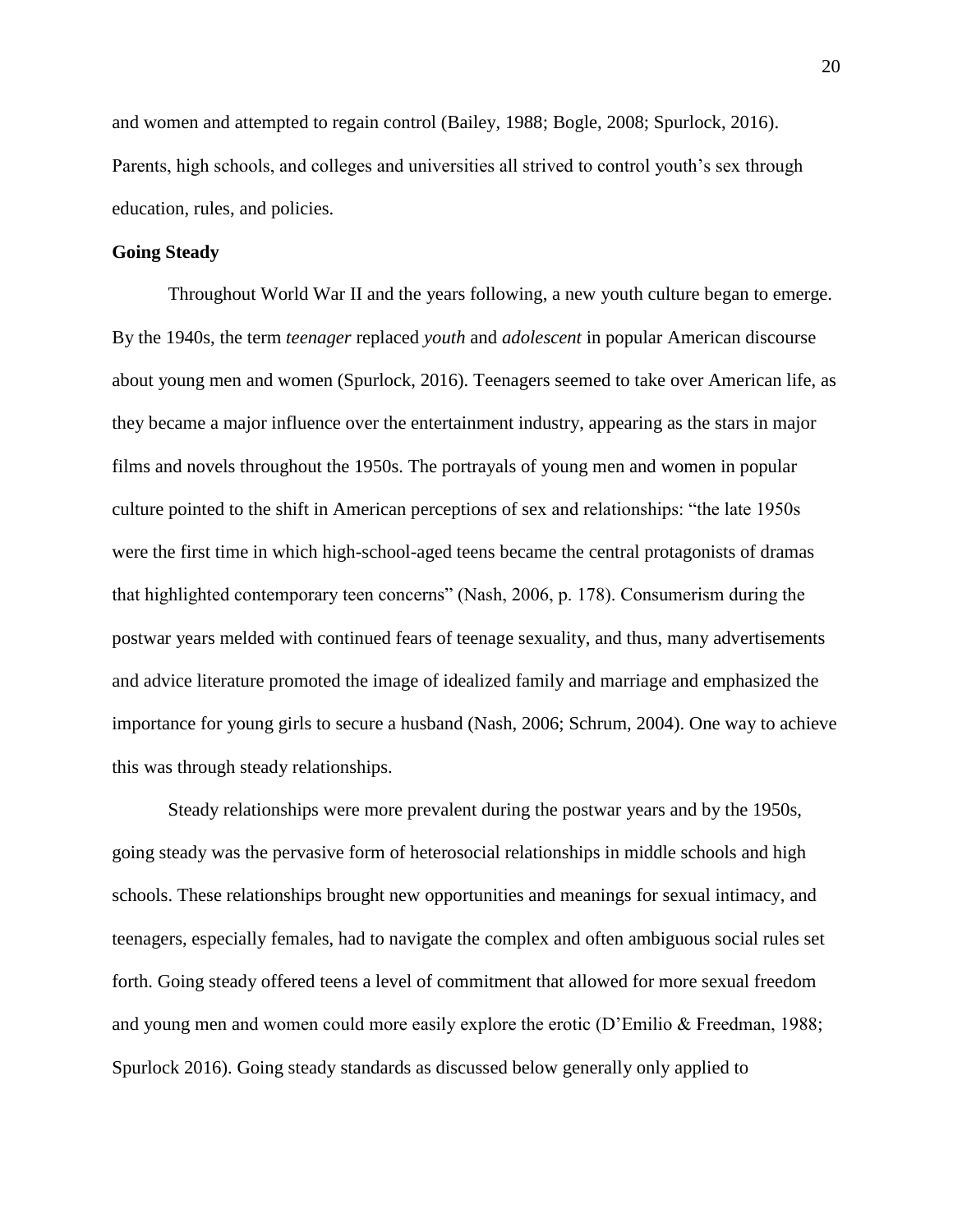heterosexual, middle-class relationships. There were different standards amongst gender, racial, and class groups. Their peers often ostracized those who did not conform or did not fit into the social standards.

Going steady defined by Robert Hermann as "a relationship between dating partners which survives through time long enough to permit and encourage group awareness and sanction" (Spurlock, 2016, p. 70). Many heterosexual teen couples that were engaging in sexual acts, including heavy petting and intercourse, were going steady and experimenting. These relationships allowed for young boys and girls to engage in sexual acts, basically hidden in plain sight. The level of commitment of these steady relationships "provided the context, setting, and rationale for widespread sexual experimentation among heterosexual teens and young adults in the 1950s" (Littauer, 2015, p. 118), which led to increased sexual intimacy for young people that were in these relationships.

Engaging in intercourse while in committed, steady relationships allowed young girls the opportunity to explore the sexual minefield of contradictory beliefs. This "created a cultural middle ground between explicit sexual mores and tolerated sexual practices that would influence Americans' beliefs about sexual acceptability for decades" (Littauer, 2015, p. 113). Teenage girls and young women had the opportunity to experiment sexually due to the belief that their actions were justified because of the loving nature of their relationships. Going steady did, however, continue to uphold sexist standards that were typical of dating in the earlier part of the twentieth century (Littauer, 2015; Spurlock, 2016). "As far back as the nineteenth century, women's rights advocates, radical marriage reformers, health crusaders, and evangelicals had called for a sexual morality that applied equally to men and women," however, "the double standard remained the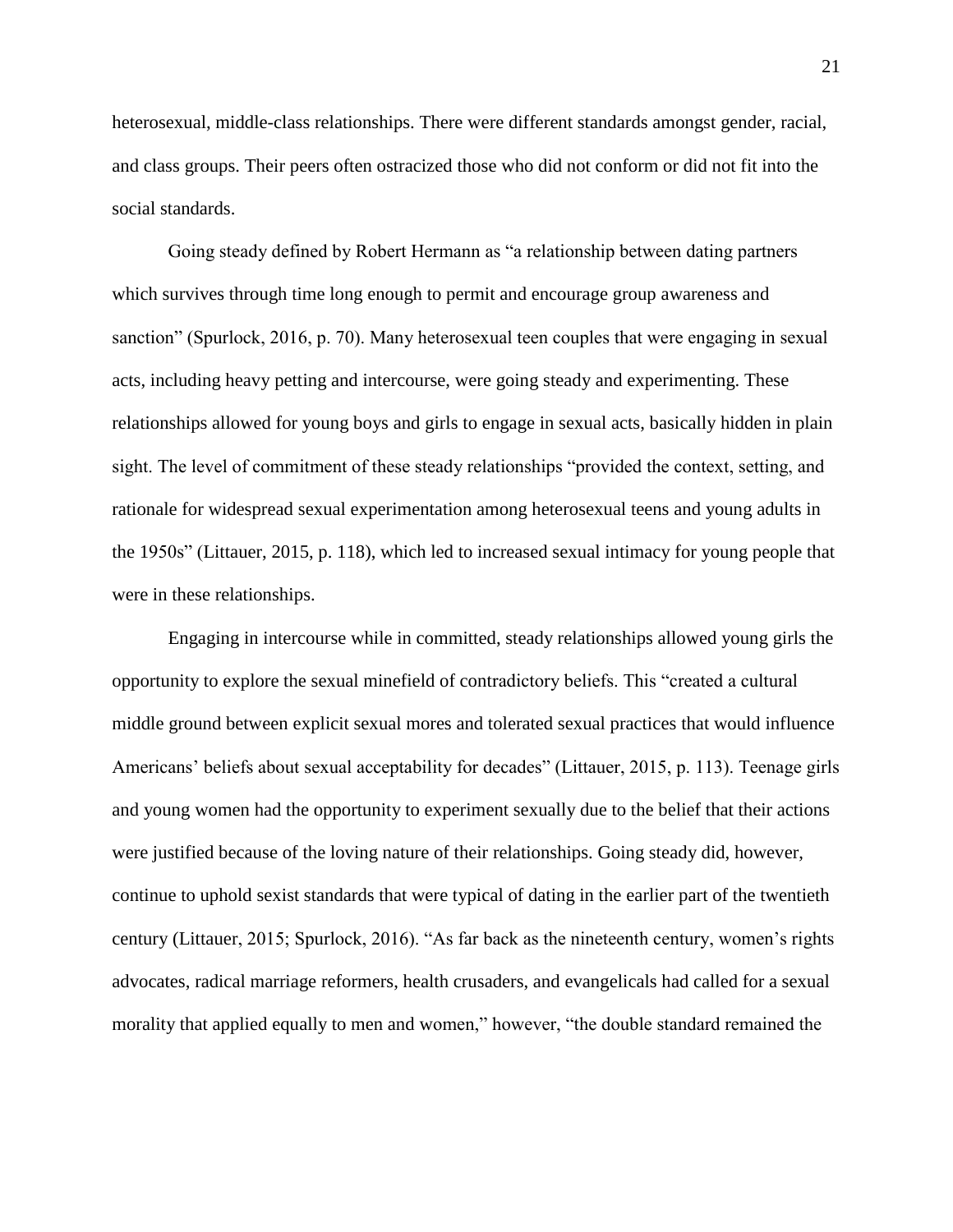assumption of most Americans" (Spurlock, 2016, p. 91). Due to this double standard, young girls faced contradictory social and cultural ideological standards.

Although going steady afforded opportunities for increased sexual intimacy, young women and teenage girls continued to live with the cultural expectation that sex only occurred within the confines of marriage. There was little acknowledgement from older adults, the media, or society that women had interest in and the desire for sex. Girls were expected to act as if they wanted sex, but not act upon their urges (Littauer, 2015). In contrast, to be popular, girls were expected to participate in a certain level of sexual experimentation, at the very least petting, but they could not go too far or risk a bad reputation. The double standard that developed during the early part of the twentieth century persisted through the 1950s. It was very clear to almost every young girl that a double standard existed, yet where the line was drawn between just enough and too much was very ambiguous. If a girl's sex life became a topic of gossip, she would be ostracized from the groups who were concerned over reputation, and to a vast majority of American, reputation was everything (Bailey, 1988; Bailey, 1999; Spurlock, 2016).

The sexual "double standard worked mainly to the benefit of boys," yet "enforcement came from the girls" (Spurlock, 2016, p. 93). Boys were free to express themselves sexually, while girls were expected to adhere to the confusing set of ideological standards. Since girls were expected to set the limits, if a couple went too far, it was the female's fault. Boys, however, pushed the limits and often crossed the line from subtle pressure to outright aggression (Bailey, 1999; D'Emilio & Freedman, 1988). Young men were even taught by their peers and professionals various techniques to coerce women who expressed sexual reticence. Sexual coercion and aggression were seldom categorized as assault or rape during this time period. It was seldom that women reported sexual assault. This could be attributed, perhaps, to the fact that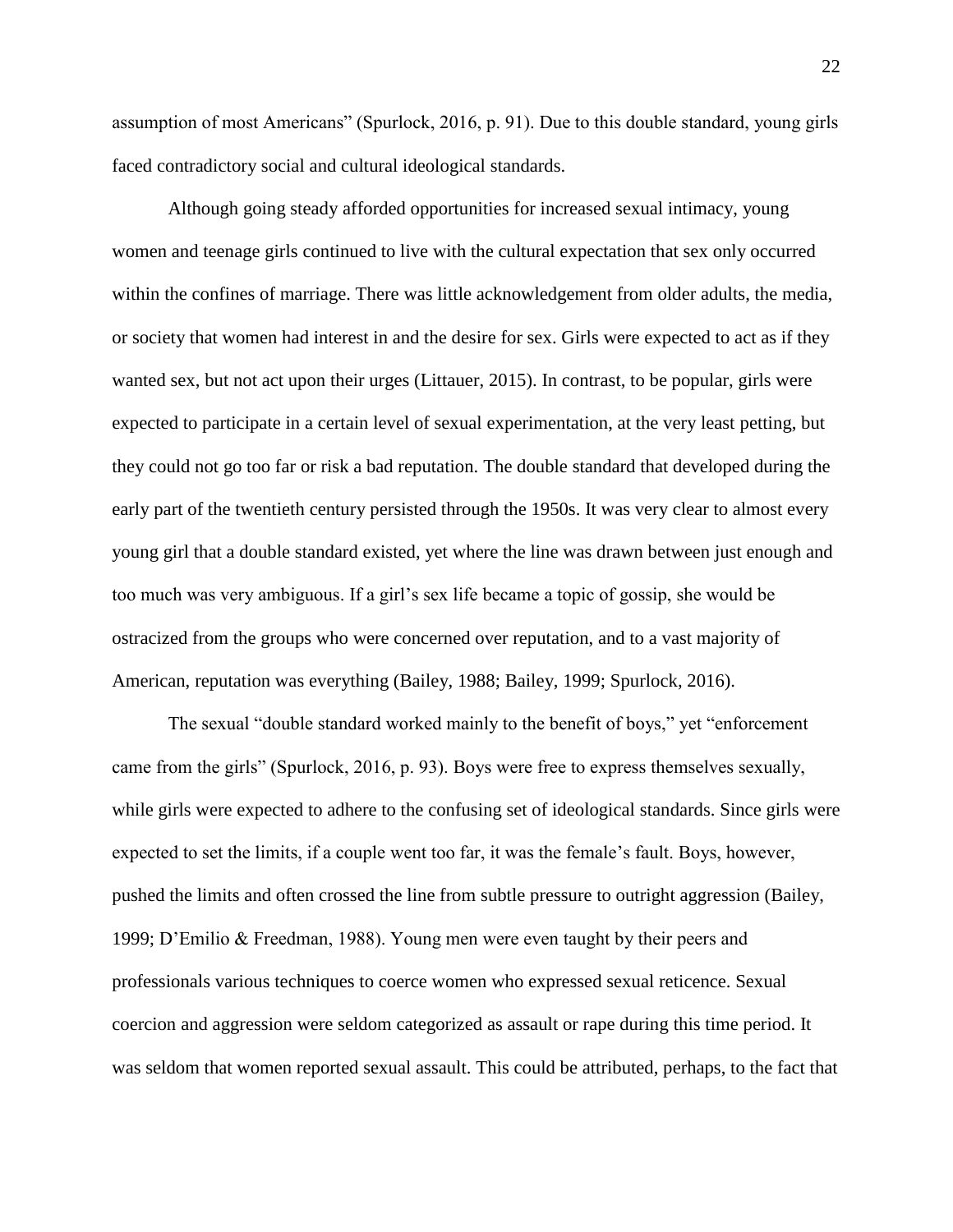those women who did report sexual assault were forced to prove their own sexual innocence. Since it was the girl's responsibility to set boundaries, women should consider how her own unconscious mixed signals led men to behave in a way that today would be considered assault. Littauer (2015) discusses one magazine article that stated "as many as a quarter of reported rapes were committed by teen boys, but cited the views of 'doctors' that 'these 'rapes' were often nothing more than sex exploration and curiosity'" (p. 128). This type of cultural ideology further complicated the sexual landscape for women in the first half of the twentieth century.

Dating and sexual standards differed across race and class lines, and the opinions and involvement of parents and adults in teens' lives contributed to the complexity of expectations for young men and women. Middle- and upper-class girls were expected to adhere to aforementioned standards of sexuality; girls and women from a lower class status, however, often participated in more promiscuous sexual behavior. Young boys and men would engage in sexual relationships with lower-class girls and women and, because the double standard did not apply to them, were not risking developing a bad reputation. Also, since these girls and women were not considered marriage material, it did not matter how far they went with them, dubbing them nothing other than "pick-ups" (Spurlock, 2016). These women "were sexual objects with whom one pushed 'as far as you can'" (D'Emilio & Freedman, 1988, p. 263).

Teens in the postwar years saw increased pressure to marry, however they were not allowed to do so without the permission of their parents until the age of 18. Steady relationships mirrored marriage in many ways, including some form of sexual contact, even if it was short of coitus, and the desire for companionship. Marriage was still the preferred context for intercourse, however, it could be accepted more easily if it occurred within a committed, pre-existing relationship and it added meaning to the meaning of that relationship (Littauer, 2015). The going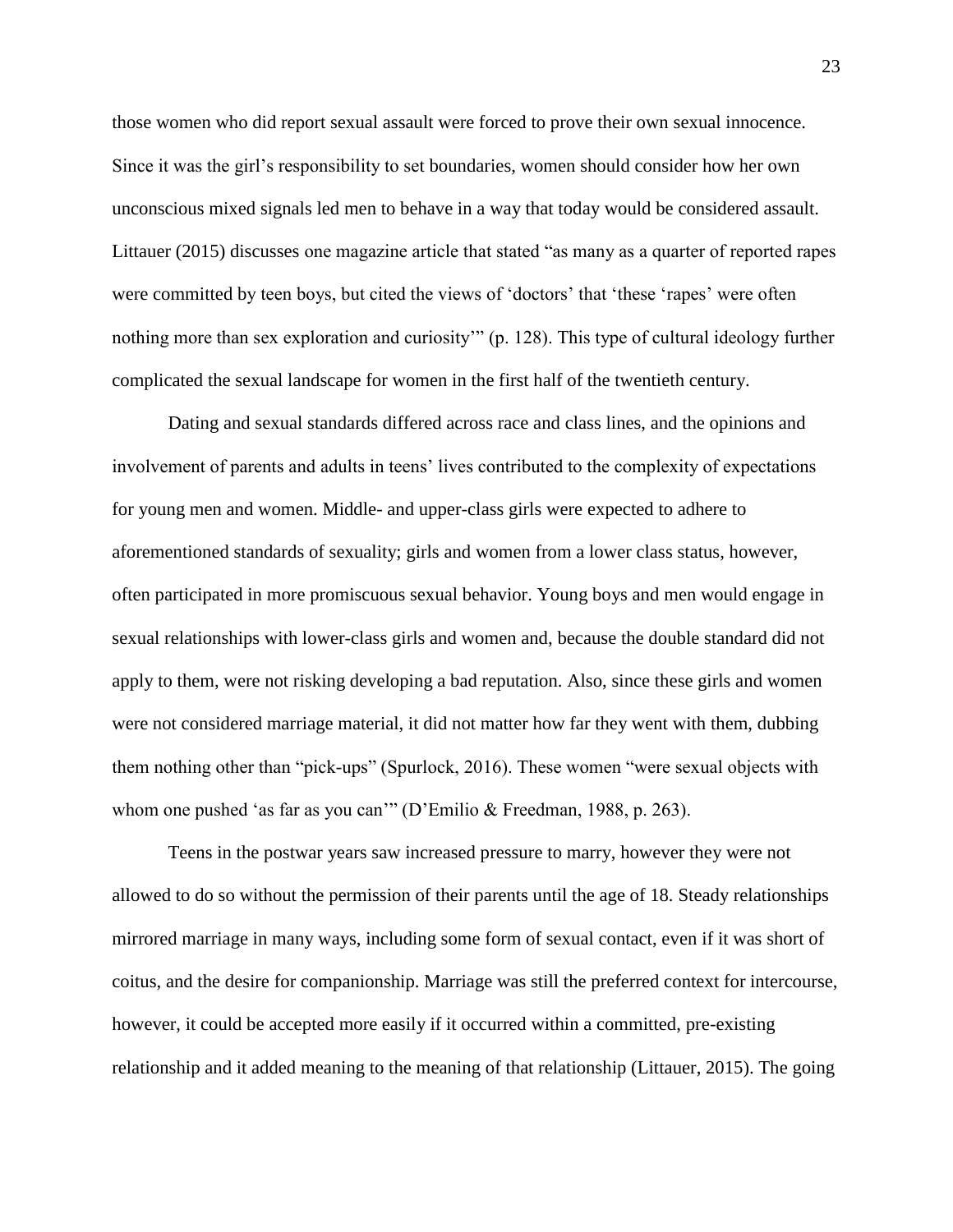steady couple could enjoy the benefits of social recognition without the commitment of marriage. The goal was not childbearing, rather companionship (Spurlock, 2016). There are conflicting beliefs regarding parents' and adult authorities' opinions of steady relationships and increased sexual experimentation.

There is evidence that there was some resistance to committed, steady relationships from parents and other adult authorities; however, the reasons for opposition were different. John C. Spurlock (2016) cites various historians, health pamphlets, and films during the first half of the twentieth century that discussed a resistance to steady dating. It appears that there was some belief that steady relationships limited youths' opportunities to become acquainted with others and, therefore, restricted their mate selection. Others were opposed to steady relationships because they believed that more casual dating allowed for certain levels of sexual intimacy, yet did not allow a young couple enough time for coitus. Going steady, however, allowed a couple plenty of time negotiate and perform coitus. Parents feared that adolescents going steady would lead to more sexually serious relationships, and if it resulted in pregnancy, would bring shame to the family. Opinions regarding the acceptability of increased intimacy varied between racial and class lines. Middle- and upper-class parents were often less accepting of the dating and steady relationships than working-class and African American parents (Littauer, 2015; Spurlock, 2016).

One study provided insight into the beliefs of predominantly white, affluent parents in Long Island. These parents, especially the mothers, were less accepting of the young age that youth were beginning to date, although they felt pressure to conform to other parents' standards, allowing their children to date as young as 11. There was, as there generally is, a double standard regarding the appropriateness of dating, as the responsibility often fell on the girls. One parent in the Long Island study was even quoted saying, "It's the girls' fault, this early dating. They grow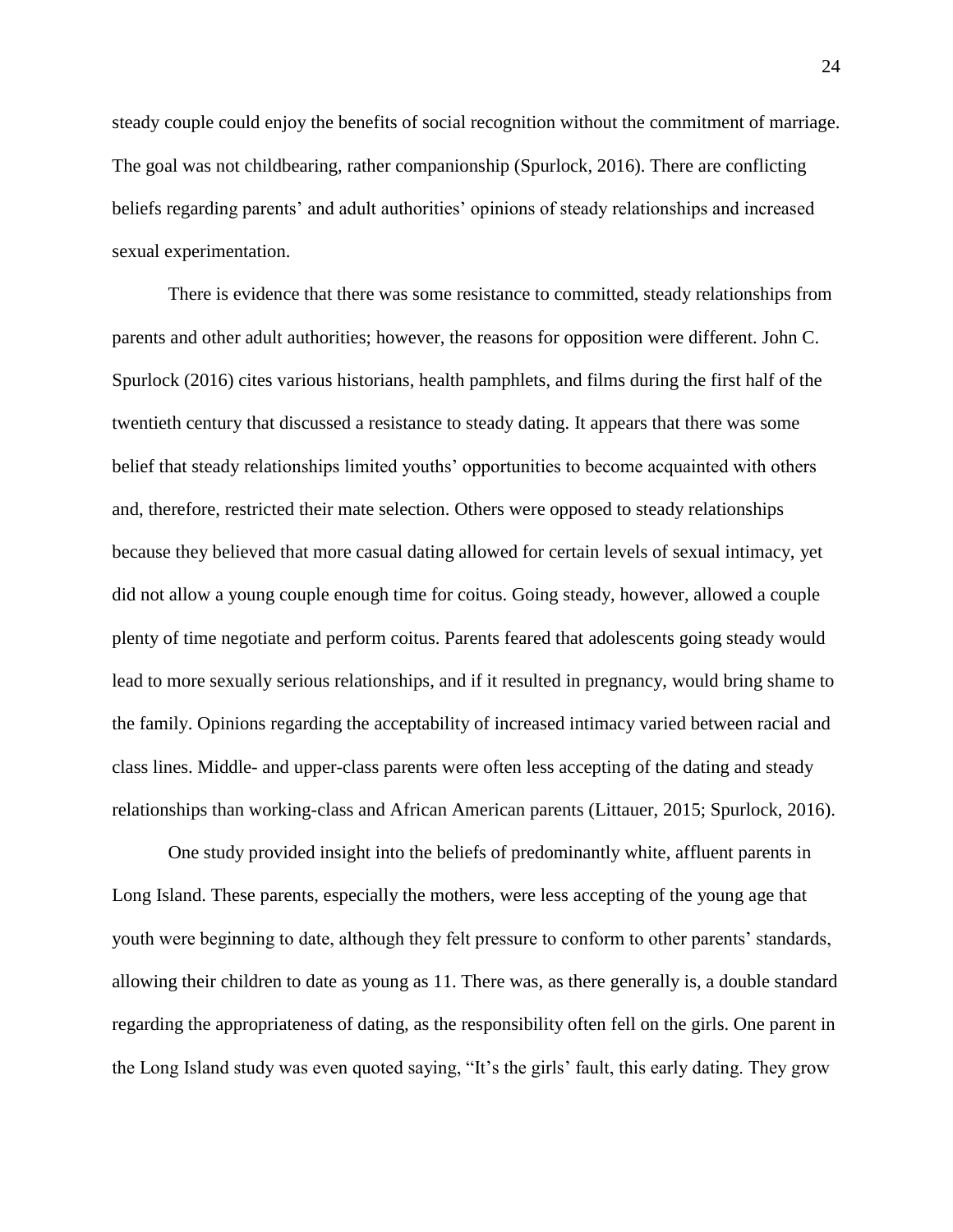up too fast. Drive and live faster" (Littauer, 2015, p. 130). In contrast, a study conducted by ASHA revealed that many African American mothers "knew about and accepted their daughters' sexual activity," (Littauer, 2015, p. 132) and even discussed puberty, sex and contraception with them. White parents, however, were less "willing to openly acknowledge sex in order to educate girls about birth control" (Littauer, 2015, p. 134). Whether or not they approved of steady relationships or premarital sex, many parents did accept the changes in the relationships of American youth were part of a larger shift in postwar American culture and that "Americans were entering a more liberal sex age" (Littauer, 2015, p. 133). Although it was prior to the time period commonly referred to as the sexual revolution, young men and women were sexually experimenting and pushing the boundaries of traditional sexual mores, and many parents acknowledged that American youth culture was changing.

Contradictions in parents' and adult authorities' opinions could conceivably be a result of the changing social and sexual standards during the postwar years. In the years following the war, many previously held social standards were being brought into question. For example, in at least 35 states, premarital sex was illegal. This was true even for adults. During the postwar period, however, authorities began to question whether it was necessary or appropriate to continue to control girls' sexual behavior through law enforcement. Between 1945 and 1965, the rate of sex offenses against young girls declined. This could, however, be attributed to a number of factors, including the fact that police began punishing sexually active girls with charges that were not sexual offenses. For example, teen girls were often charged with "'ungovernability,' 'loitering,' 'immoral or indecent conduct,' or running away" (Littauer, 2015, p. 137).

Over time, premarital sex became somewhat more socially acceptable. Adults and youth alike begin to accept the existence "of premarital sex within the bounds of steady relationships.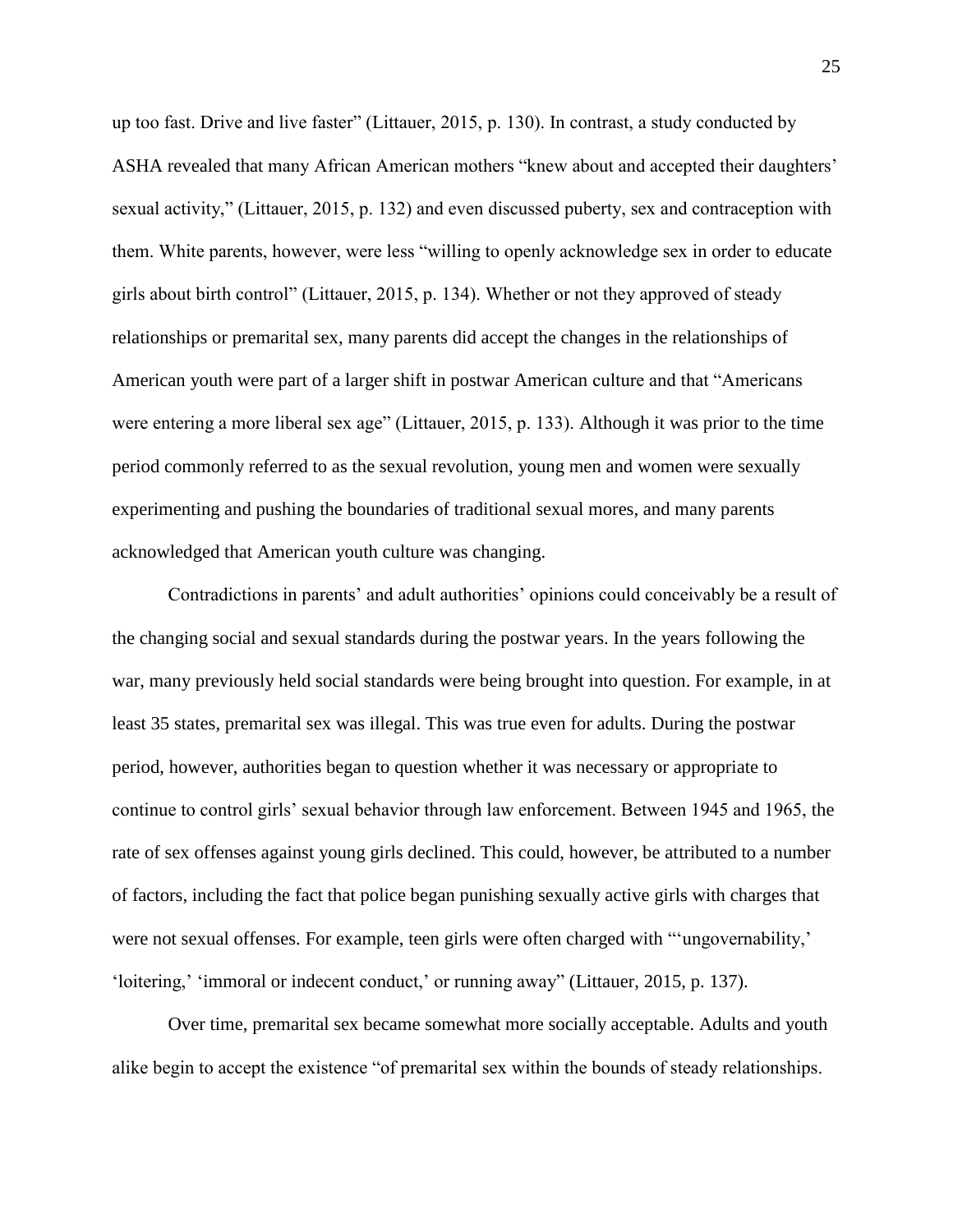Alongside the dominant cultural prescription of premarital sex for girls existed a willingness on the part of certain adults to evaluate young women's sexual behavior more contextually" (Littauer, 2015, p. 133). Premarital sexual intercourse could be tolerated, or at least ignored, by adults if it remained private. Once it became public (due to pregnancy), it was punishable. This led to the necessity of openly accessible birth control, which will be discussed in greater detail later. All of these changes in adolescent sexuality and behavior also led to many changes in the education system's approach to sex education.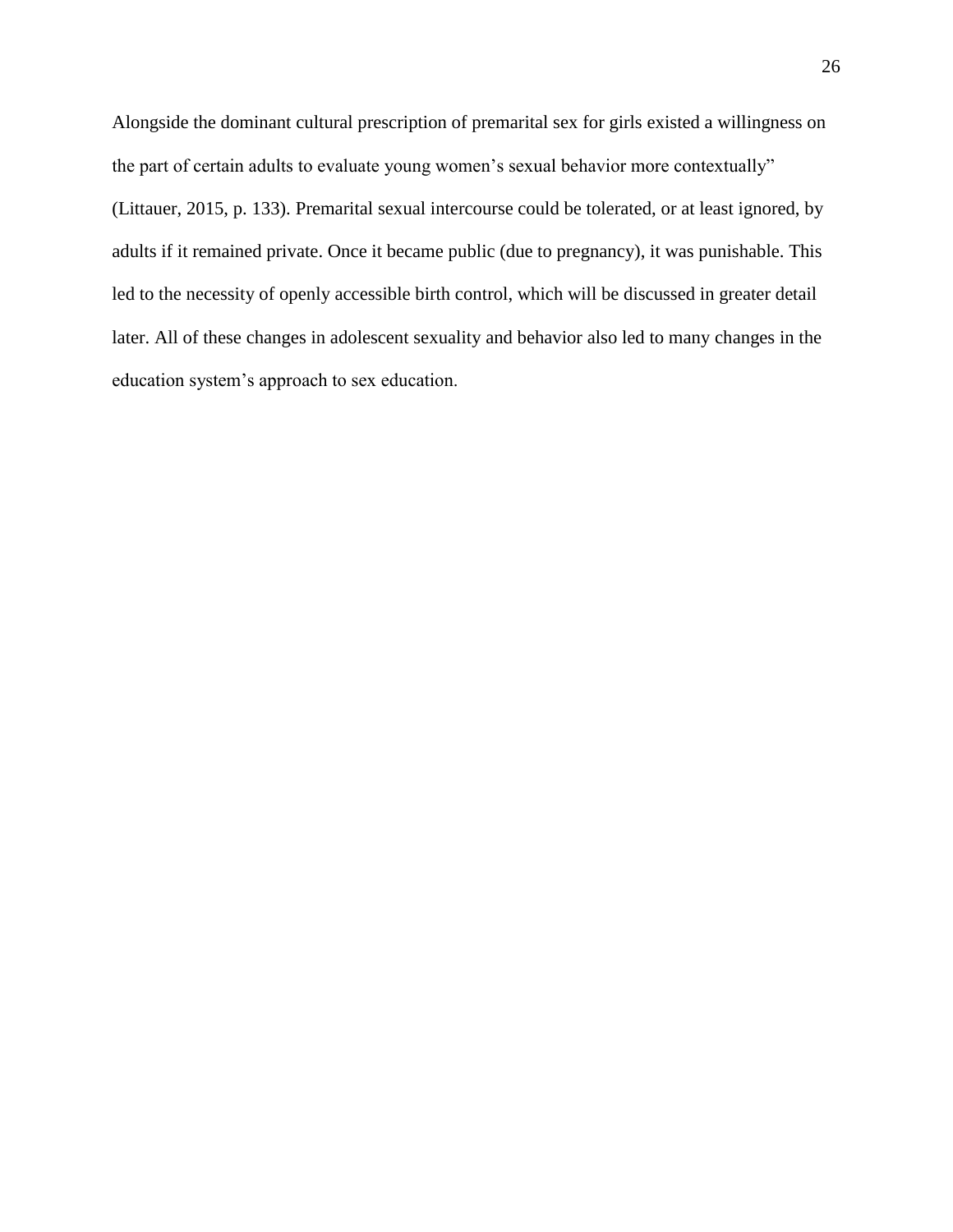#### **CHAPTER 4**

### **Sex and Education**

Throughout the twentieth century, "adolescent sexuality would rarely seem to stand alone; instead, the men and women who studied the subject would consistently tie adolescence to its role as a cause of, or solution to, broader social crises" (Moran, 2000, p. 24). The focus of the social crises changed over the course of the twentieth century and included venereal disease, promiscuity, the family, the home, and education. Each crisis, however, was inextricably linked to sex and the need for authoritative control.

#### **Sex in the Classroom**

Throughout the first half of the twentieth century, and into the 1960s, social and political authorities argued that each supposed social crisis had direct ties to public health and social concerns and, at times, patriotic duty, thus, justifying their actions. Sex education courses either took a negative approach, one that emphasized fear and the consequences of illicit sex, or a positive approach, which addressed human relations and the potential of sex within marriage. Regardless of the approach, sex education at the secondary and postsecondary levels provided prime opportunity to influence adolescent and young adult mindsets and (hopefully) control their behavior (Freeman, 2008; Zimmerman, 2015).

Dr. Prince A. Morrow, a physician and a professor at New York University, crusaded against venereal disease and sexual immorality and believed that social issues were directly linked with sexual behavior. He proclaimed that alleviating problems of social dysfunction should not rest solely on traditional authorities such as the family, the church, and the community; rather, it was the responsibility of professionally trained experts, including public health physicians, psychologists, and professional educators. Morrow called for social reform to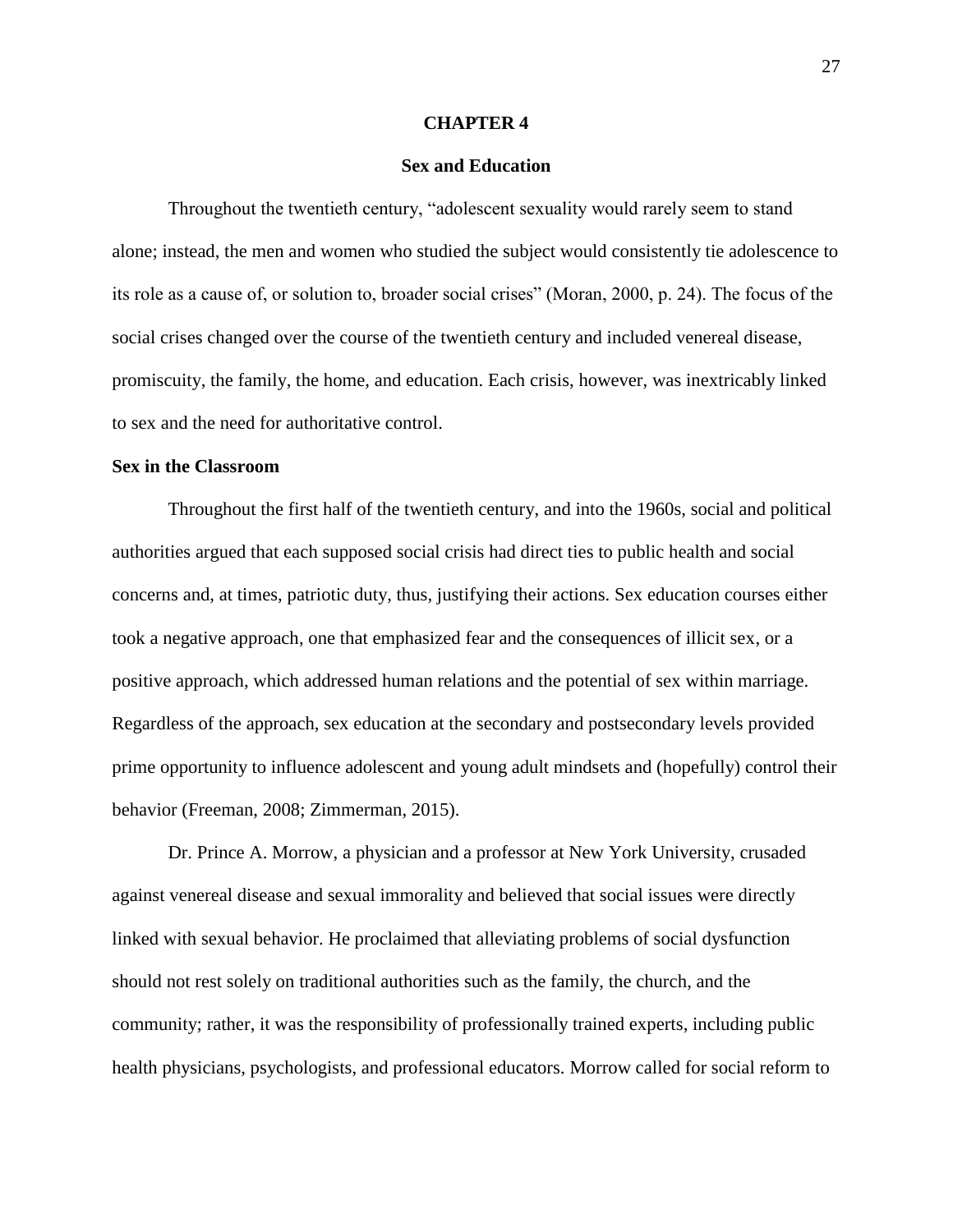combat disease and sexual immorality, which would be primarily achieved through education. By the end of the first decade of the twentieth century, a growing number of activists, whom sided with Morrow, concluded "that explosive adolescent sexuality and society's sexual crisis actually shard the same solution: sex education by professional experts" (Moran, 2000, p. 24). Morrow created the American Federation for Sex Hygiene, and shortly after his death in 1913, the organization merged with the American Vigilance Association, which became the American Social Hygiene Association (ASHA). As previously discussed, ASHA played a central role in efforts to eradicate venereal disease and prostitution during World War II. The association also contributed substantially to the development and transformation of sex education (Freeman, 2008; Moran, 2000; Zimmerman, 2015).

Early sex education focused almost entirely on eradicating venereal disease, and equated social hygiene to venereal disease. Americans believed that by providing sex education across the globe they were protecting the world from totalitarian dictatorship and "defending the modern family from a host of internal and external threats" (Freeman, 2015, p. 50). This aligned with wartime beliefs that the family was one of the most powerful weapons against enemy threats.

Any education beyond venereal disease information for women, only included basic information about menstruation, interspersed with "instruction in fear – that is, in the danger of arousing male lust, the stigma of sexual immorality, and the prevalence of venereal diseases among their future husbands" (Moran, 2000, p. 60). For many years, it ignored human emotion and sexual pleasure altogether, and focused on attempting to uphold strict moral standards; however, with increased divorce rates and growing concern of the threat to the traditional family, sex education courses began to include information sex in relation to fulfillment within marriage,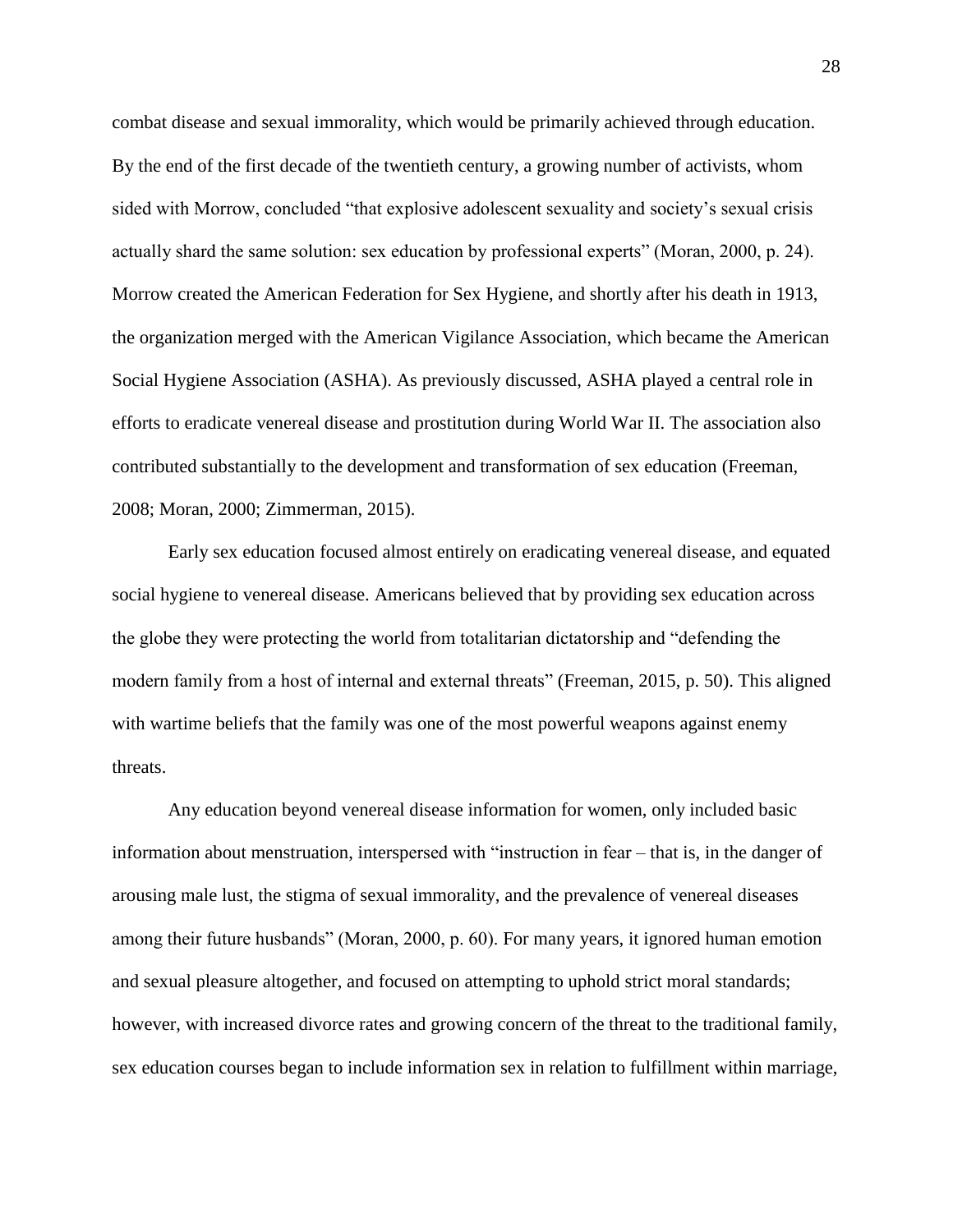yet continued to prohibit premarital and extramarital intercourse (Freeman, 2008; Moran, 2000). "Locating the deepest human satisfactions in marriage allowed sex educators to accept the new philosophy of pleasure seeking without sacrificing their central assertion that extramarital and premarital sex were forbidden" (Moran, 2000, p. 93). By representing sex as forbidden outside the confines of marriage and by indicating that marriages would not be successful if one engaged sexually prior to the nuptials, social and educational authorities were attempting to control adolescents' sexual behavior.

During World War II, sex educators and social hygienists continued to be preoccupied by concerns of promiscuity and venereal diseases. Many believed, however, that the disorderly state of the youth, which might have been attributed to absence of a male role model and mothers working outside the home, necessitated increased focus on the problems of the family (Freeman, 2008). The topic of family, however, was not of particular interest to those associated with the social hygiene movement, since "syphilis and gonorrhea represented a more tangible danger than did poor child rearing" (Moran, 2000, p. 122). For decades, social hygienists and reformers linked venereal disease to the social breakdown of society, sexual emancipation, and a revolt among youth. Since "the social hygiene movement's early vigor had depended equally on its medical and moral missions" (Moran, 2000, p. 124), it was key to maintain the connection between the two. With the development of penicillin during World War II, however, this metaphor was threatened since contraction of a venereal disease no longer posed a physical health threat. This essentially forced ASHA to refocus their position within sex education, which included increased concentration of conservation of the American family. Although the disease itself may no longer pose a physical health threat, members of ASHA argued that the prevalence of these diseases indicated deeper trouble in American families (Moran, 2000).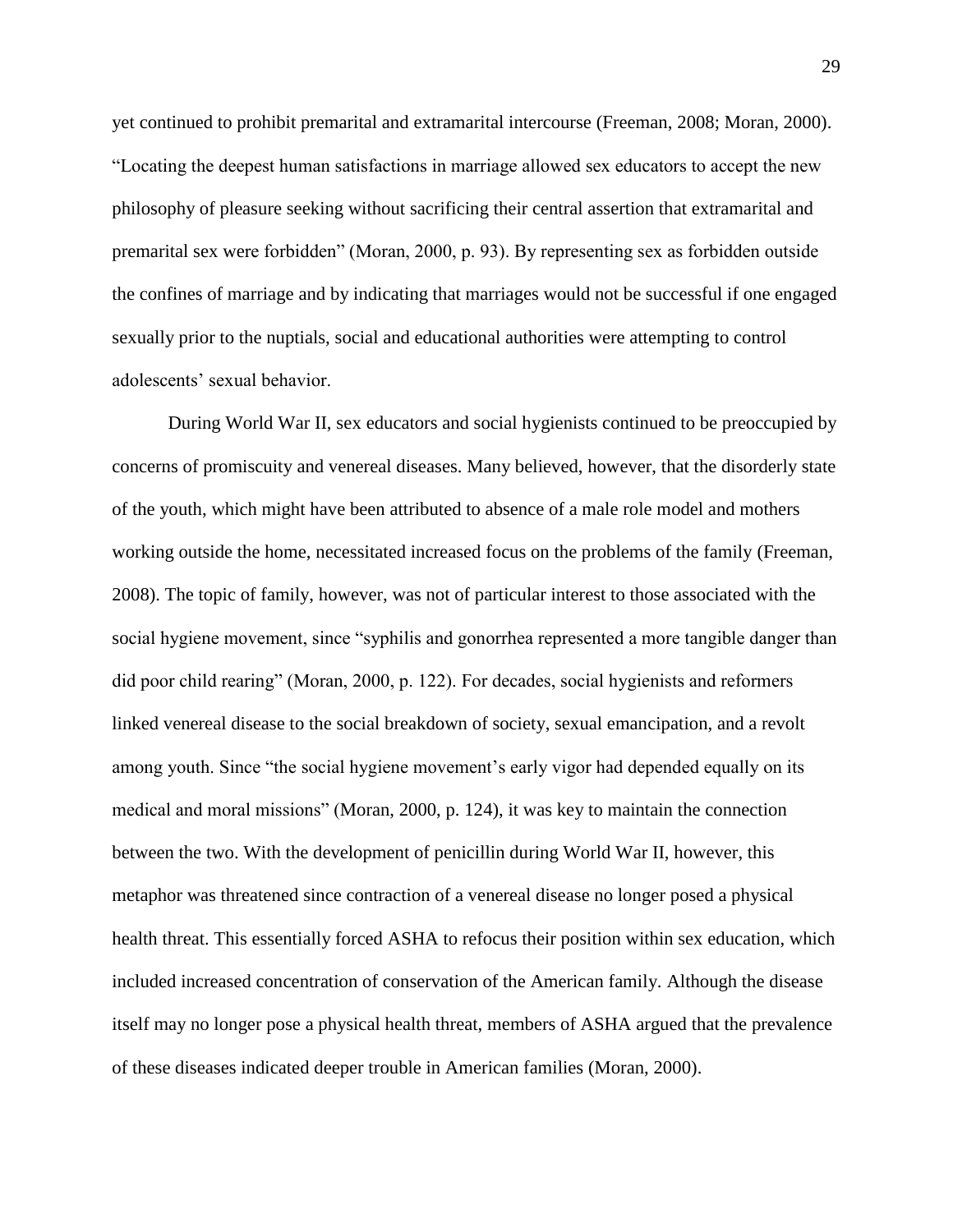In order to explain their new stance, ASHA members changed the "definition of 'public health' beyond the boundaries of physical health to include mental social well-being" (Moran, 2000, p. 125). Sex education would include topics that could not simply be cured by a dose of penicillin. Curriculum could move beyond the scope of prior public health concerns to include home economics, marriage counseling, and psychology. Under this concept, family became professionalized and standardized, treated in the same manner as other professions by providing families with expert guidance and education.

Throughout World War II, as previously mentioned, prostitutes and promiscuous women were put in jail in an attempt to control the spread of venereal disease, and by extension, immorality and sexual license. By the end of the war, it became evident that simply jailing women deemed immoral or promiscuous would not solve the problem of the family breakdown. "To get to the roots of family dysfunction, ASHA leaders decided to emphasize the association's educational mission" (Moran, 2000, p. 126), which required developing a new model of sex education, and there were two distinct models of sex education to follow – collegiate marriage courses and the Toms River experiment.

During the 1920s and 1930s, as perceptions of marriage and courtship began changing, many colleges and universities started to offer elective marriage courses. Young people expected more fulfillment and intimacy from their marriages, and perhaps sought out these courses in hopes of having their expectations realized. In addition to these shifting perceptions, many educators worried about changing sex roles. Female enrollment in institutions of higher education was growing tremendously "and many of these students seemed bent on finding careers for themselves" (Moran, 2000, p. 127). Many feared that educated women would abandon their marital and reproductive duties; thus, leading marriage educators to make "a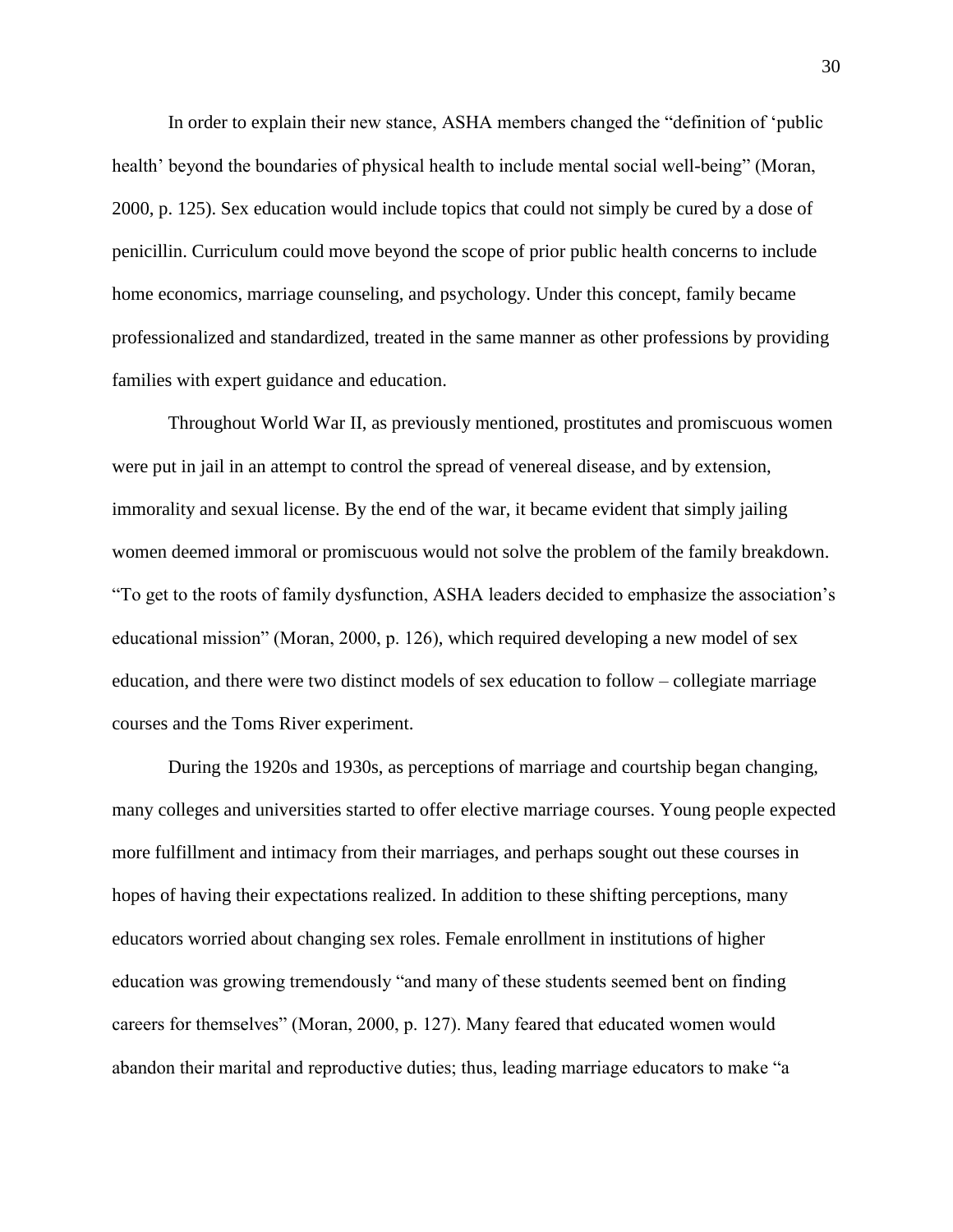housewife's role seem more 'scientific' and worthy of study" (Moran, 2000, p. 127), in hopes that women who attended college would choose to marry quickly upon graduation. By 1939, there were at least 240 marriage and family courses offered through institutions of higher education across the country. By the 1940s and 50s, "the marriage courses on college campuses put less emphasis on psychology and sexuality and more on personal problems and emotions" (Peril, 2006, p. 281).

One of the most influential marriage courses was Elizabeth S. Force's Family Relationships course at Tom Rivers High School in Toms River, New Jersey. The Family Relationships course incorporated a variety of topics including courtship, petting, necking, mate selection, engagement, "getting along" with family members, marriage, child rearing, money management, and the many demands modern society place on marriage. This approach focused primarily on encouraging adolescents to examine gender roles and sexual norms. Although it was considered sex education, the Toms River's curriculum did not include in-depth information on sexual behavior or reproduction. Force and Toms River school authorities did respond to students' questions regarding sex on an as needed basis, but it was not a main topic of the discussion in the classroom (Freeman, 2008; Moran, 2000).

Combining collegiate marriage education courses and the Toms River course, in 1947, ASHA's leaders "proclaimed that their organization's central mission would be 'education for personal and family living'" (Moran, 2000, p. 130). In the first several years following World War II, however, sex educator's programs continued to focus primarily on the problems of sexuality and sex delinquency. The 1947 ASHA subcommittee report proclaimed, "Education for personal and family living is based on the thesis that the sex factor in human living, as it affects personal development and especially in its relation to marriage, parenthood, the home and the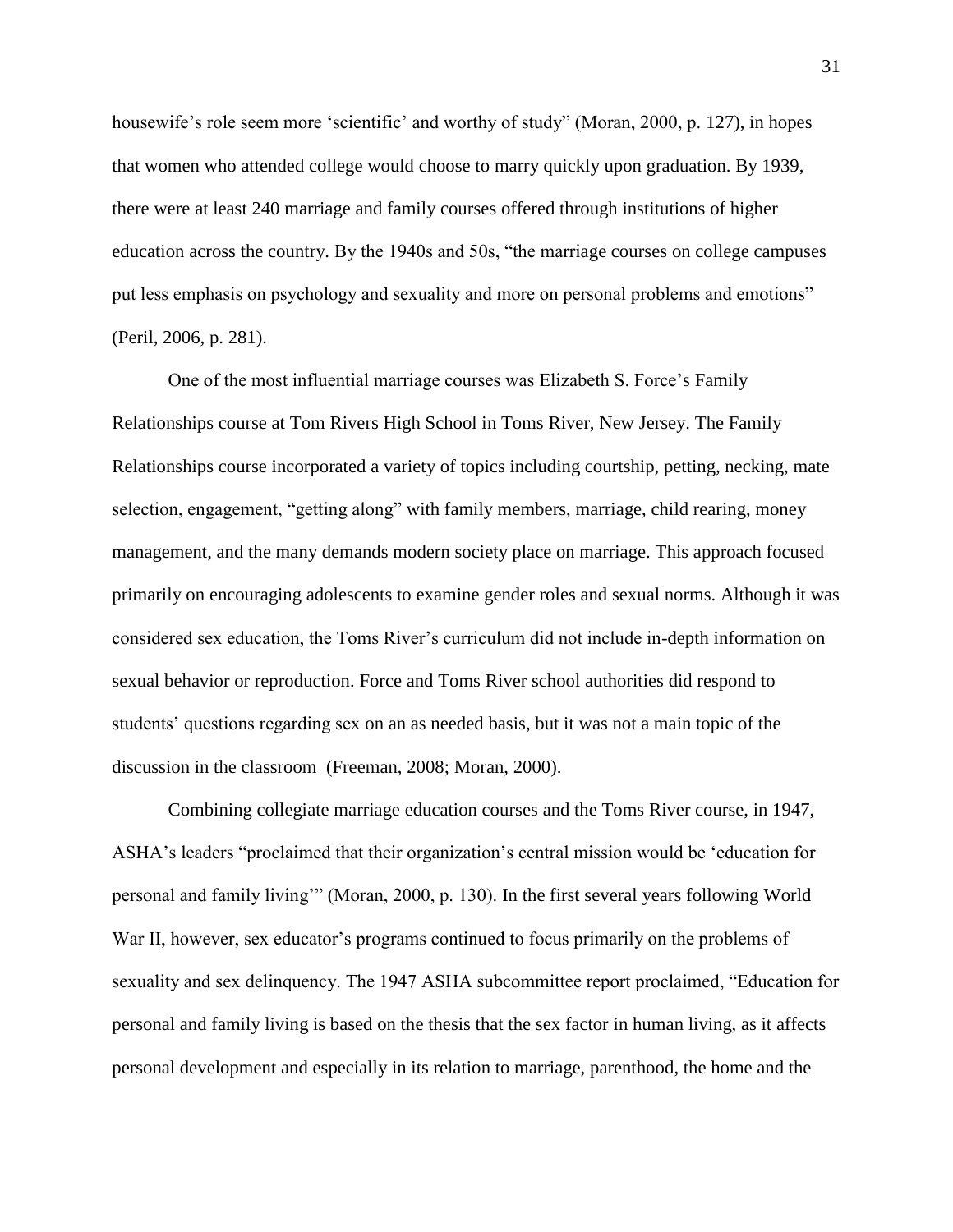family, merits a dignified place among other topics of deep interest" (Moran, 2000, p. 130). In other words, the goal of sex education continued to be sexual restraint.

With the growing visibility of the baby boom family and continual readjustment after the war, many educators, family sociologists, psychologists, and the National Congress of Parents and Teachers supported a transformation of sex education into family life education, or FLE (Moran, 2000; Zimmerman, 2015). This form of education essentially prepared students for home life and enabled individuals to live more constructive lives. Even though the general consensus amongst officials in ASHA was to utilize an FLE, or life-adjustment education, approach to sex education, in thousands of schools across the country educators continued to include graphic information about venereal diseases. When more specific discussions occurred regarding family life education, there was a great deal of confusion about what to include in this emerging curriculum. There were a variety of interpretations of FLE amongst supporters from organizations including ASHA and the National Congress of Parents and Teachers. Some believed that the courses should include factual information about sex, while others wanted to avoid the topic altogether to maintain wholesome attitudes. One message remained consistent in the in family life education – "that excessive premarital intimacies were virtually guaranteed to harm their relationships in the future" (Moran, 2000, p. 141). Education authorities used this tactic as a means to control teenagers' sexual behavior. If they were told that engaging in premarital sexual acts, perhaps they would abstain in order to protect their future marriages.

The postwar years also saw a shift in understanding sex roles for males and females. "Traditionally, Americans had believed that masculine and feminine traits were biologically based and fundamentally different" (Moran, 2000, p. 144). Psychologists and social scientists argued that these characteristics were learned and developed over time, and to achieve the proper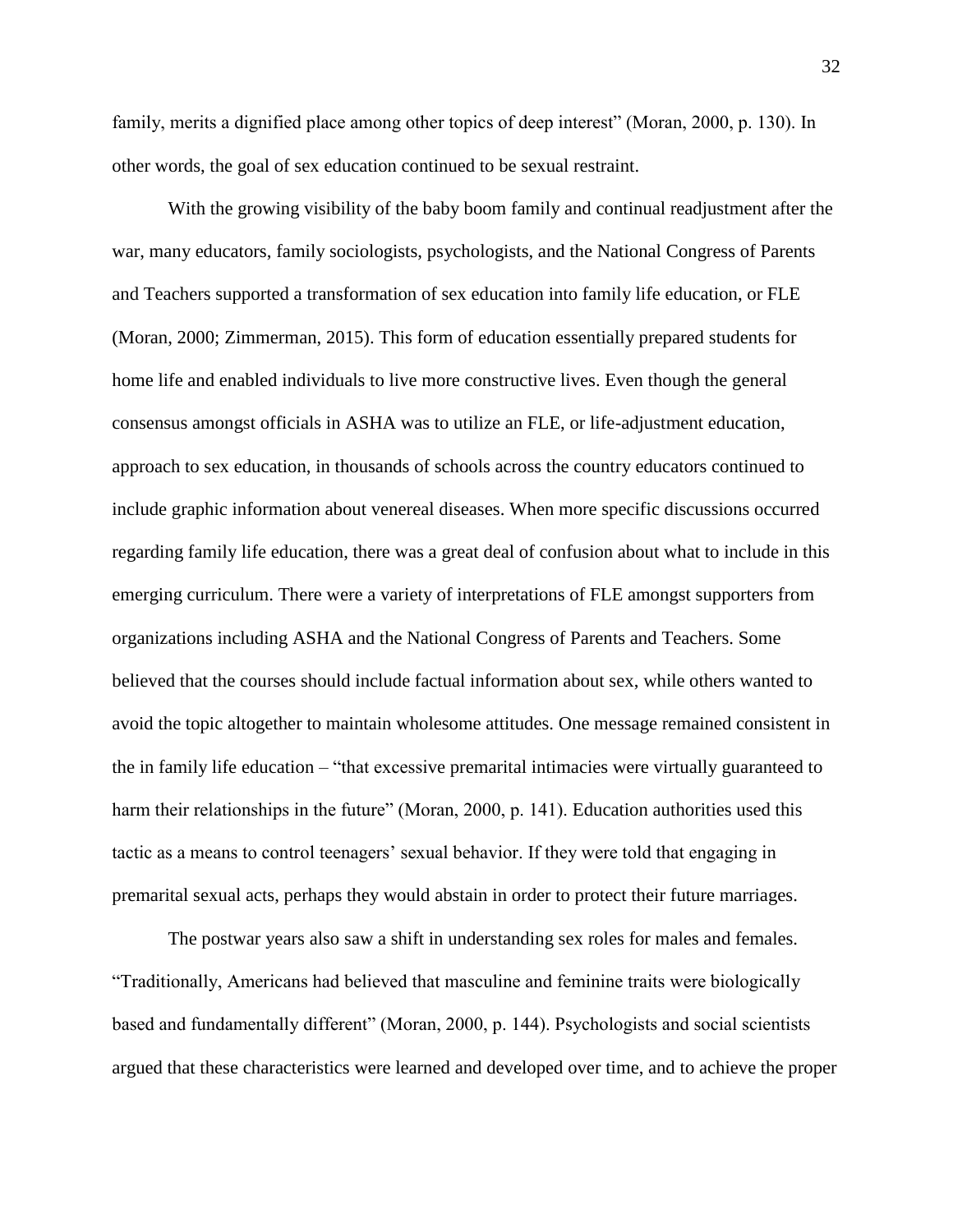male or female role, children needed a supportive environment and must put forth individual effort (Freeman, 2008). Many began to blame youth misbehavior and delinquency on unsettled families and some parents' failure to conform to proper gender roles. Many observers believed that children from homes that lacked appropriate gender role models were "much more likely to experiment with disapproved behaviors, such as drag racing and promiscuity" (Moran, 2000, pp. 144-145). FLE reinforced traditional gender roles, and beginning at young age little boys learned how to be gentlemen and girls learned how to be little ladies. As part of this curriculum, educators taught that boys were to be the sexual aggressors and girls the sexual limit setters.

Many women in the 1950s who recognized the injustice of this double standard, such as Sylvia Plath, nevertheless heeded the enormous social pressure to remain 'nice girls' and remained content only to 'lean enviously against the boundary and hate, hate, hate, the boys who dispel sexual hunger freely.' Like other young women, Plath knew that the school authorities would blame her, and not the young man, for sexual improprieties. (Moran, 2000, p. 145)

Similar to other systems of control, sex education perpetuated the sexual double standard and forced girls to navigate a difficult dichotomy. Girls were expected to express sexual interest in boys, and were rewarded for doing so, but were not supposed to be sexually permissive (Freeman, 2008).

Although FLE gained a lot of support from organizations and schools, little was actually known about whether or not the courses were effective in creating well-adjusted adults. After conducting a survey of former students, Force optimistically credited low divorce rates to successful completion of the FLE course (Freeman, 2008). It was difficult to discern if students' success or lack thereof was attributed to FLE or some other factor.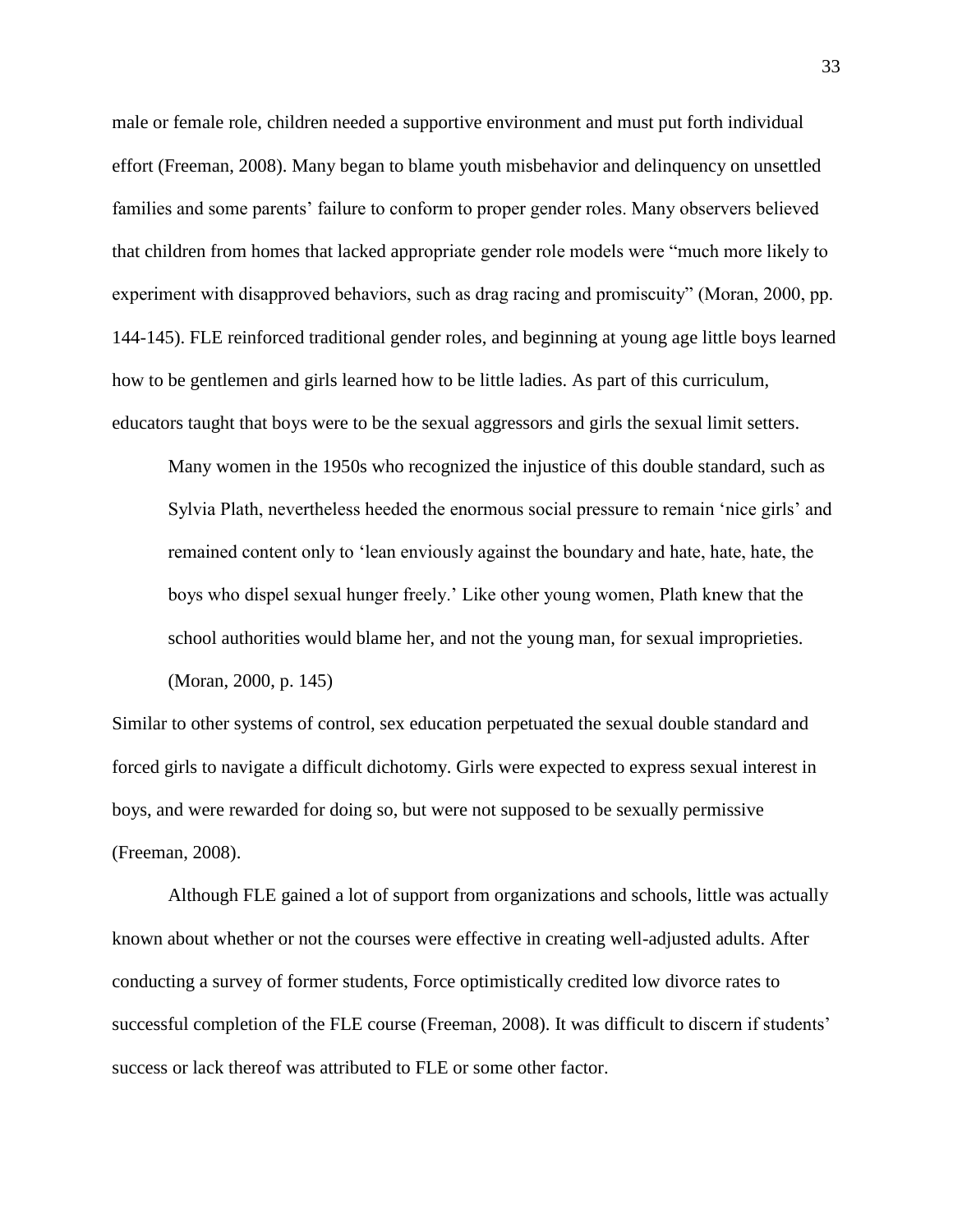The best studies of FLE's effects demonstrated at most that students who had taken courses in family living did, indeed, know more about the course material at the end of the semester than did students who had not take the class, but by the family life educators' own admission, this accumulation of knowledge meant little without evidence that it would lead to well-adjusted behavior in student's adult life. (Moran, 2000, p. 148) There were a variety of reasons for the lack of discussion on the topic of sex in FLE courses. For one, in some areas, it was illegal to discuss sex in schools. It was also difficult to regulate sex

disciplines with no unifying orthodoxy" (Moran, 2000, p. 149). Many leaders in FLE, including ASHA, intentionally deemphasized sex in order to detach from their social hygiene past.

education as part of FLE since it was "a grab bag of concepts form tangentially related

During the same time period as the Toms River experiment, San Diego public schools were also developing new curriculum for sex education. Part of the justification for the new sex education program was the city's demographic transition. During and after World War II, the Mexican American and African American population expanded in San Diego, and with that expansion came the need to remedy social and structural problems that emerged from these populations. There was concern from educational authorities that the young people, particularly girls, from these minority families would misbehave, become sexual delinquents, and possibly become pregnant, and that this misbehavior would stem from a lack of knowledge. Education could provide young girls "with information to help minimize teenage pregnancy; nothing was said about changing men's and boy's behavior" (Freeman, 2008, p. 59). The sex education curriculum developed to assist with the goal of changing female behavior incorporated sex and family life education, and San Diego educators termed the program "human relations education" (Freeman, 2008).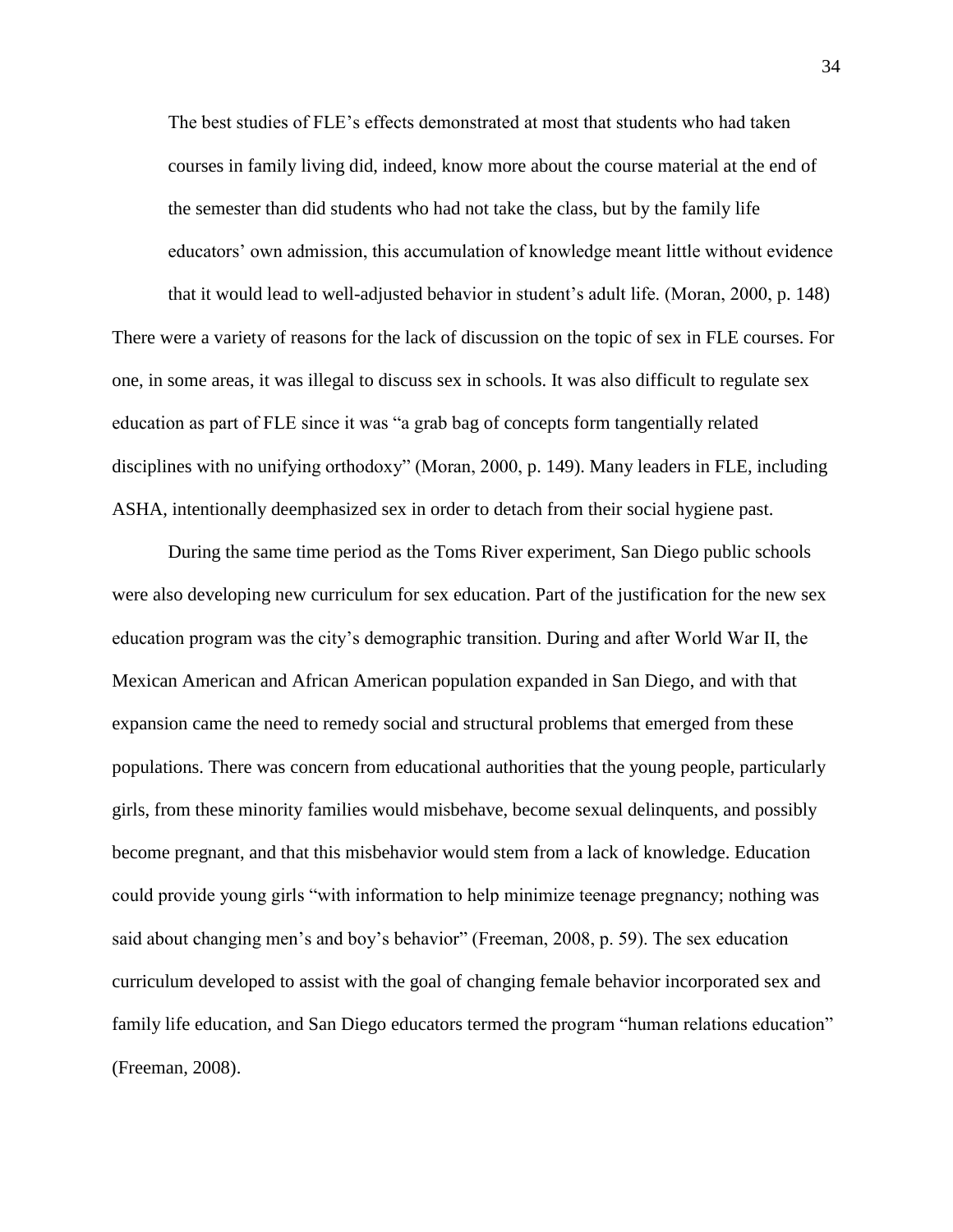The lessons incorporated into the program, which began as early as puberty, focused on a variety of biological facts, personal and social growth and adjustment, social hygiene, and reproduction. Human relations education did not have an overbearing emphasis on the family. Girls' education included information on regarding menstruation and physical hygiene, and overtime incorporated discussion of "various organs of male and female anatomy" (Freeman, 2008, p. 63). When they reached discussions of mating, however, teachers took a more metaphorical approach to sex. The textbook included illustrations of animals and pictures that supposedly illustrate human interest in love, and the information about sexual reproduction utilized plants and animals to explain the process. Although this approach was more liberal than Toms River's Family Life Education, San Diego's sex education program still reinforced the dichotomy of gender, and educators seemed "to have been particularly invested in preserving girls' reputations – imposing ethnocentric, middle-class ideals on those form poorer communities of color" (Freeman, 2008, p. 68). This approach reinforces the notion that education was used throughout the mid-twentieth century to shape and control behavior, particularly female sexual behavior.

### **Collegiate Control and Early Rebellion**

Colleges and universities did not rely solely on education inside the classroom to control women's sexual behavior; they also imparted rules and policies upon female students. Early institutions of higher education throughout the nineteenth and early twentieth centuries imparted very specific rules for girls who wanted boy visitors. For example, special parlors were often present in dormitories so that visits could be properly chaperoned. Acting *in loco parentis* institutions of higher education relied on a system called parietals to specifically control female students. Parietals often put a hindrance, or at least a damper, on dating since at many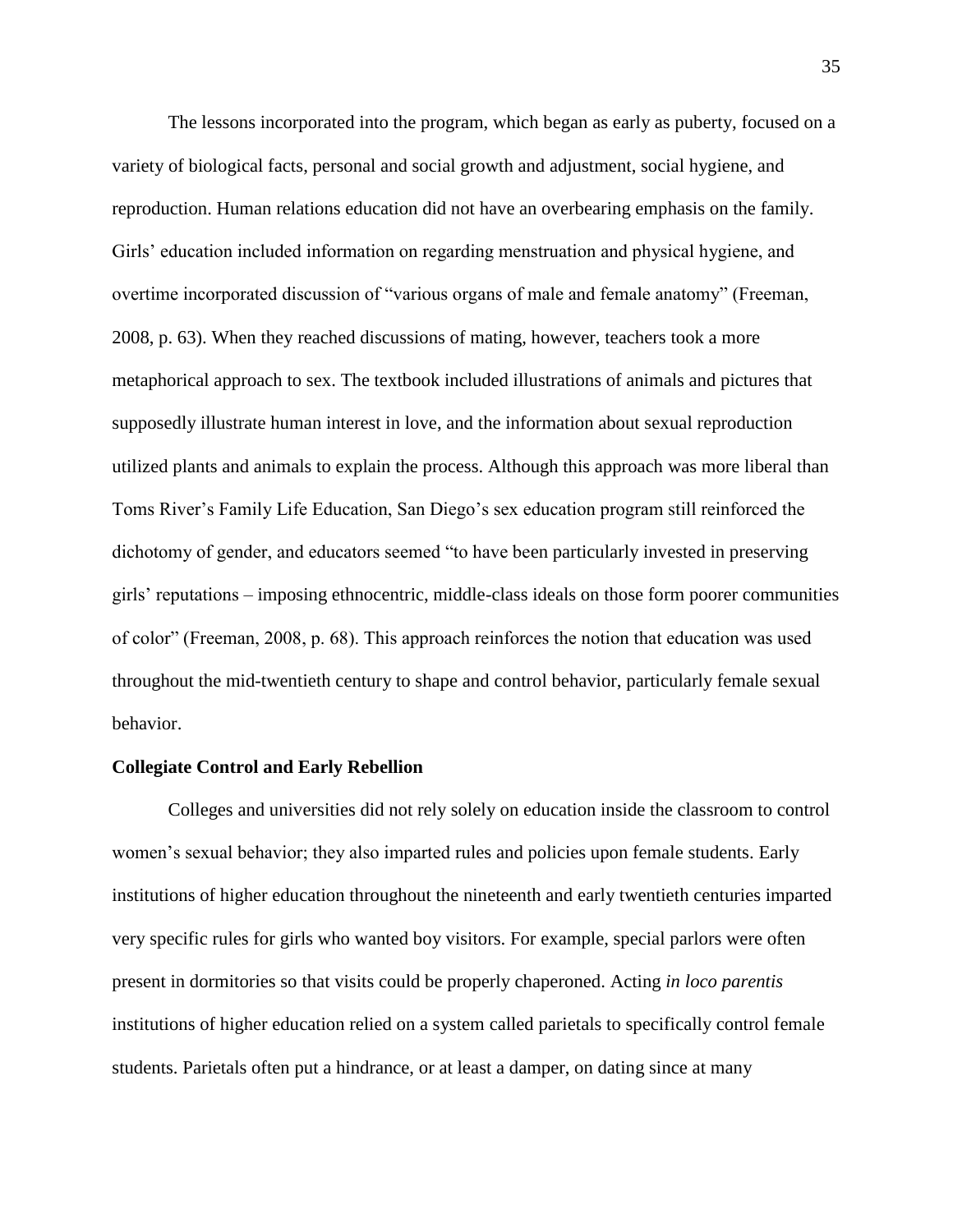universities the women had to return to campus earlier than the men, and many men had no curfew at all (Peril, 2006). Women faced additional restrictions including visitation hours, "security patrols, and restrictions on students' use of cars" (Bailey, 1994). Although restricting dating to on-campus parlors did not last, parietals and *in loco parentis* persisted through a large portion of the twentieth century.

This set of rules set forth requirements for "when and under what circumstances women students could leave their residence halls in the evening and on weekends" (Bailey, 1999, 78). Fear of women's freedom and ability to do as they pleased struck within parents and college administrators. "If, as advice writers were wont to point out, a freshman walking across campus for the first time had the opportunity to remake herself, *in loco parentis* and other rules were there to make sure she didn't stray too far from accepted standards of femininity" (Peril, 2006, p. 143). When they were permitted to leave, women had to sign out and indicate with whom they were leaving. The parietals were not imposed on male students, further intensifying the sexual double standard. Similar to World War II culture, the belief was that by controlling women's behaviors and actions, men would have no partners. Fear for women's safety necessitated the control of the comings and goings (Bailey, 1994, 1999; Peril, 2006). "Ostensibly these procedures ensured safety of women students – but they also helped colleges control illicit S-E-X- on campus" (Peril, 2006, p. 149). These rules may have limited the times and places that sexual activity could take place, but it did not eliminate students' sexual contact. Students found ways to evade control, "climbing into dormitory rooms through open windows, signing out to the library and going to motels, spending hours making out in parked cars but signing in to the dormitory on time" (Bailey, 1999, 79).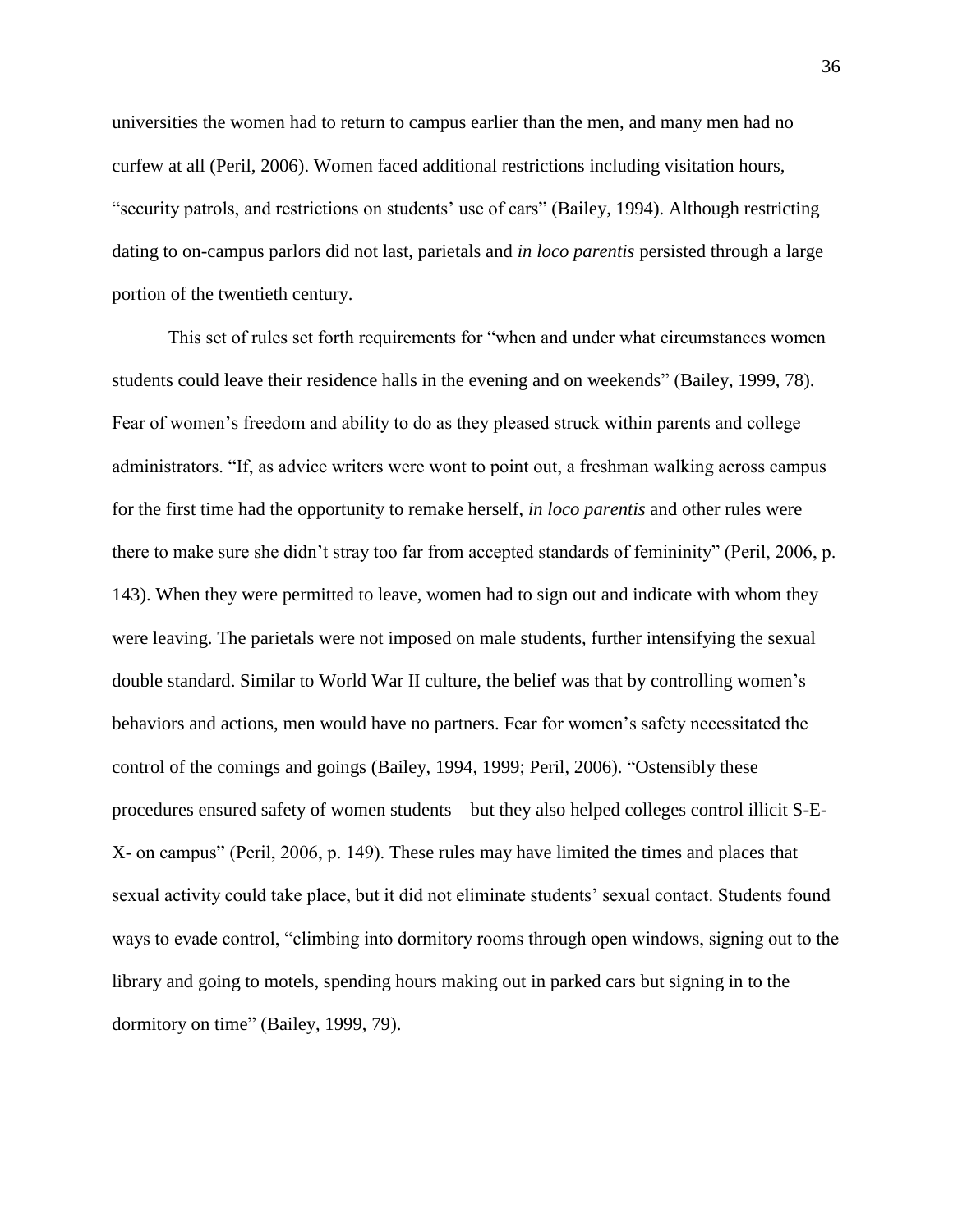In addition to the structural system of control imparted on female college students, there was also an ideological system of controls. This system was even more pervasive than the structural system, and it centered on the idea that "men and women were fundamentally different creatures" (Bailey, 1994, p. 242). As difference was the key component to enforce control, men and women had different expectations in life and in sex. "Women were the limit setters and men the aggressors" (Bailey, 1994, p. 242). Heterosexual, middle class men and women were entrenched in a culture of respectability that set clear rules about sexual behavior. While there was some leniency depending on the relationship, one rule was tried and true: no sex before marriage. Various form of authority enforced and prohibited certain sexual, including parents, peers, popular culture, and the legal system. "Thus young people had to negotiate the difference between the public rules and controls and a set of equally complex behaviors that were more or less acceptable so long as they remained private or covert" (Bailey, 1999, p. 76). The growth on institutions of higher education provided young adults a new landscape to explore their sexuality, which they did at increasing rates throughout the middle of the twentieth century.

Male college students had paved a less-than-reassuring path of rebellion and debauchery. As young women's presence on campus grew, so did concerns about the potential for similar bad behavior, which had the potential to be even more harmful since boys' broken bones could heal, but a girl's bad reputation could not. Since girls were away from the watchful eyes of their parents, they "needed protection from improper society and connections of love" (Peril, 2006, p. 145). It became the responsibility of the institution to provide such guidance and protection. As a standard, *in loco parentis*, which means "in the place of the parent" in Latin (Peril, 2006, p. 145), allowed colleges and universities to restrict and discipline students, especially female students. Women's dormitories often exemplified the comforts of home, and as such, required a motherly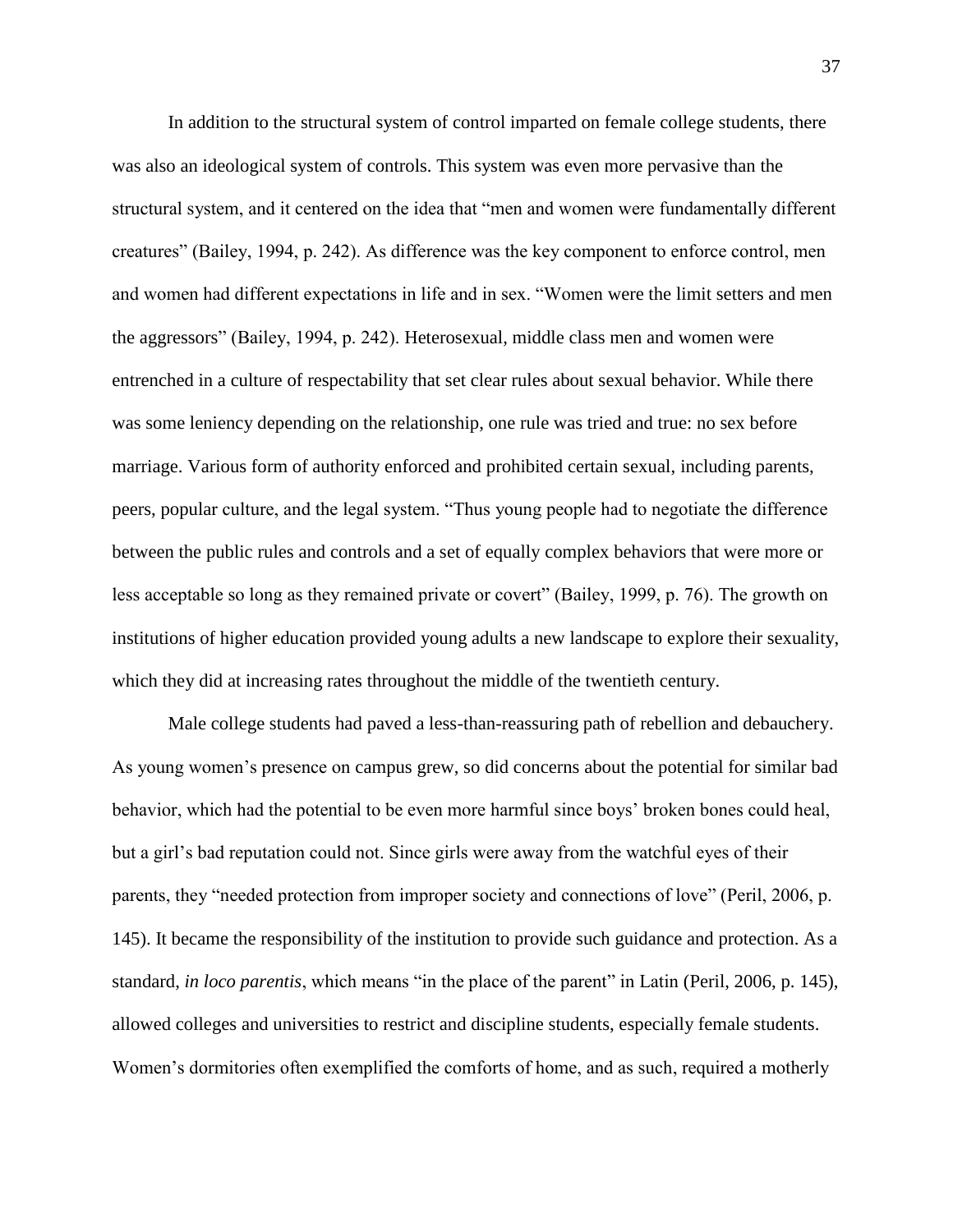figured. These women in command held various titles including "dormitory matrons, sorority housemothers, deans of women, and, at some schools, female presidents" (Peril, 2006, p. 148).

In the years leading up to the sexual revolution, college girls across the country began to challenge and defy the overly strict rules that governed not only their behavior, but attempted to control their morals. For example, in 1962 at Vassar College, female students demanded an explanation for what constituted the "highest standards" that every girl should uphold. "President Sarah Gibson Blanding…called a compulsory convocation in response, and told students that premarital sex or excessive drinking were grounds for expulsion" (Peril, 2006, p. 171).

College students were also inadvertently challenging collegiate authority through panty raids. In the spring of 1952, panty raids were occurring all college campuses across the country. At the University of Wisconsin, 5,000 students charged women's dorms, urged on by bugle calls. At the University of Alabama, women's lingerie was locked in trunks to prevent a raid, and the girls were reduced to throwing socks to the boys massed below their windows. (Bailey, 1999, p. 45)

The panty raids of the 1950s connected a "challenge to authority to the potentially explosive power of sexuality" (Bailey, 1999, 46). Sexual misconduct amongst college students had been a popular topic in media and journalism since the 1920s. The panty raids, however, "with their volatile mix of youth, sex, and failed authority" (Bailey, 1999, p. 46), highlighted increasing anxieties in post-war America. Even though many college and university officials viewed the panty raids as a manageable disruption from an otherwise controllable student body, they were worried that the panty raids may be the tip of a very problematic iceberg.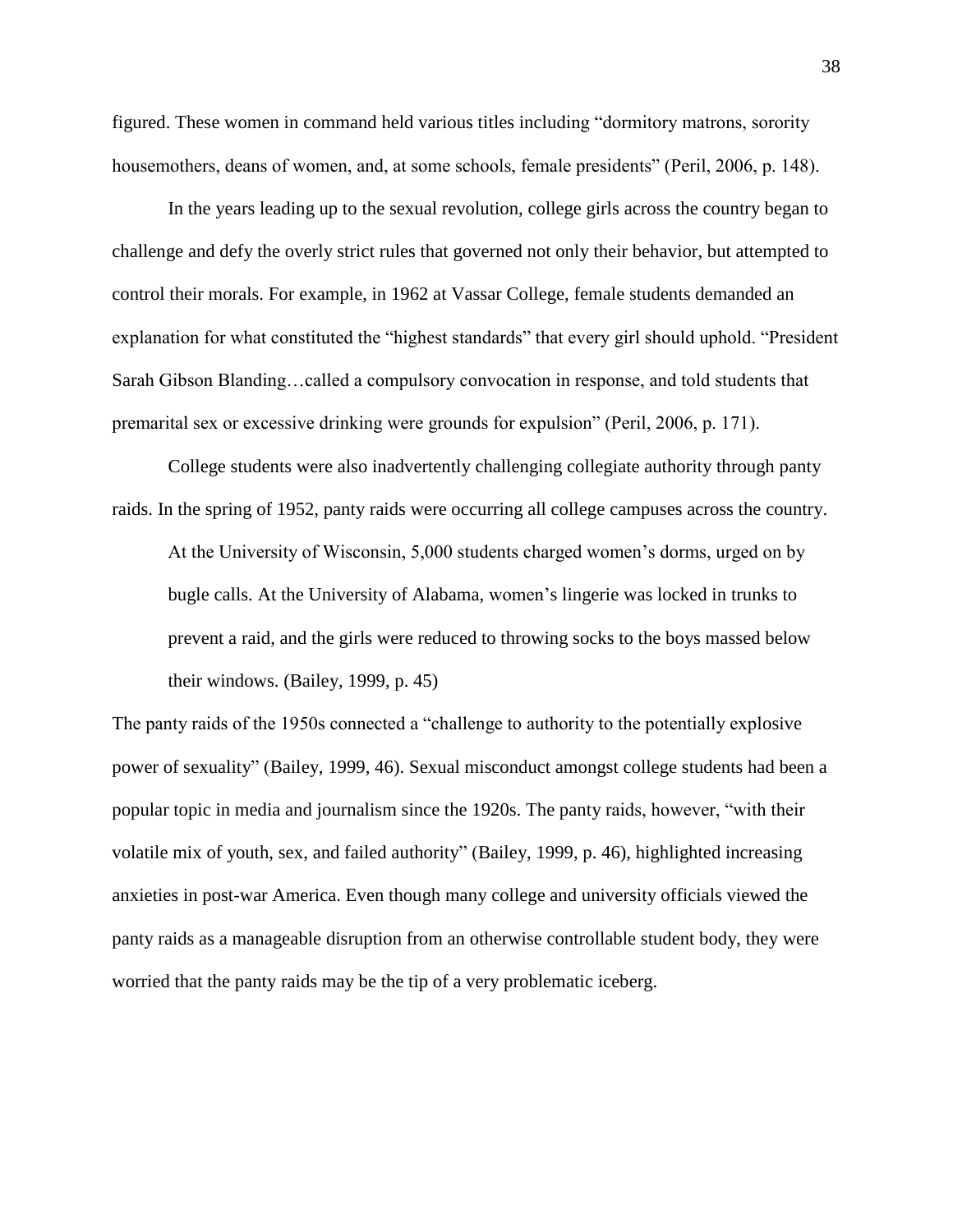### **CHAPTER 5**

### **Postwar Culture**

As Mary Louise Adams states in *The Trouble with Normal*,

In the years after the Second World War, 'normality' was a primary marker of difference between groups of people. As defined by increasingly popular psychological and psychoanalytic theories, normality was the desired result of an individual's emotional and psychic evolution, a product of social and environmental factors. (1997, p. 81)

As men were returning home from overseas or military bases, Americans tried to return to some level of normalcy. Women, who had began taking over previously male-dominated positions, were expected to return to their previous posts in the home. To their dismay, servicemen returned to their girlfriends, fiancés, and wives to find the previously "pleasantly pliable and even appealingly incompetent" (Israel, 2002, p. 171) women they had left behind, transformed into strong-willed women, with little recognition of the limitations of her endurance. The previous "normal" no longer existed; and Americans would spend the next several decades attempting to reconstruct a nation to its former order.

Women continued to push the boundaries of previously held social and sexual mores. The release of literature such as the Kinsey Reports (Kinsey, Pomeroy, & Martin, 1948; Kinsey, Pomeroy, Martin, & Gebhard, 1953) and *The Feminine Mystique* (1963) provided women new discourses to discuss their dissatisfaction. The panic over venereal disease and promiscuity eventually ended; however, new panics began to emerge. Changing morality and the sexual consequences of social change were common topics of discussion the years after World War II.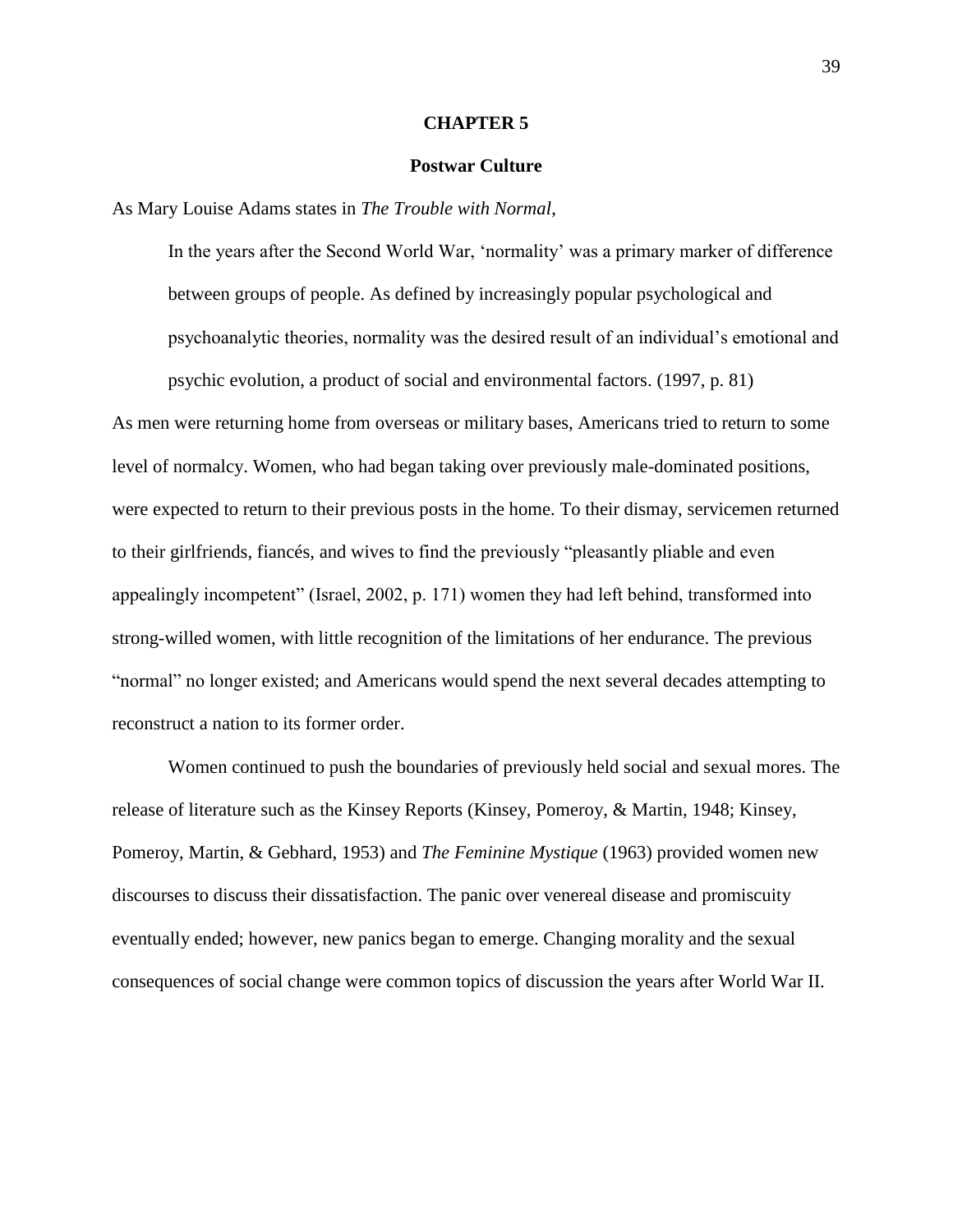These changes may not have been the overt challenges to the system that eventually transpired in the 1960s, but women were changing and gradually began pushing the sexual and social standards imposed on them.

# **B-Girls**

In 1941, in an attempt to control the spread of venereal disease, the Federal Security Agency's Social Protection Division closed over 700 red-light districts to eliminate brothel prostitution. The closing of these establishments forced sex workers in the public, including bards, hotels, and the streets. Officials found that the repression of prostitution moved the battle against venereal diseases in the public. Men who previously met prostitutes in the brothels were forced to seek other means of sexual satisfaction. They began entering bars and taverns to meet women "who fell across the spectrum of commercial to casual sexual availability" (Littauer, 2015, p. 55). Drink solicitors were not professional prostitutes, and therefore bridged the gap between illegal and legal sex.

During the 1950s, a type of drink solicitors known as B-girls created a professional subculture in California that further skewed the women's sexual boundaries. These women "purposefully blurred the line between commercial and casual sex and took advantage of citizens' declining support for legal campaigns to control women's sexuality" (Littauer, 2015, p. 53). According to *Random House Historical Dictionary of American Slang* (1994), a B-girl is "a woman employed by a bar, nightclub, or the like, to act as a companion to male customers and to induce them to buy drinks, and usually paid a percentage of what the customers spend" (pp. 139- 140). Since soliciting drinks was not technically illegal, it was difficult for authorities to control B-girls or the owners of the establishments. Social protection authorities, however, considered Bgirls a threat to the health and safety of the general public and servicemen. They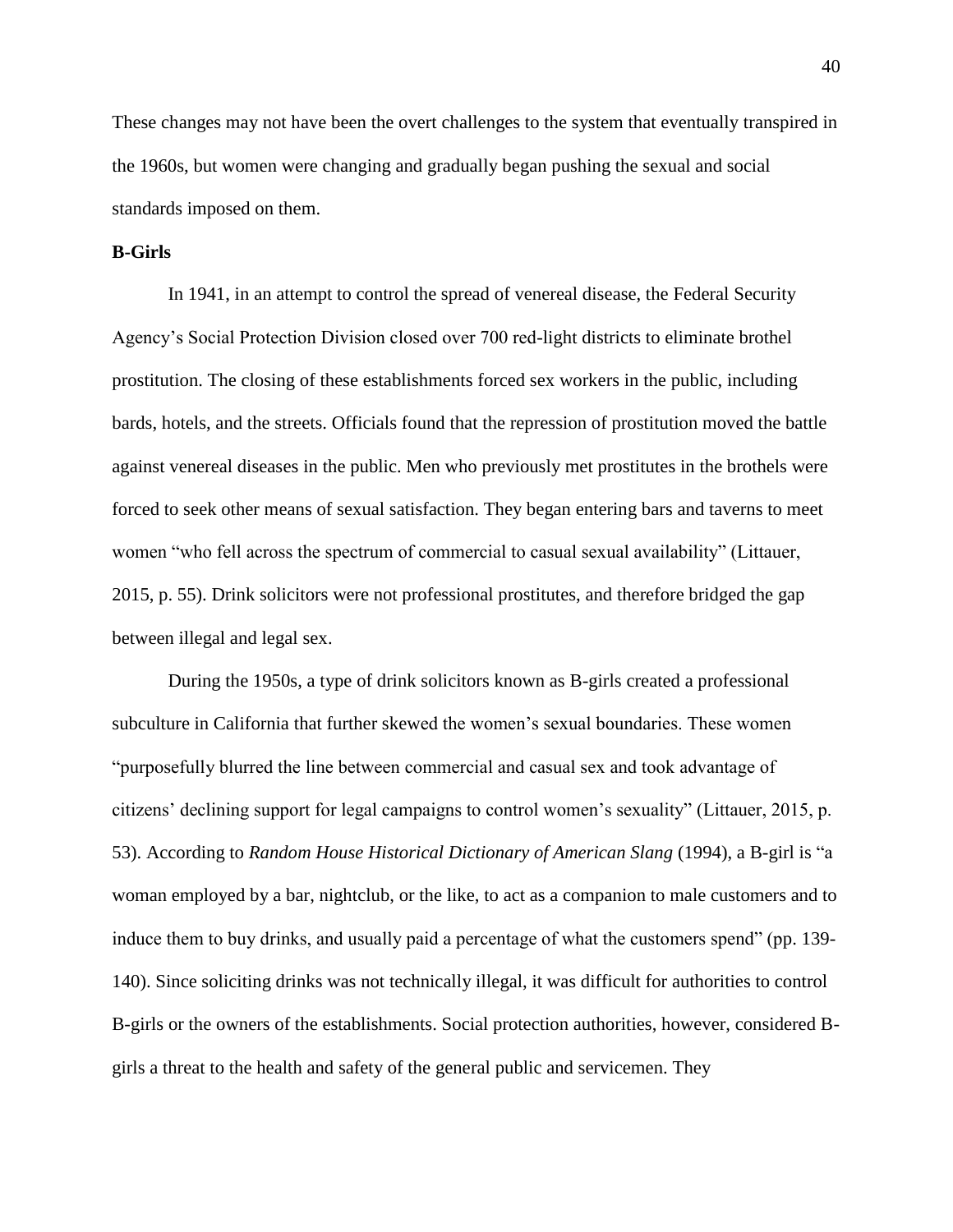encouraged local police to target B-girls through enforcement strategies designed to control other 'disorderly' women, such as undercover police investigation and entrapment, vague vagrancy statutes, loosely delegated public health authority, threats to the business of tavern ownership, expanded legal definitions of criminal sexual exchange, mandatory venereal disease testing, and quarantine. (Littauer, 2015, p. 56)

Initially, local authorities generally avoided targeting B-girls and their employers as long as they were not believed to be selling sex along with the drinks. Many bar owners eventually banned women from entry into their establishments in order to appease government officials and avoid fines or closure (Littauer, 2015).

Although the official job function of the B-girl was not sex, her sexual behavior was part of the fantasy the customers sought. This fantasy involved the man feeling desired and wanted by an unavailable woman. To keep a customer's attention, B-girls would entice him, either explicitly or implicitly, with "promises of sexual services, which involved verbal communication, physical touching, and spatial movement inside the bar" (Littauer, 2015, p. 69). Employers only wanted the employees to conditionally available and B-girls would do everything possible to create the illusion, until his money ran out. Patrons of these establishments often expected some sort of sexual interaction with the women whom they bought drinks. Patrons believed that each drink bought for a woman allowed him access and entitlement to her sexualized body.

Under pressure to control the use of alcohol to profit off of servicemen, several political leaders outlawed drink solicitation. Servicemen were seen as the epitome of American middleclass and the way of American life. One politician went as far as to revoke liquor licenses from the owners of bars that employed B-girls. The laws sought to protect men from being coerced, by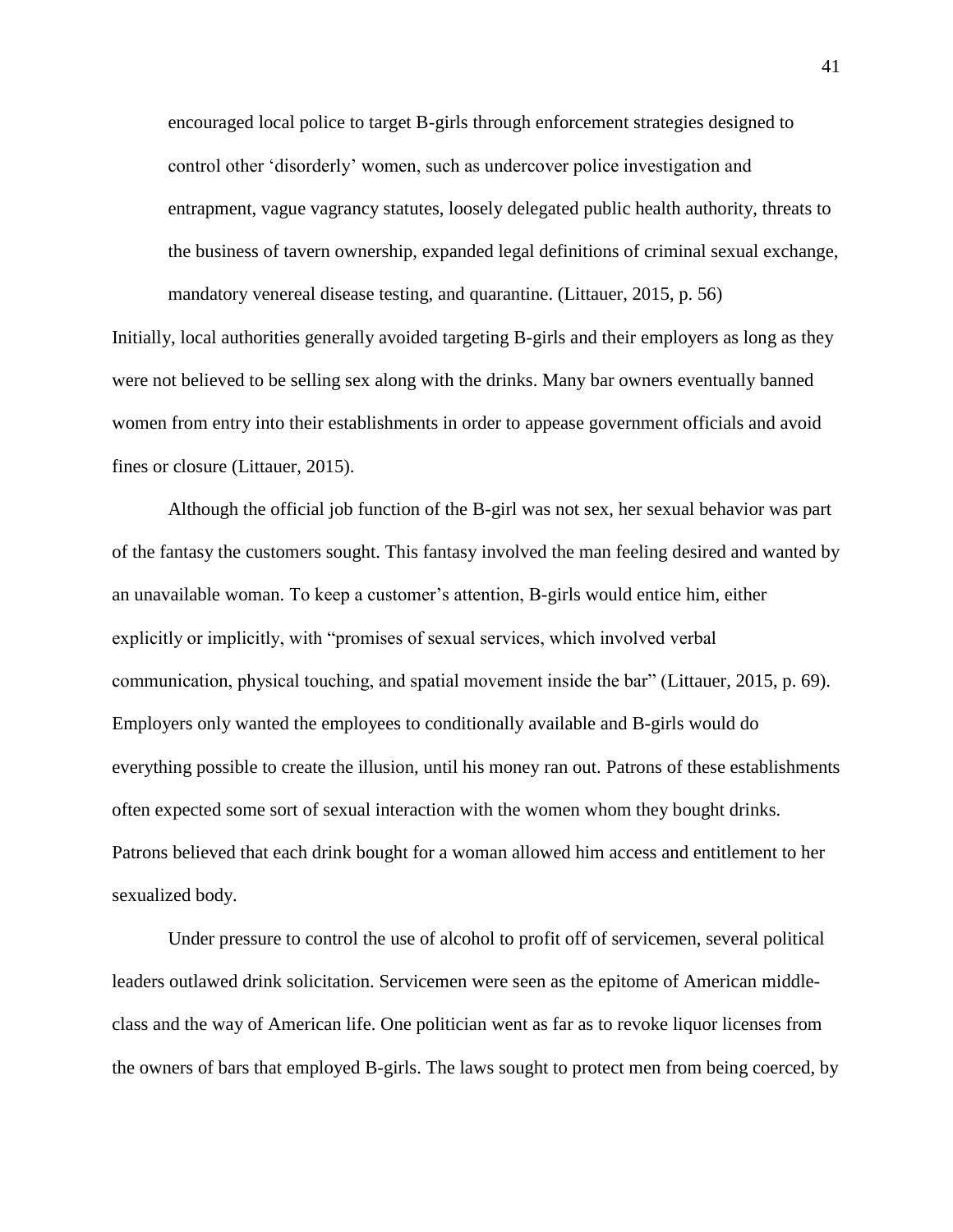females, to spend money on drinks for exorbitant prices. It was the state's legal obligation to protect men from bar owners and B-girls, who conspired to prey upon men. There was, however, little public panic over the "B-girl menace." Many felt as though government regulation of drink solicitation was unnecessary and that state resources could be better spent elsewhere. Without political pressure, drink solicitation continued, and arrest records for B-girls virtually disappeared by the early 1960s (Littauer, 2015).

# **Women in Literature**

While B-girls created a subculture that challenged traditional sexual mores, women in mass culture were willingly returning to the home to fulfill their "natural" roles of wives and mothers. In the decades following World War II, America entered an era of domesticity, which increasingly focused on returning to traditional gender roles and establishing strong families. This mindset developed "amidst a highly ideological war against communism and an escalating arms race, defense planners refashioned the World War II notion of fighting *for* the American family into a new ideal that positioned the family at the very center of the battle" (McEnany, 2000, p. 449). According to government officials, nuclear families fought and won wars by providing the psychological support and moral authority necessary to defeat communism. The ideological nuclear family pushed women into service for national defense once again; however, this time, their duties were in the home as wives and mothers (McEnany, 2000). According to popular culture, women's natural place was in the home, and thus, where they should be the happiest. Throughout the 1950s and early 1960s, however, various forms of literature would challenge these beliefs, and slowly disrupt longstanding sexual and gender norms.

# **The Kinsey Reports**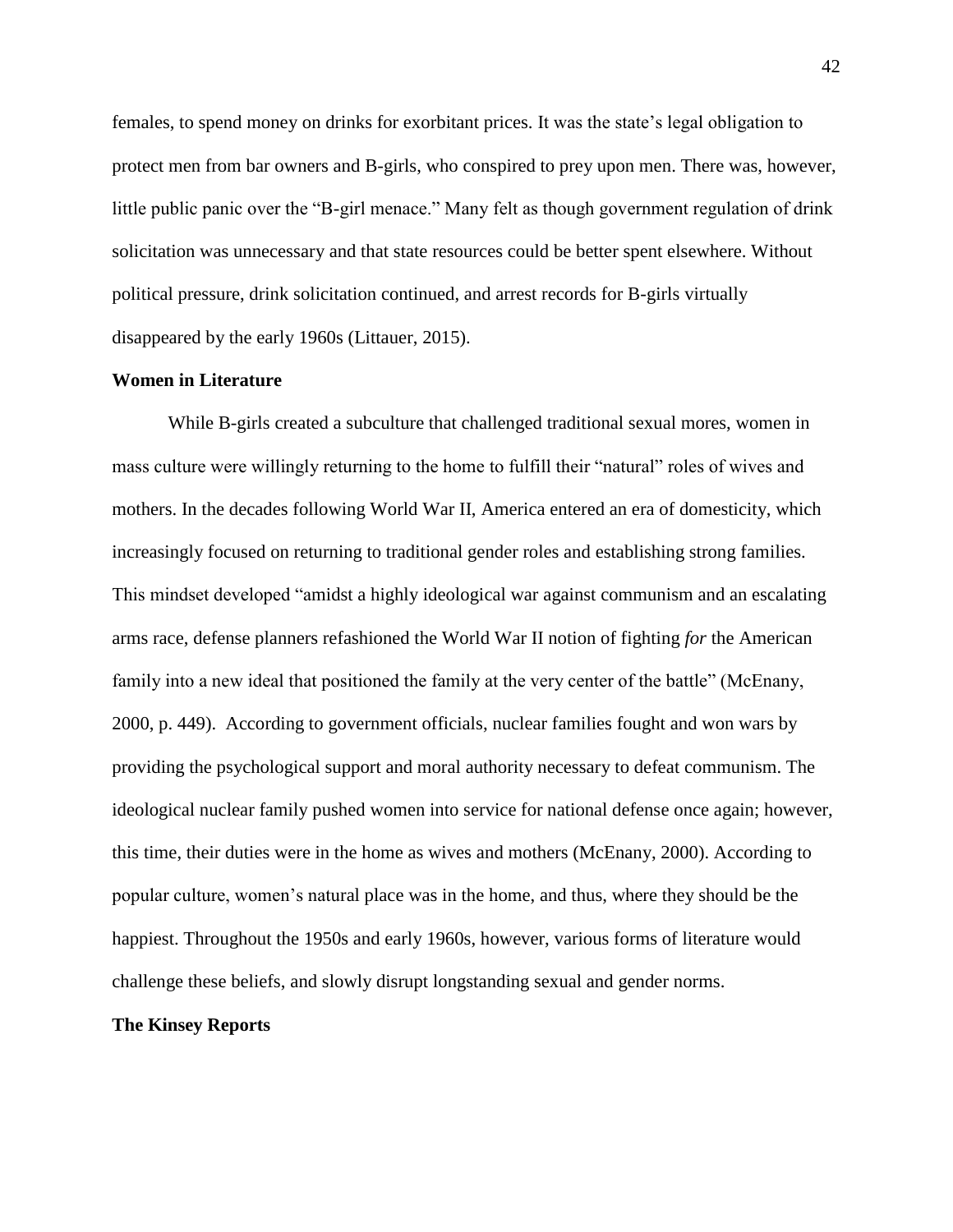In 1948, Alfred Kinsey published *Sexual Behavior in the Human Male*, followed by *Sexual Behavior in the Human Female* in 1953. Each report was based on extensive interviews with thousands of American men and women, and presented an abundance of statistics about their sexual behavior, "including information on their age at first intercourse, number of partners, history of premarital and extramarital sex, incidence of homosexuality and lesbianism, and virtually every other imaginable sexual statistic" (Reumann, 2005, p. 1). The reports stunned experts and the American public, especially since they came at time when Americans were clinging to traditional beliefs that sexual intercourse should only take place within the confines of marriage. *Sexual Behavior in the Human Female* (Kinsey, Pomeroy, Martin, & Gebhard, 1953) was particularly shocking since female sexuality had been a common topic of debate for quite some time.

In his report, Kinsey indicated that approximately 50% of the women interviewed stated they had participated in premarital intercourse. He also claimed that approximately 62% of married women had masturbated, and 25% of married women engaged in extramarital intercourse at one point (Bailey, 1994; Littauer, 2015; Petigny, 2004; Reumann, 2005). Although Kinsey's reports did not include an accurate sample of the overall population (he did not include a sufficient description of African Americans and other nonwhites), it included key findings that support the notion that women were engaging in sexual behaviors at higher rates during the postwar years than many believed. Many Americans wrote letters to Kinsey, articulating their support, objections, or criticism of his work. Many of those who wrote to Kinsey were supportive of his report, indicating they could personally relate to portions of it. The letters and Kinsey's responses allowed Americans to express concern or ask questions regarding their own sexuality, which were not publicly acceptable conversations in other areas. Frank discussions and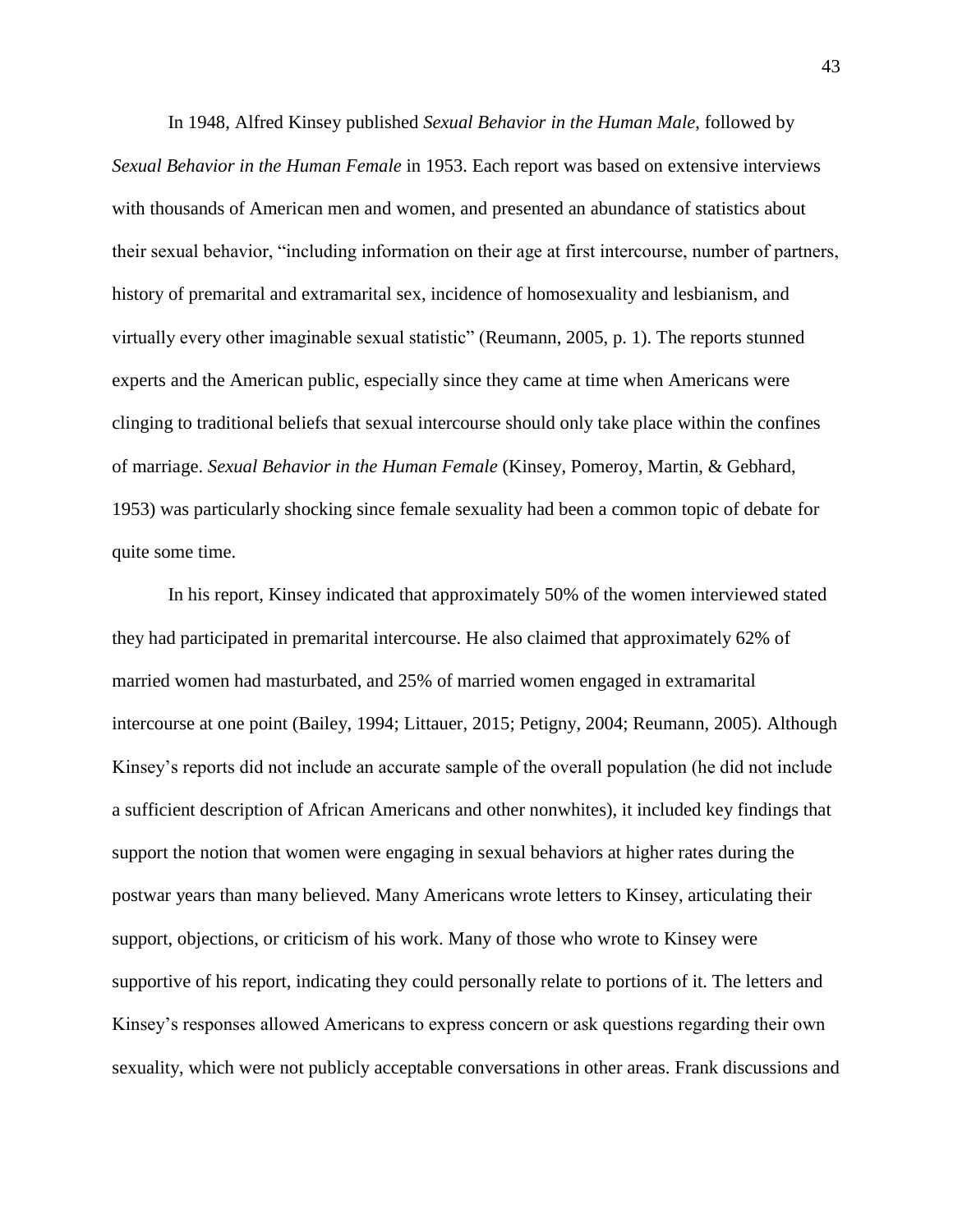honest feedback offered Americans pertinent information regarding what was, and was not, considered sexual normality (Littauer, 2015; Reumann, 2005).

Prior to its release, there were conflicting opinions about how *Sexual Behavior in the Human Female* (1953) would rank in relation to the male version, and whether it would spark additional controversy about American's sexuality or if it would, as many hoped, provide some reassurance that traditional morality had not been lost. Once released, it was quickly determined that those who predicted additional controversy were correct. There was a wide range of opinions about how to interpret the data presented in the text. American readers, and even experts, had a difficult time understanding how to extrapolate and understand the complicated tables and statistics. The widespread confusion was not only indicative of readers' inability to comprehend complicated statistics, "more profoundly, it spoke to a representational crisis regarding American female sexuality" (Reumann, 2005, p. 96). Americans did not want to believe that women, especially housewives, were not only interested in sex, but that they were engaging in morally corrupt sexual behavior.

Many readers and reviewers attempted to disassociate the women in Kinsey's report to actual American women, claiming that the women posited, "with their rich histories of petting, premarital intercourse, and noncoital sex techniques, simply did not and could not exist" (Reumann, 2005, p. 99). They justified these beliefs by claiming the women in the report had to be lying, as that was the sort of woman who would be willing to reveal such intimate details. Some authors indicated that the women might exist, but that they were aberrant minority.

Although there was controversy over the male version, no one questioned whether those subjects were exaggerating or fantasizing about their sexual histories. That is because "when women talked about sex, the cultural stakes were different" (Reumann, 2005, p. 102). As with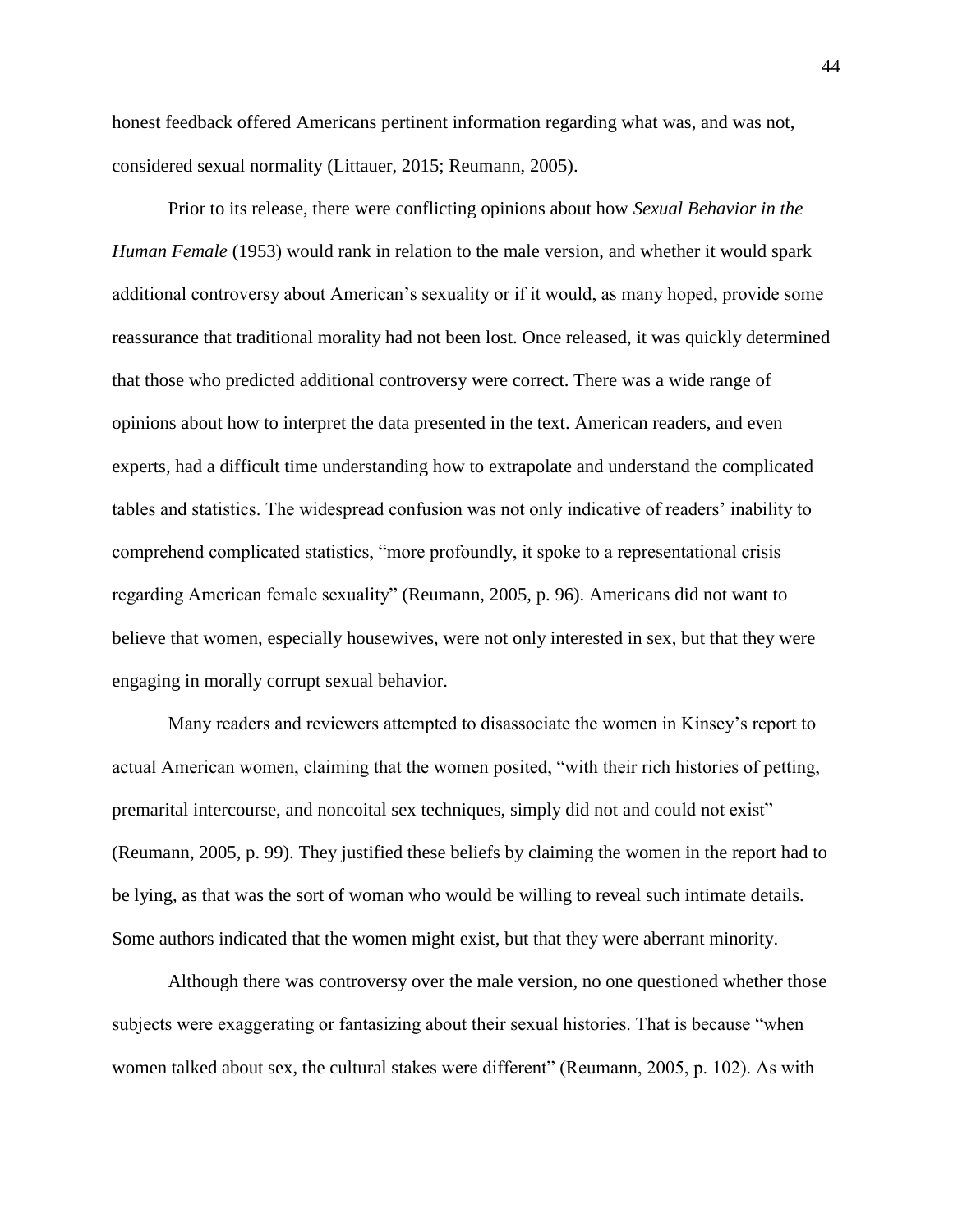women's sexuality during World War II, there was tremendous public concern that, if the reports were accurate, women were not following the societal rules of appropriate behavior and that it could potentially have grave consequences for traditional American culture. The reports, regardless of whose opinion was accurate,

Offered a graphic version of the deep cultural dualism about women's sexuality that allow them to be displayed as two groups, one pure and maternal and the other abandoned and actively sexual. What lay at the heart of this division was a deep anxiety that these two drastically different women could not be separated, that they were in fact the same figure. (Reumann, 2005, pp. 102-103)

This unrestrained type of unrestrained sexuality threatened familial and national stability. It also led to confusion about how women would define their own sexual desires and sexual pleasure. It an attempt to refocus the image of female sexuality, mass media, including magazines, used Kinsey's report as a means to promote and raise expectations for marriage by telling women to compare themselves to the sexual descriptions in the book (Reumann, 2005).

The statistics and data provided in the reports also offered young girls a contradictory view of sexuality than their parents, and especially their mothers, provided them. It was apparent to many teens that the lessons taught to them by their parents and the actual behaviors of many adults did not align. Youth had gained reason to question authority and traditional views of sexuality. In a time of contradictory messages about sexual morality, and often with a lack of education and frank discussions from parents, America's youth had to develop their own understanding of sexual normality. Through the Kinsey Reports, magazines, books, and newspapers, young people were told to question authority to determine who to trust (Littauer,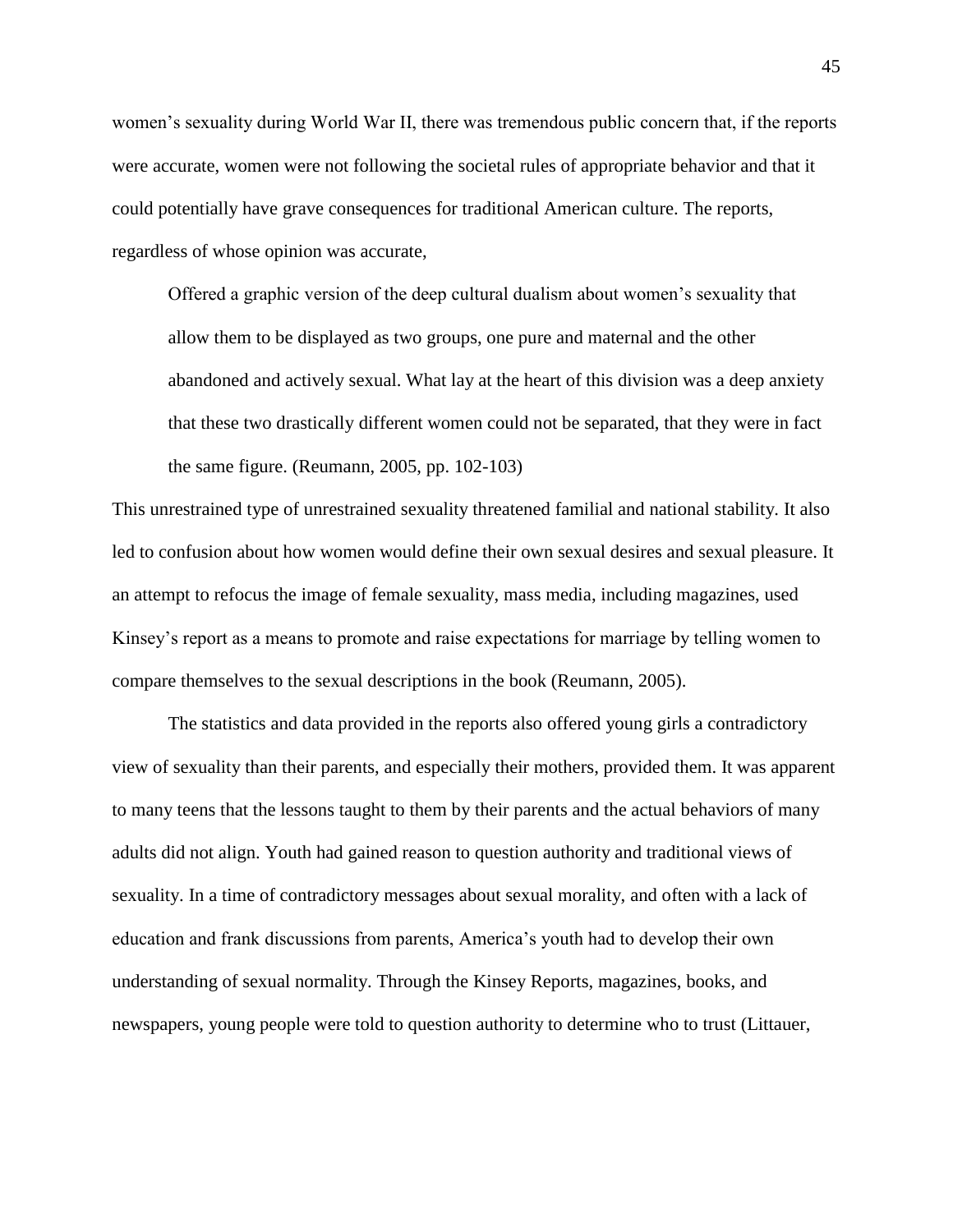2015). In the decades following, questioning and challenging authority became a key aspect of youth culture.

# **Fictional Representations of Social Change**

In addition to the Kinsey Reports, there was also a rise in popularity in fictional literature, which depicted characters, especially women, in more explicit and less conforming social and sexual roles. One of the most influential and groundbreaking novels entitled *Peyton Place* (Metalious, 1956) sparked controversy, outrage, and intrigue across the country. As the plotline followed its characters throughout different parts of their lives, it included many topics considered taboo, including rape, incest, abortion, domestic violence, and unwed motherhood, during a time period when many Americans wanted to return to the traditional, "normal" gender relations and families (Cameron, 2015; Freeman, 2008). The book's significance, however, was not based solely in the fact that these topics were addressed; it was also due to the fact that in *Peyton Place*, each woman's life circumstance and the adversities she faced were "linked to social indifference and economic and injustice, simultaneously political and private acts" (Cameron, 2015, p. 51). Through her novel, Grace Metalious intensified fears of social change in economy and the sexual behaviors of women.

*Peyton Place* was almost immediately a national sensation, selling 60,000 copies within the first ten days of its release in September. By Halloween, the number surged to more than 104,000 copies, and by the time the New Year is rung in, *Peyton Place* sets a publishing record: the fastest-selling novel ever published, the most profitable first novel in publishing history" (Cameron, 2015, p. 107). As the book's popularity spread, so did its denunciation. After its release, towns and counties across the United States and countries all over the world banned *Peyton Place* from being sold. It was illegal to import it through the mail to countries such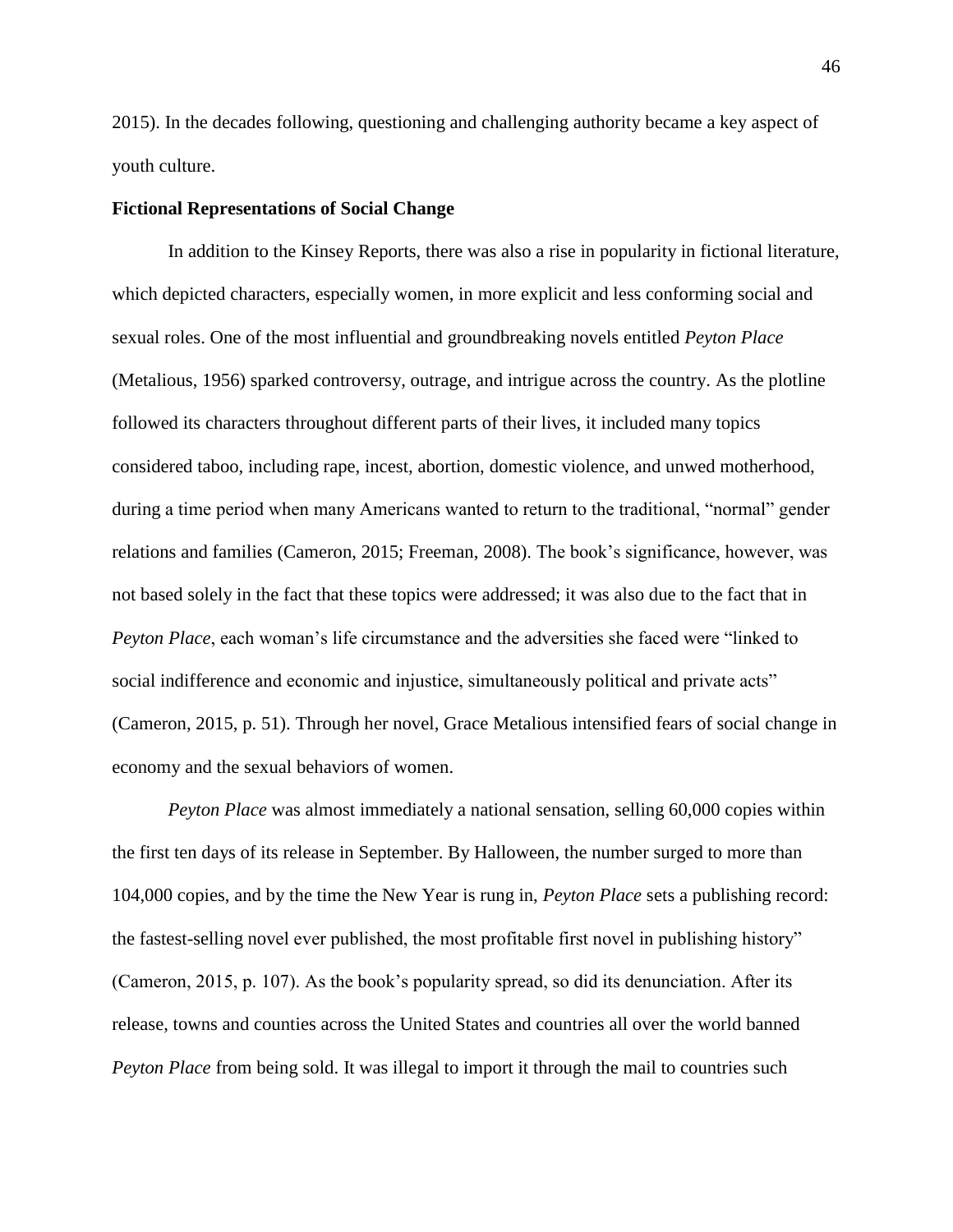Australia, Canada, South Africa, and the Soviet Union. Even in places that it was not banned, it was often difficult, if not impossible, for many to find a copy for themselves due to limited bookstores in smaller regions and limited funding for local libraries (Cameron, 2015).

Women who were able to obtain a copy would often hide it from their husbands, or parents, or families, and bound together to read it when they found the opportunity. For many readers, *Peyton Place*, although shocking, provided a familiar connection and "a glimpse into a somewhat frightening realm readers knew existed but could express in only a vague, inarticulate way" (Cameron, 2015, p. 30). Even through fictional representations, American women found themselves identifying with the discontentment and hardships, and the book provided readers a context in which to compare their own life circumstances and Americans' eagerness to engage in such rebellious literature clearly signified a change in traditional morality (Cameron, 2015; Freeman, 2008). The following excerpt from Ardis Cameron's *Unbuttoning America* (2015) describes how even fiction contributed to the social transitions occurring throughout the 1950s and 1960s.

With *Peyton Place*, such fears conjoined with images of the sexual chaos the novel supposedly represented, forming a perfect storm at the center of American cultural and social life. Wherever one looked – television, comic books, amusement parks, paperbacks – it seemed that the known world was under serious attack. How to explain not just the publication but the popularity of a novel in which patricide is condoned, female-headed households are normalized, bachelor girls with names like Steve live happily without men, oral sex and female lust are not just exposed but celebrated abortion and divorce are recognized, and, as one critic put it, 'suicide and murder are presented in a context of justification.' (Cameron, 2015, p. 112)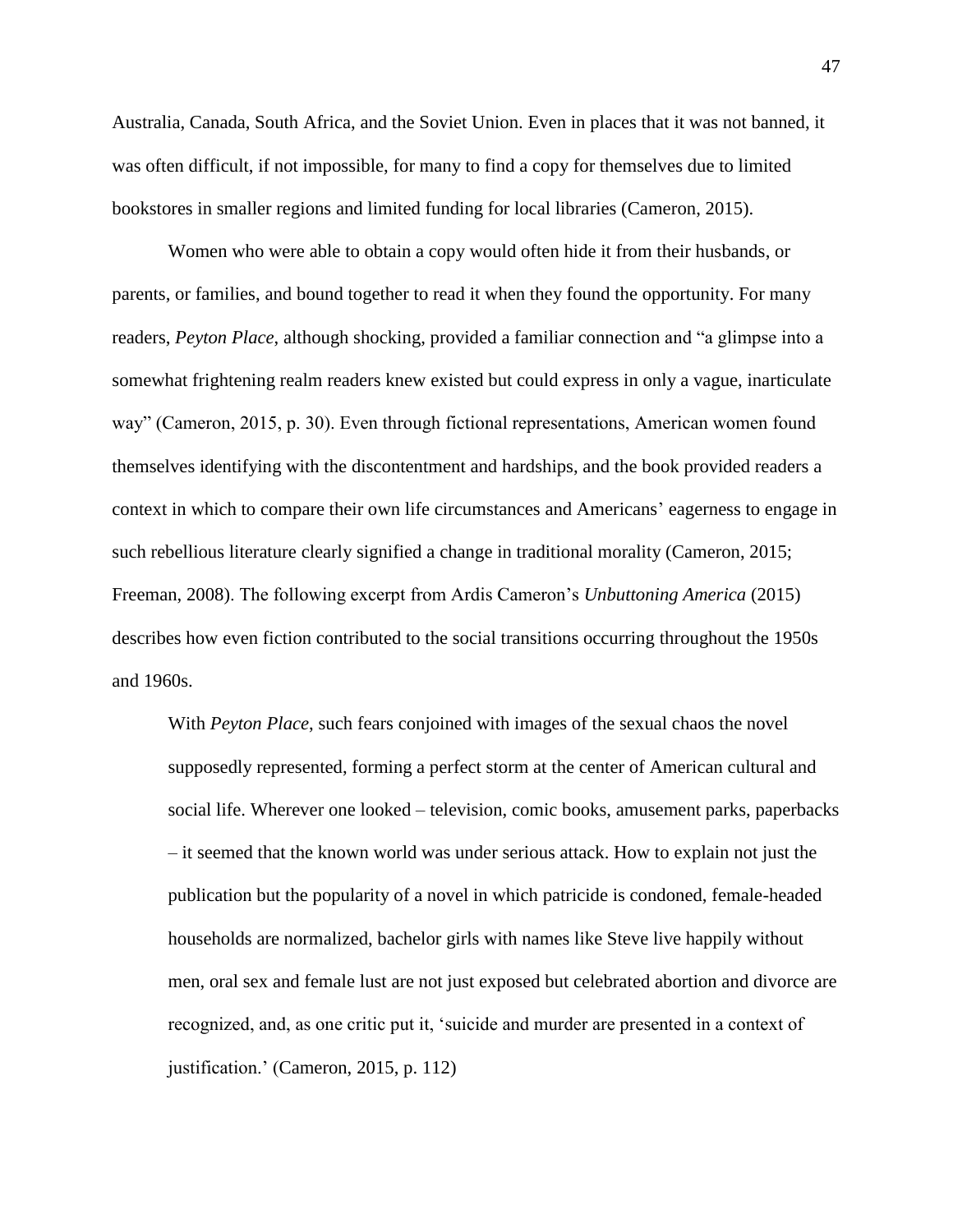Two years after the release of *Peyton Place*, another novel, *The Best of Everything* (Jaffe, 1958), provided educated and/or working women a set of female characters with whom they could identify. The book centers on five professional women working in New York City at a publishing company. Similar to its predecessor, *Peyton Place*, *The Best of Everything* depicted women in non-traditional gender roles and its storyline that includes love, sex, happiness, and career goals as main topics, were still not commonly discussed in public forums. While the novel shocked some readers, it was a huge bestseller and women from all over would attend book signings and tell Rona Jaffe that reading *The Best of Everything* changed their lives (Jaffe, 2005).

Although these novels were not necessarily based on real-life women, they represented the cultural shift in sexuality, challenging the objective notion of non-sexuality. Female sexuality had long-since been a taboo topic, yet novels such as *Peyton Place* and *The Best of Everything* forced Americans to acknowledge that women were having sex, as it was now being openly discussed in very public contexts. In the following years, several non-fiction texts were released that caused an even larger uproar against traditional femininity, and provided women a voice to challenge cultural systems.

#### **Liberating the Housewife**

In 1963, a book was released that would shed light on the shifting cultural and social mindsets of postwar American housewives. Betty Friedan's "*The Feminine Mystique* has been credited, or blamed, for destroying, single-handedly and almost overnight, the 1950s consensus that women's place as in the home" (Coontz, 2011, p. xv). The 1960s are often considered a time of liberation in the United States. In 1963, the Civil Rights Movement had reached new heights and McCarthyism still cast a long shadow over America. On college campuses, students had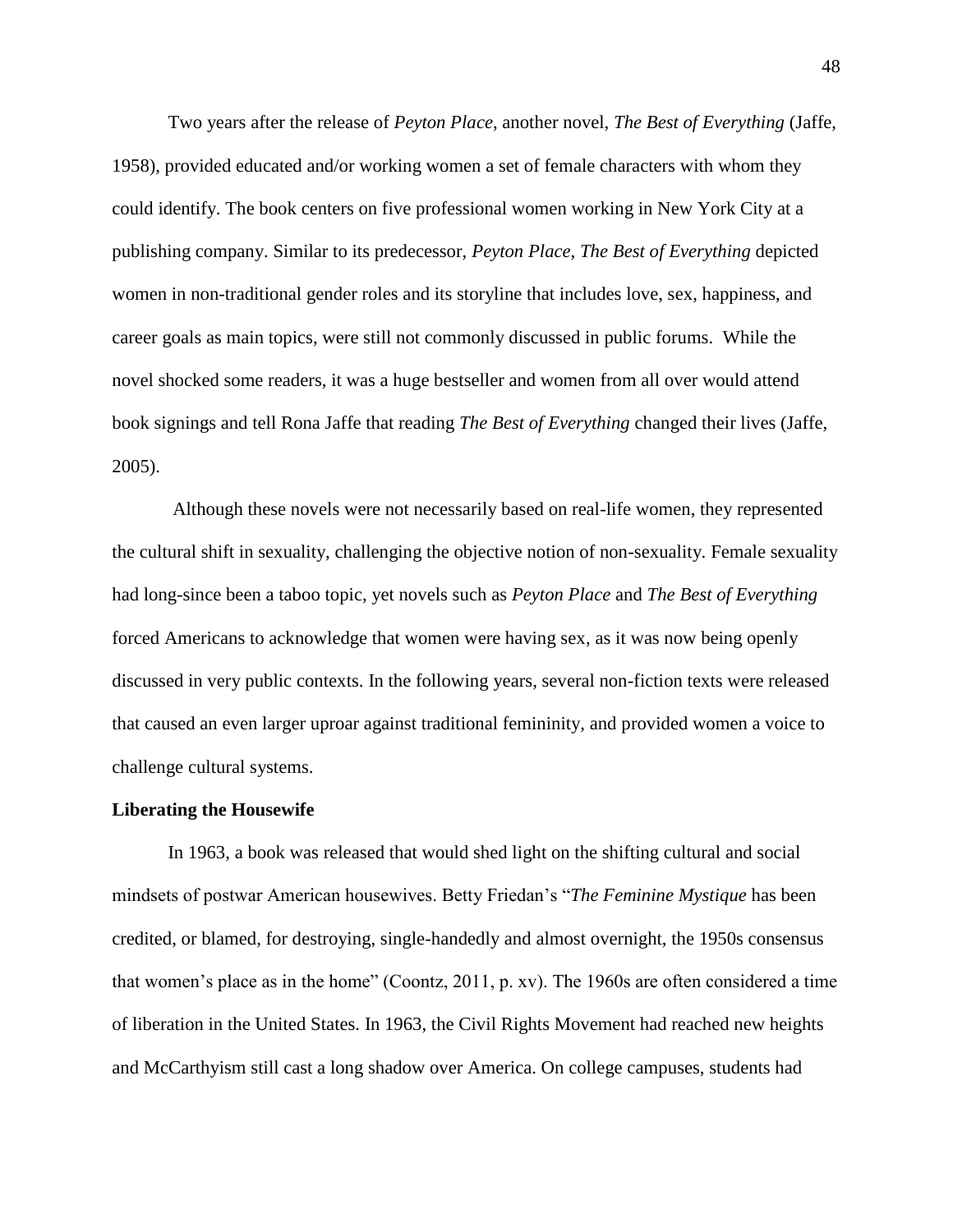begun protesting restrictive policies, such as *in loco parentis*. "When it came to women, however, the laws, practices, and attitudes of 1963 had more in common with those of the first fifty years of the century than what was to come in the next twenty years" (Coontz, 2011, p. 5).

In most states, there were still a number of laws restricting women's, particularly wives', rights to property and assets. "Many states still had 'head and master' laws, affirming that the wife was subject to her husband" (Coontz, 2011, p. 5). There were no laws that prevented employers from asking women about their plans to have children to make hiring decisions, and no appeal against what we no call sexual harassment. Women continued to have little control over their sexual and reproductive health, with as many as 17 states restricting women's access to contraception. "Every state in the union had 'sodomy' laws that criminalized sexual relations other than heterosexual intercourse" (Coontz, 2011, p. 11). Oral sex, even between married couples, could lead to a potential jail term of 14 years in prison in California. Even worse, the law did not recognize rape within marriage since it was assumed that once married, consent was implied for the rest of a woman's married life. South Dakota was the first state to implement a law that made spousal rape a crime; and that did not occur until 1975. In many states, domestic violence was only taken seriously if a police officer observed the abuse, or if a victim's injury necessitated a certain number of sutures, also known as the "stitch rule" (Coontz, 2011).

Women who had career goals outside of the home were discouraged those goals, and colleges and universities perpetuated the discouragement through women's curriculum. Throughout the 1940s and 1950s, the concept of women's curriculum at many colleges and universities was essentially based on the notion that women's natural place was in the home as wives and mothers. They were responsible for the child bearing, and by extension the child rearing. Many believed that women who did not have well-adjusted, successful home lives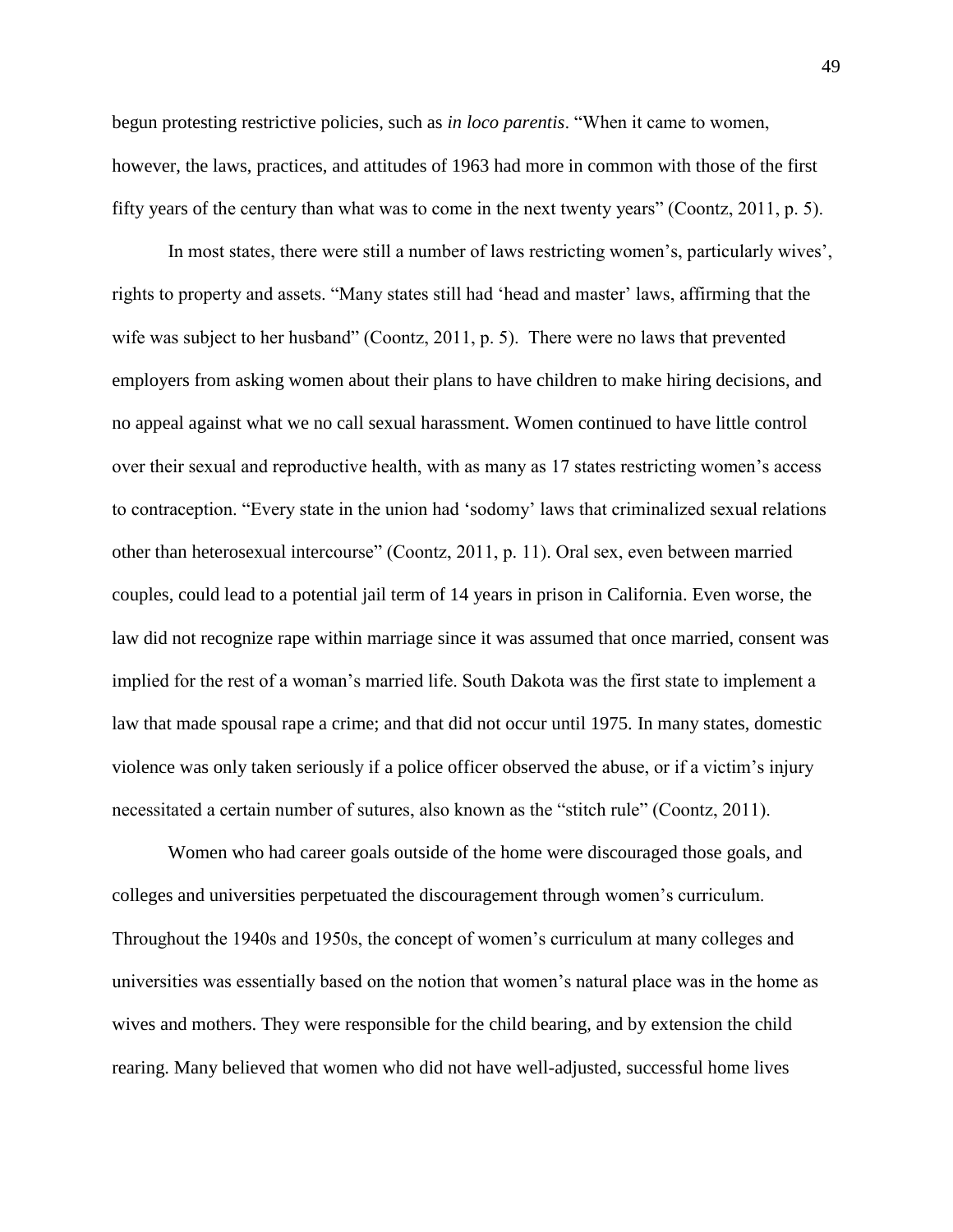would not be happy. It was also not realistic, pro-women's curriculum folks would argue, for a man to contribute an equal amount to the housework and child rearing, as it would be too much of a burden in addition to their other occupations (Peril, 2006). As Friedan (1963) stated,

The one lesson a girl could hardly avoid learning, if she went to college between 1945 and 1960, was *not* to get interested, seriously interested, in anything besides getting married and having children, if she wanted to be normal, happy, adjusted, feminine, have a successful husband, successful children, and a normal, feminine, adjusted, successful sex life. (179)

These life lessons came from other female students, as well as college professors. Betty Friedan believed that the feminine mystique women experienced in the years after college "was promulgated by students who compared engagement rings and sweater patterns more frequently than class notes and career plans, and by professors who didn't challenge the assumption that the curriculum needed to be feminized" (Peril, 2006, pp. 206-207).

In an era of ideological domestic bliss, women found themselves unhappy and unfulfilled in their static roles of wives and mothers. Most women did not know how to articulate their dissatisfaction, especially since "America's psychiatrists, sociologists, women's magazines, and television shows had portrayed the postwar housewife as the happiest person on the planet" (Coontz, 2011, p. 22). Although women did not publicly discuss their discontentment, if one looked close enough, Friedan argued, they would see that women had been unhappy for quite some time.

So-called experts offered a variety of explanations for women's discontentment, including blaming higher education wasting women's time "with lofty academic studies they would never use instead of properly preparing them for marriage and motherhood" (Coontz,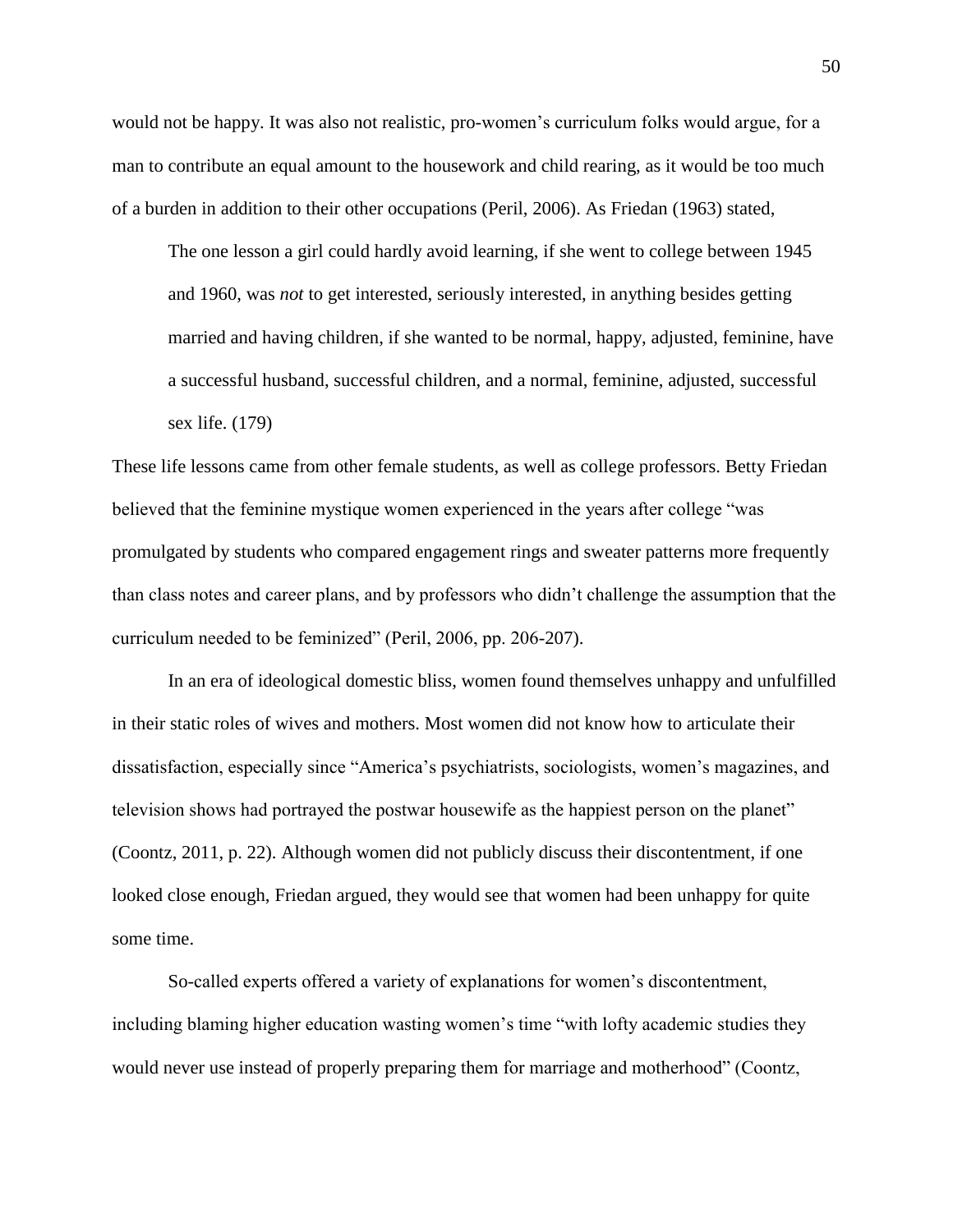2011, p. 23). Other explanations claimed that women were losing their femininity by desiring careers or that their dissatisfaction was rooted in sexual maladjustment. Friedan argued that all of these explanations only "perpetuated the mystique that surrounded the roles of the housewife and mother, denying women's need for any other source of personal identity or meaning in their lives" (Coontz, 2011, p. 23). Many psychiatrists suggested that women could remedy the problem by achieving a more sexually satisfying life. Experts, the media, and their peers told women that the ultimate goal was marriage and children. Once these goals were achieved, women should have satisfied their needs and aspirations. When they continued to feel doubts, they were afraid to admit that, perhaps, they wanted more.

Until Friedan offered an alternative explanation to the psychiatric diagnosis of the "housewife syndrome," women's dissatisfaction was "an individual problem of sexual or gender maladjustment." If women sought medical advice, they were often "treated by analysis, medication, or even electroshock therapy" (Coontz, 2011, p. 73). The solution to "the housewife syndrome" was not for a woman to change her life to gain satisfaction and a stronger sense of self, but rather to change her mindset and reconcile her feelings. Contrary to the current pressure to have it all that emerged in the 1980s (Brown, 1982; Collins 2009), women in the 1950s were told that they had to choose; they could be anything they wanted, or they could be happy (Coontz, 2011). As Stephanie Coontz (2011) stated in her analysis of *The Feminine Mystique*, the prevailing ideology of the 1940s, 1950s, and early 1960s told women,

You are free to choose…You can do anything you want and society will no longer try to stop you. But modern science has proven that if you do not first devote yourself to being a homemaker, you will probably end up desperately unhappy, and your choice may be sign that you already suffer from deep illness. (p. 75)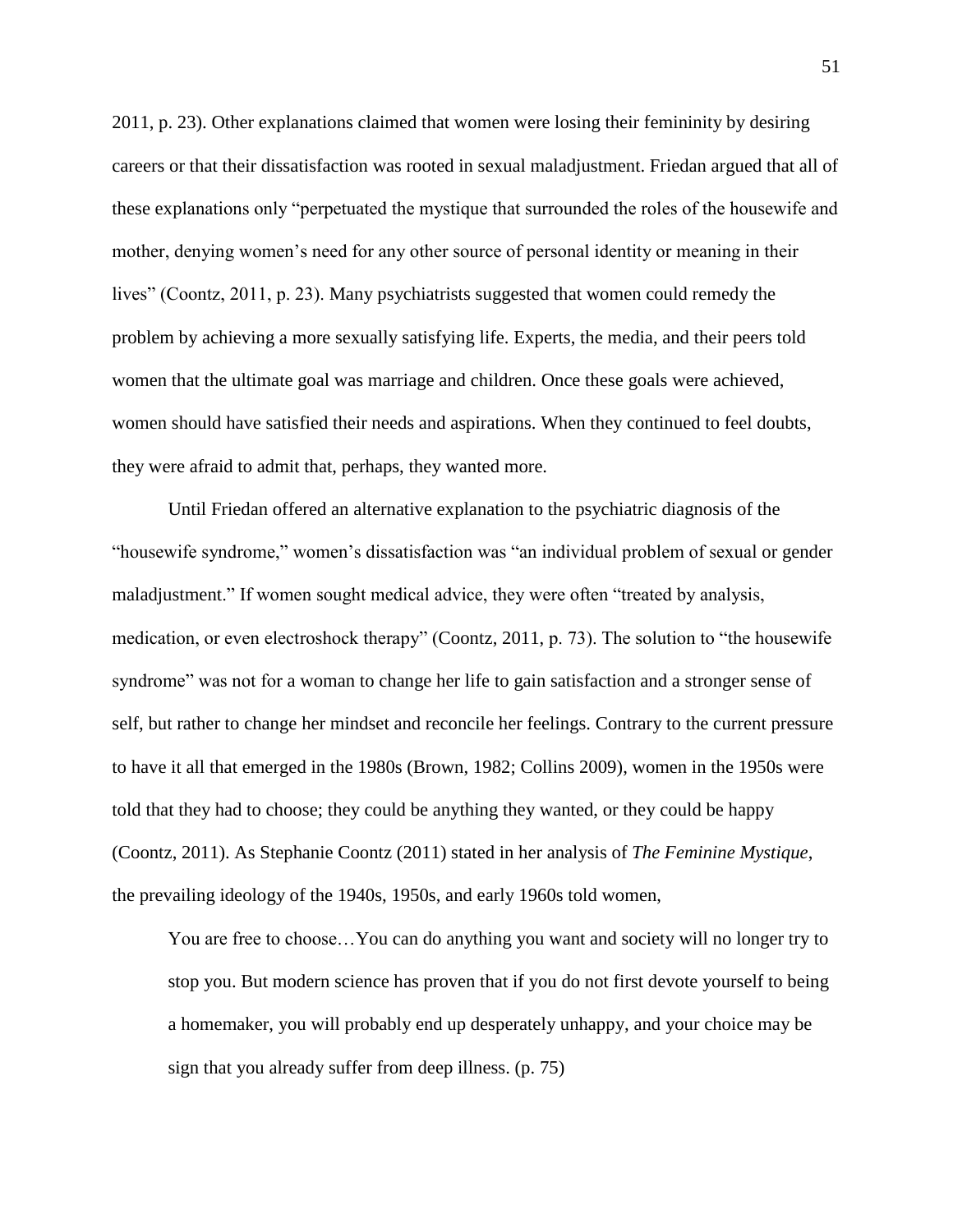So women remained silent in their homes, under the impression that they were alone in their feelings. In 1963, however, Friedan's book finally provided an intellectual and emotional discourse for women who knew they were experiencing, but could not explain, feelings of guilt, depression, and hopelessness. "Friedan urged women to give thought to 'the unfeminine problems of the world outside the home,' to reclaim education and practical work in the world; not to concede to men the sole right 'to make major decisions'" (Horowitz, 2000, p. 487).

In the first chapter of *The Feminine Mystique*, Friedan provides the prime theme that she continuously returns to throughout her text: "Women, like men, have the need and desire to find larger meaning in their lives" (Coontz, 2011, p. 24). The issue, as it became known, was the "problem that has no name" (Friedan, 1963, p. 19). After the release of her book and several articles in *Good Housekeeping* (Friedan, 1960), *Ladies' Home Journal* (Friedan, 1964), and *McCall's* (Friedan, 1971), numerous women wrote letters to the journals and to Friedan herself, thanking her for providing a context for their own feelings and for the realization that they were not alone. "*The Feminine Mystique*," as Gail Collins (2009) stated, "was like an earthquake compared to the tremors about unhappy housewives that had registered before" (p. 58).

Women who claimed they were unhappy were often told that they were denying their feminine instincts or not accepting their roles as wives. Some women had more positive experiences with their psychiatrists; yet, most of the women Coontz interviewed indicated "that the turning point in their lives came when they started seeing their anxiety as a legitimate social grievance rather than an individual problem" (2011, p. 85). *The Feminine Mystique* (1963) validated women's feelings of discontentment and unhappiness. For many it validated that they were not crazy, and that they were not alone.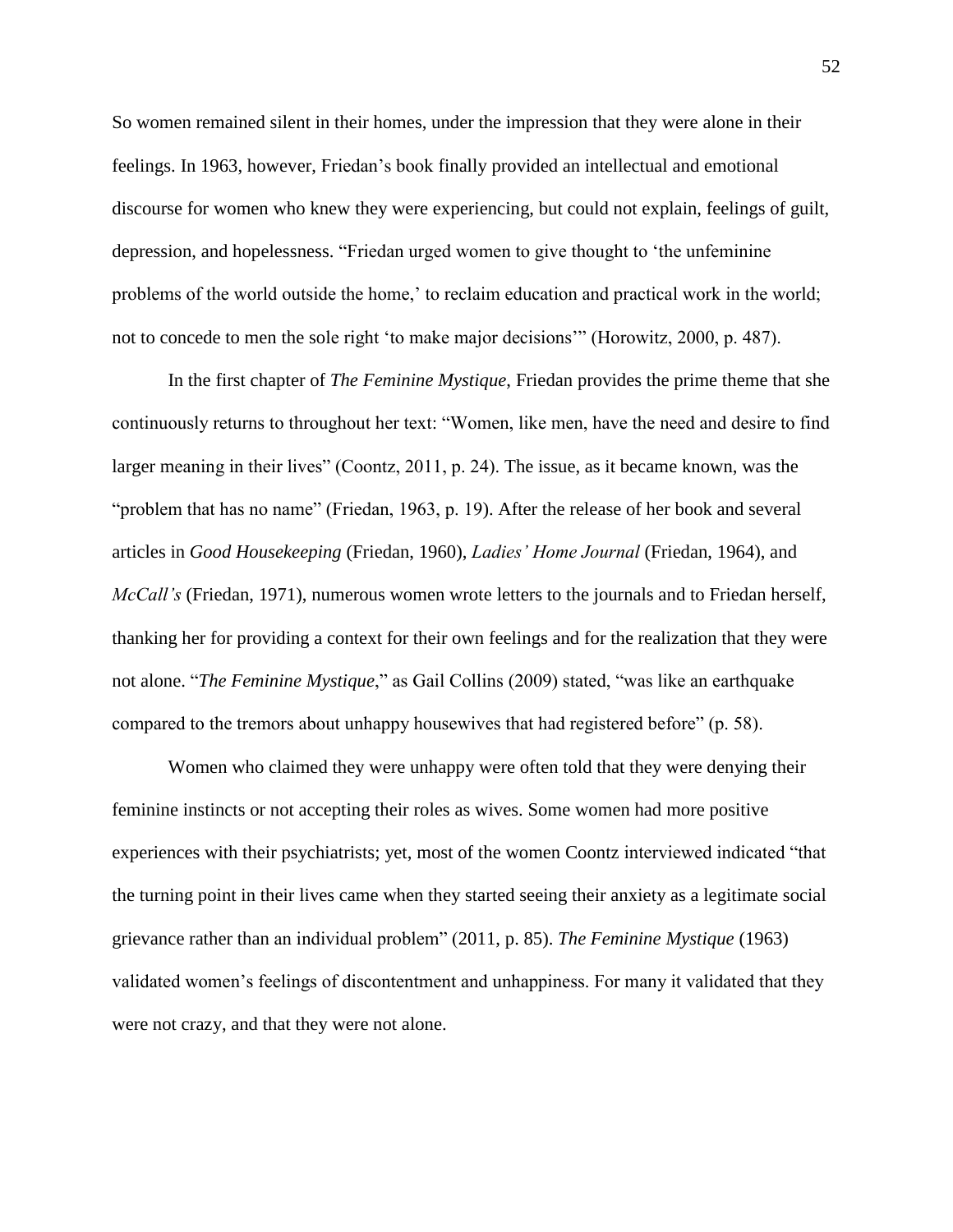The mid-twentieth century was very much a transitional period for women. It was, as Friedan pointed out, "a time of political conformity, cultural conservatism, social repressiveness, and female passivity" (Coontz, 2011, p. 59). During the first several decades of the twentieth century, women had fought and won for the right to vote, gained greater access to education, and broke down barriers preventing them from entering the public sphere. Friedan questioned how the individualistic and feminist ideologies of the early twentieth century had led to the "'strange paradox' of the 1950s and early 1960s, when just as professions finally were opening to women, the term 'career woman' became a dirty word" (Coontz, 2011, p. 36). Perhaps the fact that the cultural ideology forced women back into the home, yet continually blamed them for societal ills, exacerbated women's dissatisfaction

There were increased cultural concerns regarding the supposed feminization of men. Simultaneously, many began to worry that a culture of leisure was undermining traditional work ethic. Regardless of the contradictions of these two problems, most agreed that women were to blame. "Even the mutually satisfying sex life that was supposed to be one of the rewards of conforming to the 1950s model of masculinity and femininity contributed to the sense of masculine crisis" (Coontz, 2011, p. 78). This crisis of masculinity was often blamed on women and the supposed power that wives exerted on their husbands. Women were making more demands – economically, sexually, and domestically. Men's concerns now included satisfying their wives' needs, including helping them around the house.

Many historians and feminists in the 1960s and 1970s criticized Friedan for failing to address men's privilege in the home as well as the needs and concerns of working-class women, those who had to work out of necessity. The book concentrated almost entirely on middle-class, educated, white women. Betty Friedan continually regarded her approach to writing *The*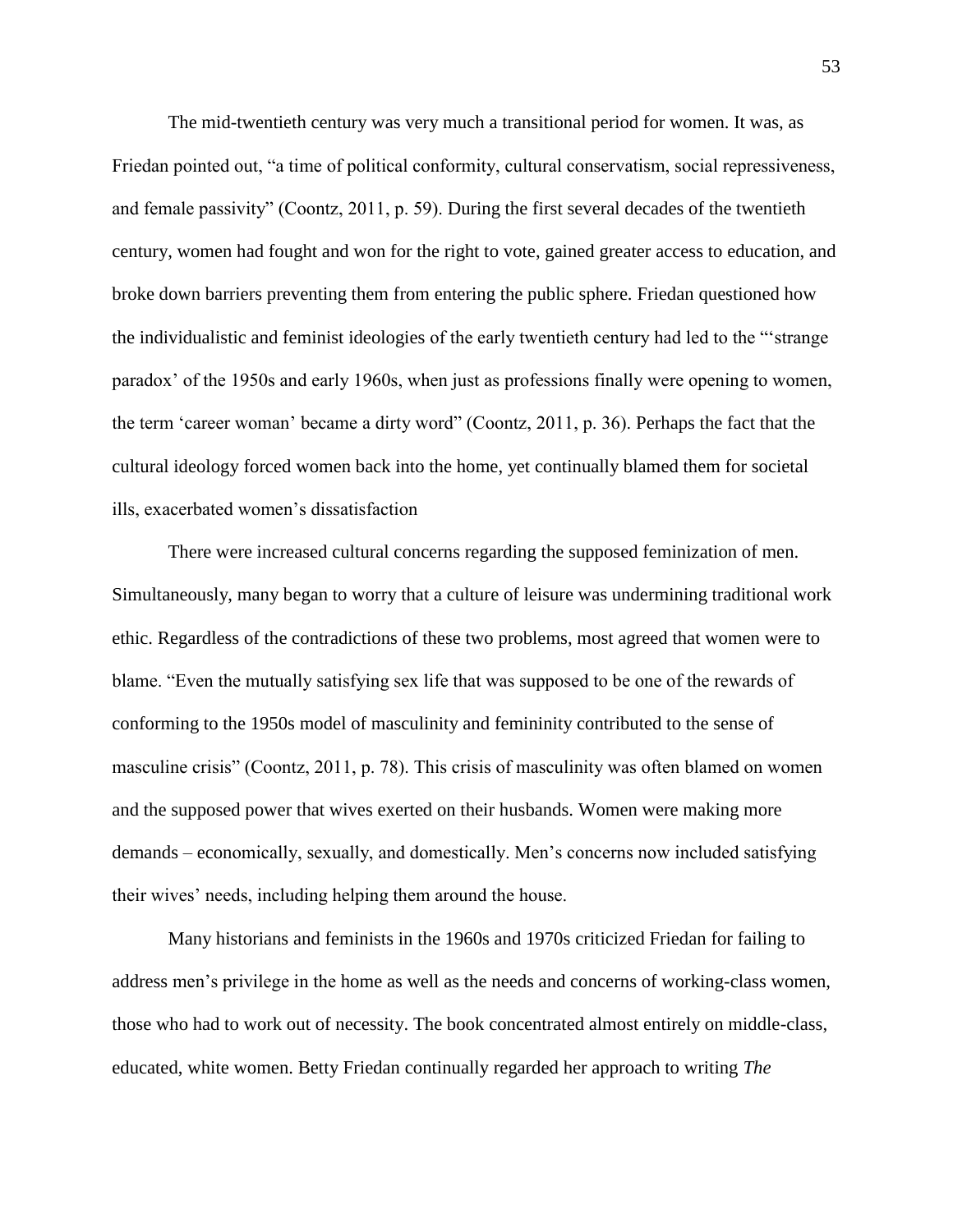*Feminine Mystique* as one based upon her own experiences as a middle-class housewife. When the book was released in 1963, Friedan's life did reflect the suburban, educated, middle-class housewife; however, her past was significantly different (Coontz, 2011; Horowitz, 2000).

Daniel Horowitz (1998) completed an exhaustive study of Friedan's life, which included Left-wing radical activism throughout the 1930s and early1940s when she was an undergraduate student at Smith College and a graduate student at the University of California Berkeley. Although she initially denied, or omitted record of, involvement in political activism, years after the release of *The Feminine Mystique*, Friedan discussed her participation in radical activities focused on "African Americans, workers, the threat of war, anti-communism, and 'communist splits and schisms'" (Horowitz, 2000, p. 490). She was not, at this time, the least bit interested in women's issues. In 1952, however, after she became pregnant with her second child, Friedan was fired from her job and told that the pregnancy was her fault. She attempted to call a meeting in protest, but the other women were "embarrassed, and the men uncomprehending" (Horowitz, 2000, p. 490). Becoming pregnant was her fault, a personal matter, and there was no word for sex discrimination in 1949. When she discussed her involvement in Marxist discussion groups and political activism, Friedan distracted the reader with images of domestic life, beginning and ending her 1974 piece with references to the latter. The 1940s and 1950s were fully focused on the problem that has no name when she became fully immersed in domestic life and motherhood, forfeiting her career and participation in politics (Horowitz, 1998; Horowitz, 2000).

Although it is not entirely clear the reasons for her shift from Left-wing radicalism that included working-class women and minorities to middle-class, white women, there are two potential explanations for her shift in focus. Friedan might have "downplayed her ties to the Labor movement to the Left…because she had seen firsthand how the climate of guilt by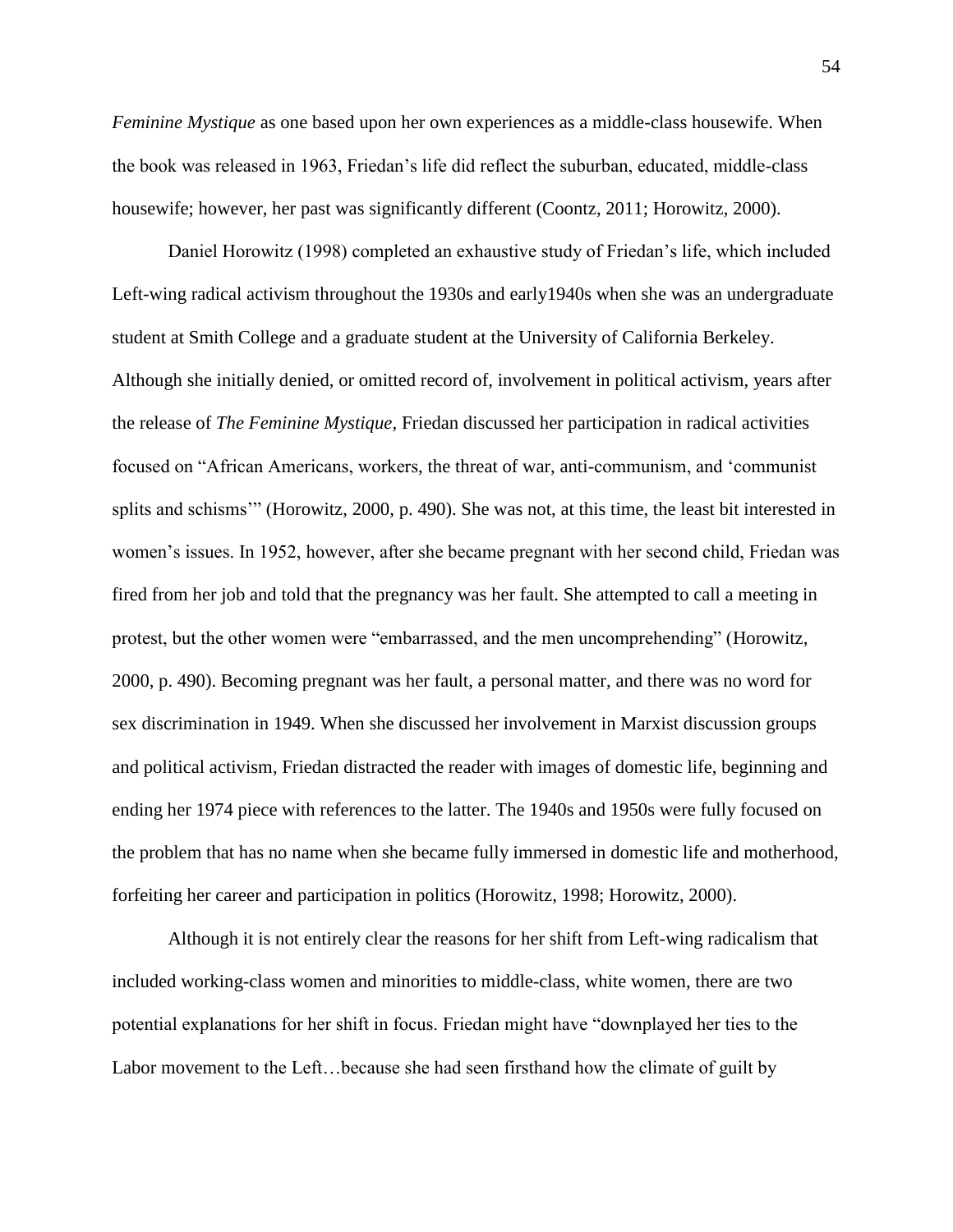association during the Red Scare of the 1950s had derailed careers" (Coontz, 2011, p. 140). Glossing over a large part of her life allowed Friedan to be taken seriously as a writer, and to avoid be discredited or blacklisted to due her prior connections to Left-wing activism. Furthermore, "Friedan's ability to portray herself as an apolitical suburban housewife allowed her to reach many women who shared her dissatisfactions but might never have bought the book had they known of her previous political associations" (Coontz, 2011, p. 142). Regardless of her reasons to exclude her past in her writings, Friedan failed to address the concerns of women that did not identify with the suburban housewife. These working-class women had a different text that spoke more to their personal experiences and concerns.

Helen Gurley Brown's 1962 novel *Sex and the Single Girl* was written in a style that was "more accessible to women without a college education than Friedan's book" (Coontz, 2011, p. 136). In a time when people seldom talked openly about virginity, sex, abortions, or sexual harassment, Brown promoted the idea that marriage should not be seen as the best year's a woman's life. Brown openly discussed the idea that women had the same sexual desires as men, and that they could, and should, use their sexuality to advance their careers and for material gain. Brown believed that single women could support themselves and have fulfilling sex lives, which was a startling proposition during that time (Collins, 2009).

"Jennifer Scanlon, a professor at Bowdoin College, argues that Brown was 'a feminist trailblazer' who did for young white working-class women what Friedan did for middle-class suburban wives" (Coontz, 2011, p. 137). Brown encouraged women to use their femininity to earn promotions at work and receive treats and luxuries outside of the office that they could not otherwise afford. She believed that women should manipulate gender and sexual stereotypes to their advantage. This may have been "satisfying, even empowering, to individual women," but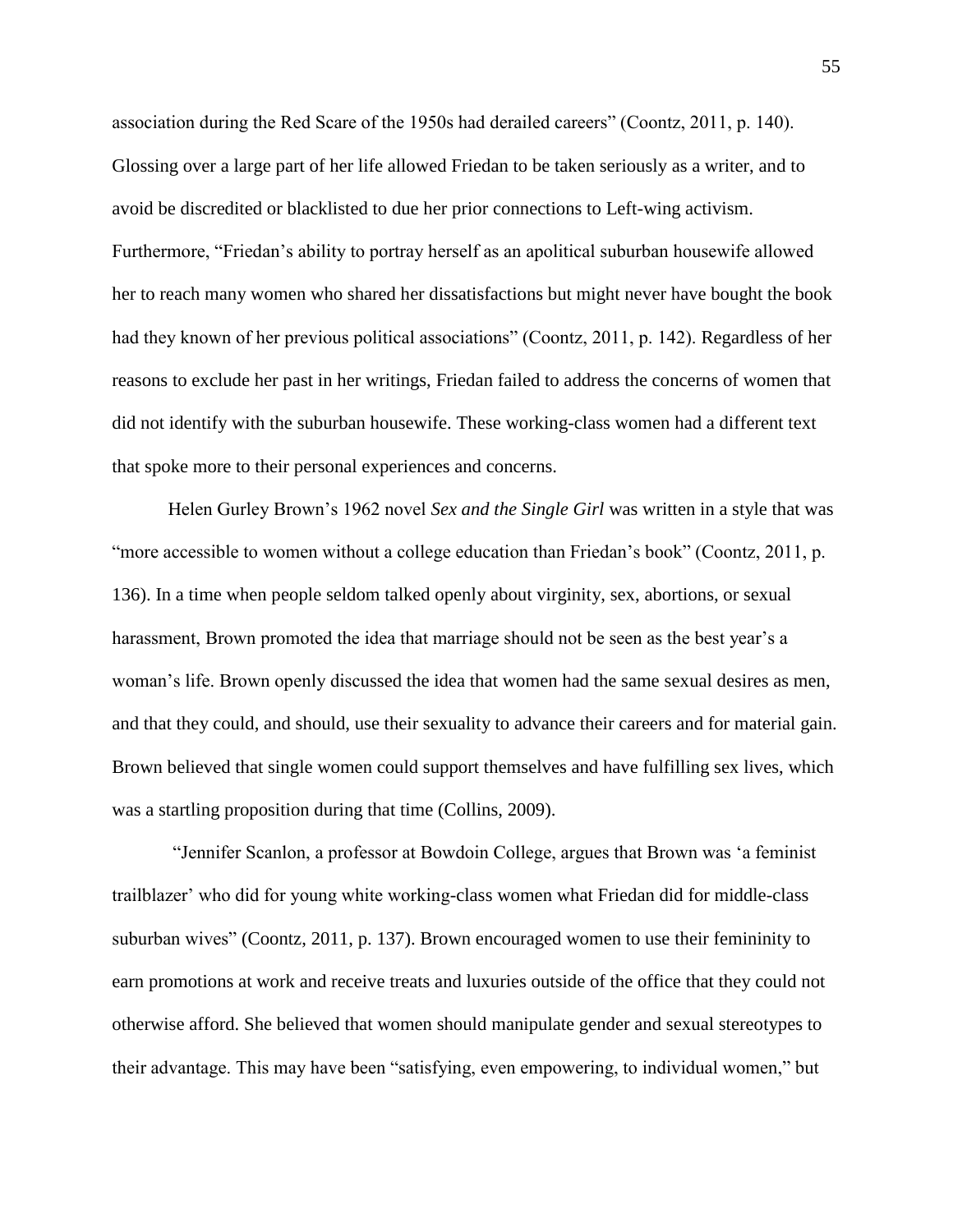"it can set back equality for other women reinforcing those stereotypes" (Coontz, 2011, p. 137). Regardless of the potential setback, *Sex and the Single Girl* (1962) at least provided unique insight into possible mindsets of working-class women, and most certainly pushed the sexual boundaries of the early 1960s.

These books were not necessarily a "call for women to bound together to improve their legal and political rights" (Coontz, 2011, p. 33); however, each of these authors offered women a voice, a way to articulate feelings they could not express. The women who related to Friedan and Brown's texts were not the sexual revolutionists of the late 1960s. Nevertheless, they were part of a spark that ignited the country into a full-blown sexual revolution.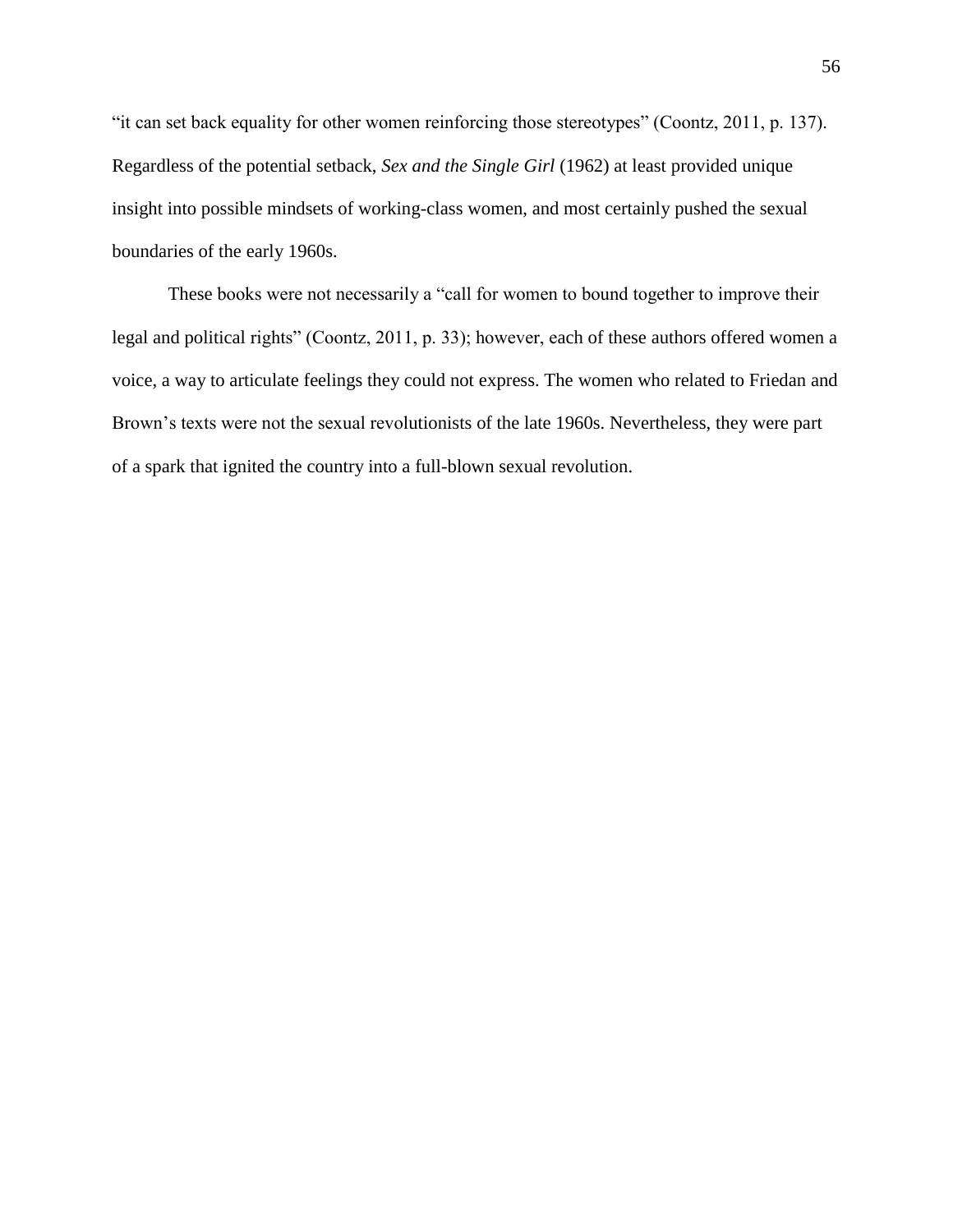#### **CHAPTER 6**

# **The Fight for Reproductive Rights**

In 1960, the FDA officially approved the birth control pill, also known as the Pill, to be sold in the United States. Due to its symbolic role throughout the 1960s, "the Pill frequently appears in discussions (both then and now) as a sort of *deus ex machine*, bringing about the sexual revolution" [emphasis in text] (Bailey, 1999, p. 106). The FDA approval of the Pill was not the first time America had heard of or discussed birth control. Two women, "birth control pioneer Margaret Sanger and wealthy women's rights activist Katharine McCormick" (May, 2010, p. 14) fought and advocated for decades for women's access to safe and effective contraception. They believed that women would not be able to achieve total equality until they had full control of their reproductive lives. It was not women's equality, however, that eventually led to the approval of the Pill. During the first half of the twentieth century, the fight for the Pill intersected with several other movements, which offered justification for its release besides reproductive control and sexual satisfaction.

In the early twentieth century, advocacy for birth control was closely tied to the eugenics movement, "which sought to limit childbearing among people the eugenicists deemed genetically and racially inferior and so preserve the dominance of white, Anglo-Saxon Americans" (Bailey, 1999, p. 109). Also during this time, women's right activists, including Sanger and McCormick, fought for the right to vote as well as "equality in marriage, access to divorce, and the right to engage in or refuse sex and reproduction" (May, 2010, p. 17). These two movements provided an early foundation for birth control advocacy, especially since sexual mores within America were still strictly tied to sexual intimacy within marriage.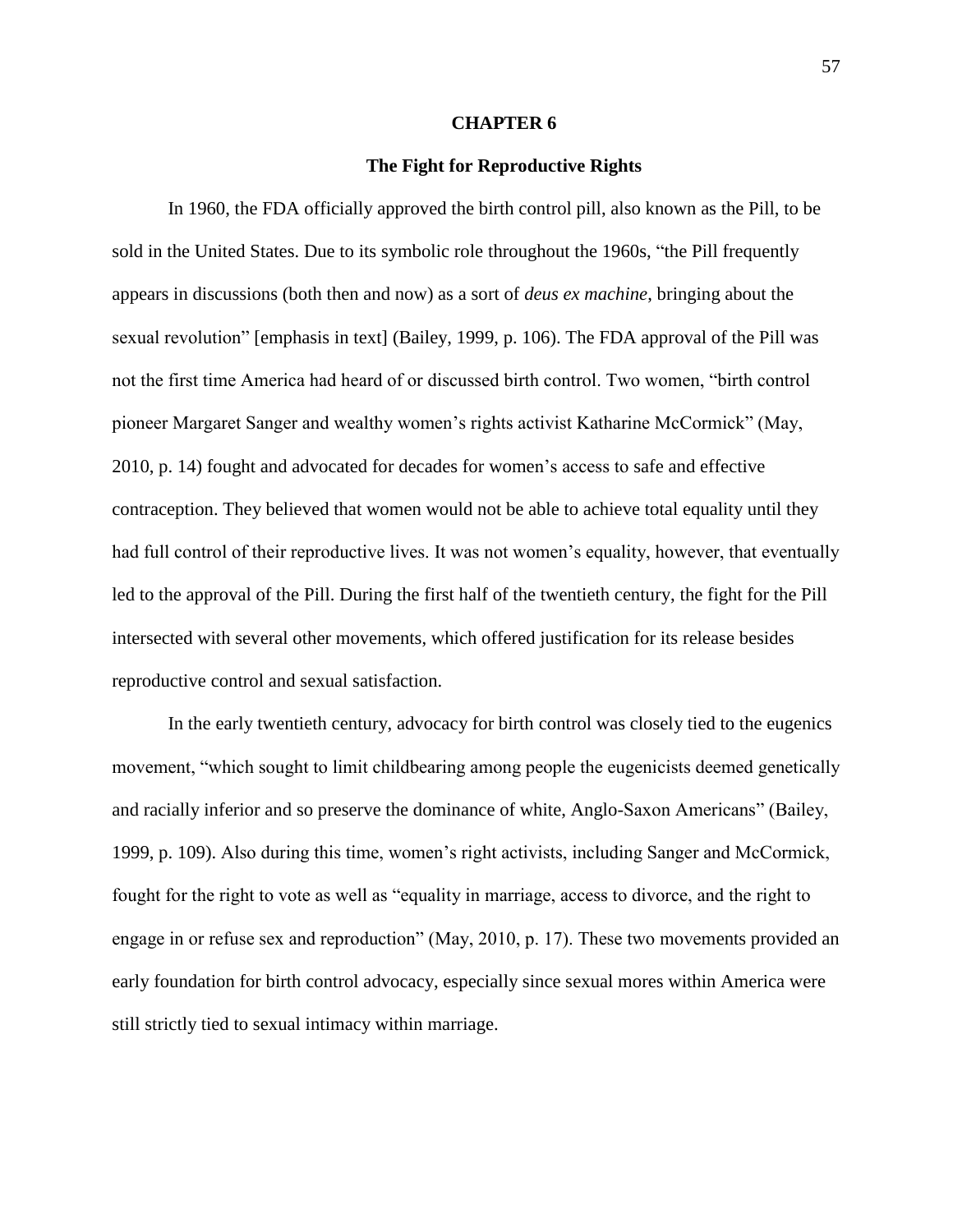The focus of early requests for contraception access was not one of revolutionary intent, rather the desire to control reproduction within the confines of marriage. Widespread access to birth control was a gradual process, as poor and single women had a difficult time obtaining it due to limited funding and restrictive doctors. The eventual approval of the Pill for all women came about as a byproduct of two movements unrelated to sexual freedom. The concern over population growth and Lyndon B. John's Great Society, which "used federal funds and programs to attack the causes and consequences of poverty and racism in the United States," (Bailey, 1999, p. 107) provided rationale for increased access to the pill.

Many early birth control advocates believed "that the tiny pill promised to end human misery and eradicate the causes of war by controlling population" (May, 2010, p. 35). After the end of World War II, Americans were marrying younger and having more children. This baby boom and postwar marriage culture led to the use of contraceptive as less threatening; if women were having several children while still in their twenties, using birth control would not be denying their biological identity (D'Emilio & Freedman, 1988). Furthermore, years prior to the release of the Pill, "population control advocates saw contraception as the key to development, prosperity, and the success of democracy and capitalism in developing countries- and the best means to avoid, war, famine, and the spread of communism" (May, 2010, p. 41). In contrast, anticommunist crusaders, including Senator Joseph McCarthy, believed that the Pill and population control were "part of a communist plot to weaken the country and spread immorality" (May, 2010, p. 41).

The U.S. government was initially reluctant to provide funding for family planning programs or contraception; these forms of reproductive services were not considered government issues. Opinions changed, however, as fear of overpopulation and increased poverty manifested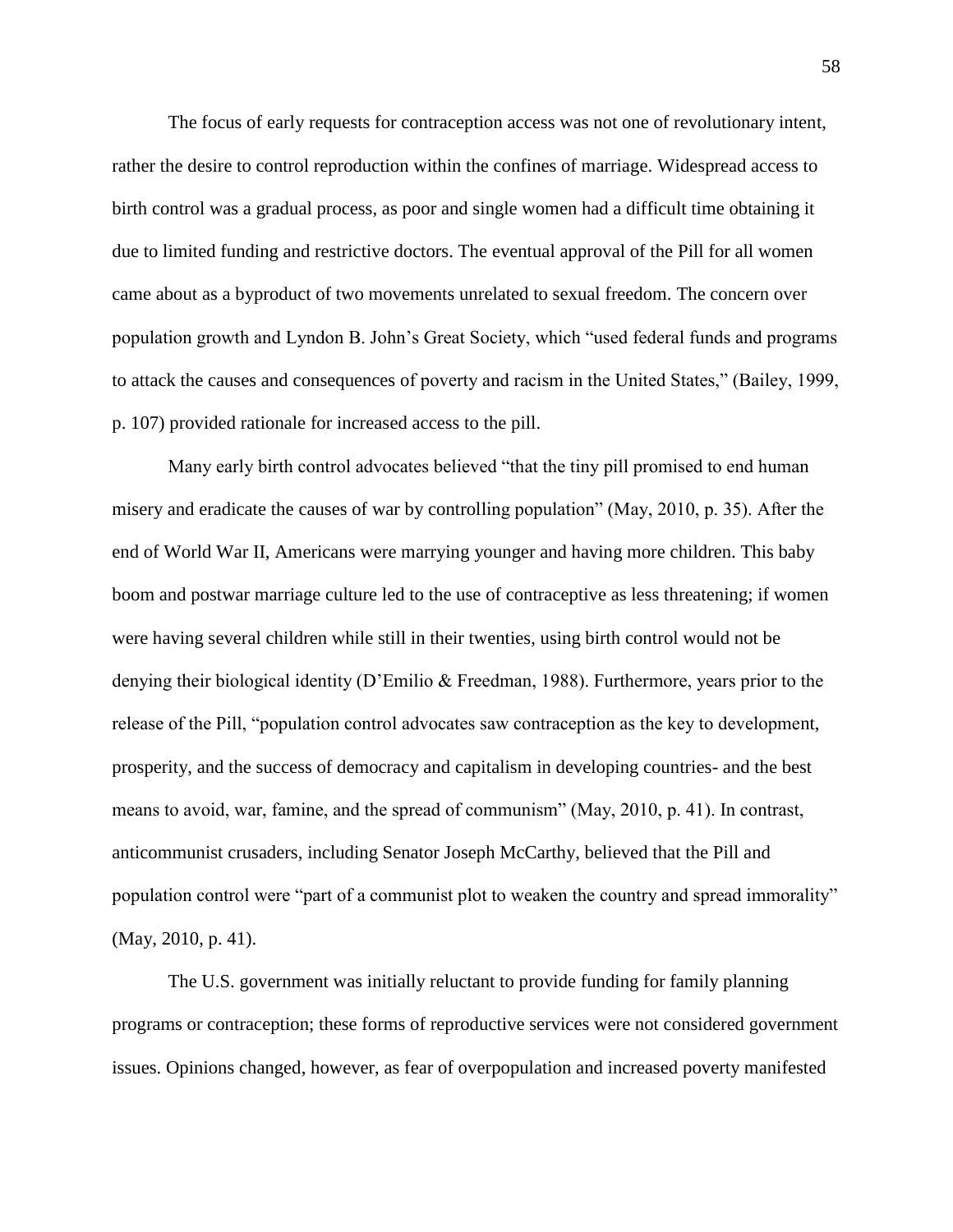within American society and caused the federal government to review and revise policies regarding the accessibility to birth control (D'Emilio & Freedman, 1988; May, 2010). Without government involvement, there were no family planning "methods acceptable, feasible, and efficacious enough to meet the needs of the economically underdeveloped areas" (Hauser, 1965, p. 374). This led to the establishment of the Planned Parenthood Federation of America.

In 1942, in response to the need to limit family size during the Great Depression, the former Birth Control Federation of America established the Planned Parenthood Federation of America. Stanger opposed the name change because she believed that the term planning detracted from the woman-empowering aspect of birth control. The terms family planning and population control "were often used interchangeably were often used interchangeably, but they did not mean the same thing. Family planning emphasized individual choice, whereas population control focused on large-scale reduction of fertility rates" (May, 2010, p. 39). As Philip M. Hauser, professor of sociology at the University of Chicago and director of the Population Research and Training Center, stated at in a hearing on population crisis in 1965,

There are only two ways to dampen world population increase. One is to increase the death rate and the other is to decrease the birth rate. There are no nations or cultures in the world prepared to accept an increase in mortality as a way of controlling population growth. In consequence, only the control of fertility remains as a way to check population increase. (p. 374)

This reinforces the notion that the availability of birth control was not tied to women's liberation, rather a means to regulate reproduction to benefit the world population.

The goals of Planned Parenthood included "strengthening the family by making it possible to plan the timing and spacing of children and by liberating female sexuality in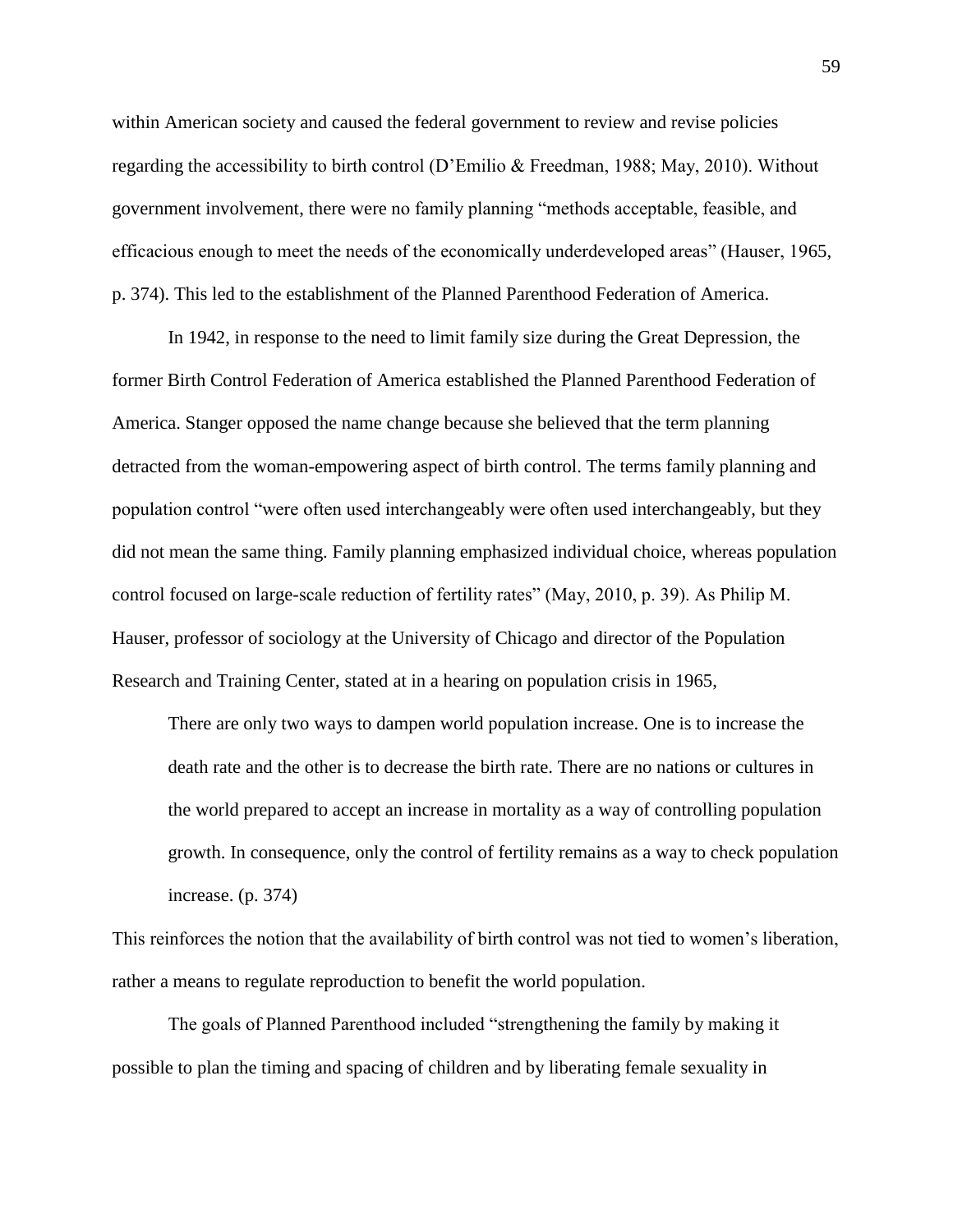marriage" (May, 2010, p. 20). From 1930 to 1942, the number of birth control clinics in America rose from 55 to 800. Wartime brought a new rational for family planning as a scientific approach to national security (May, 2010). By the end of World War II, American society began to change. The Planned Parenthood Federation shared a message that accurately conveyed the changing sexual and social mores of postwar America. The Federation advocated birth control, specifying the necessity of birth control in family planning and ensuring the health and wellbeing of children and parents (D'Emilio & Freedman, 1988; May, 2010). Funding for such programs continued to grow over the next several decades. "Between 1965 and 1969 government funding for domestic family planning programs grew from \$8.6 billion to \$56.3 billion" (May, 2010, p. 43). This did not mean, however, that there was not continued resistance to contraception access.

For decades, various laws prohibited access to birth control for women. One of the first of these laws was the Comstock Law. In 1873, the Comstock law, name after Anthony Comstock, "equated birth control with pornography and prohibited all contraceptive information and devices from being sent via the U.S. mail" (May, 2010, p. 16). Comstock was part of larger movement, made up mostly of medical professions who sought to control the process of pregnancy and births. The law was in effect until 1936 when the *United States v. One Package*, a case brought forth by Margaret Sanger, overturned it (May, 2010). After the lifting of the Comstock Law and the release of the birth control pill, additional laws and policies restricted certain women's access to contraception.

When the Pill was first released, there were 30 states that "had laws restricting the sale or advertising of virtually anything related to birth control" (Collins, 2009, p. 159). For example, in Connecticut, anyone that used, bought, or helped someone to obtain any type of birth control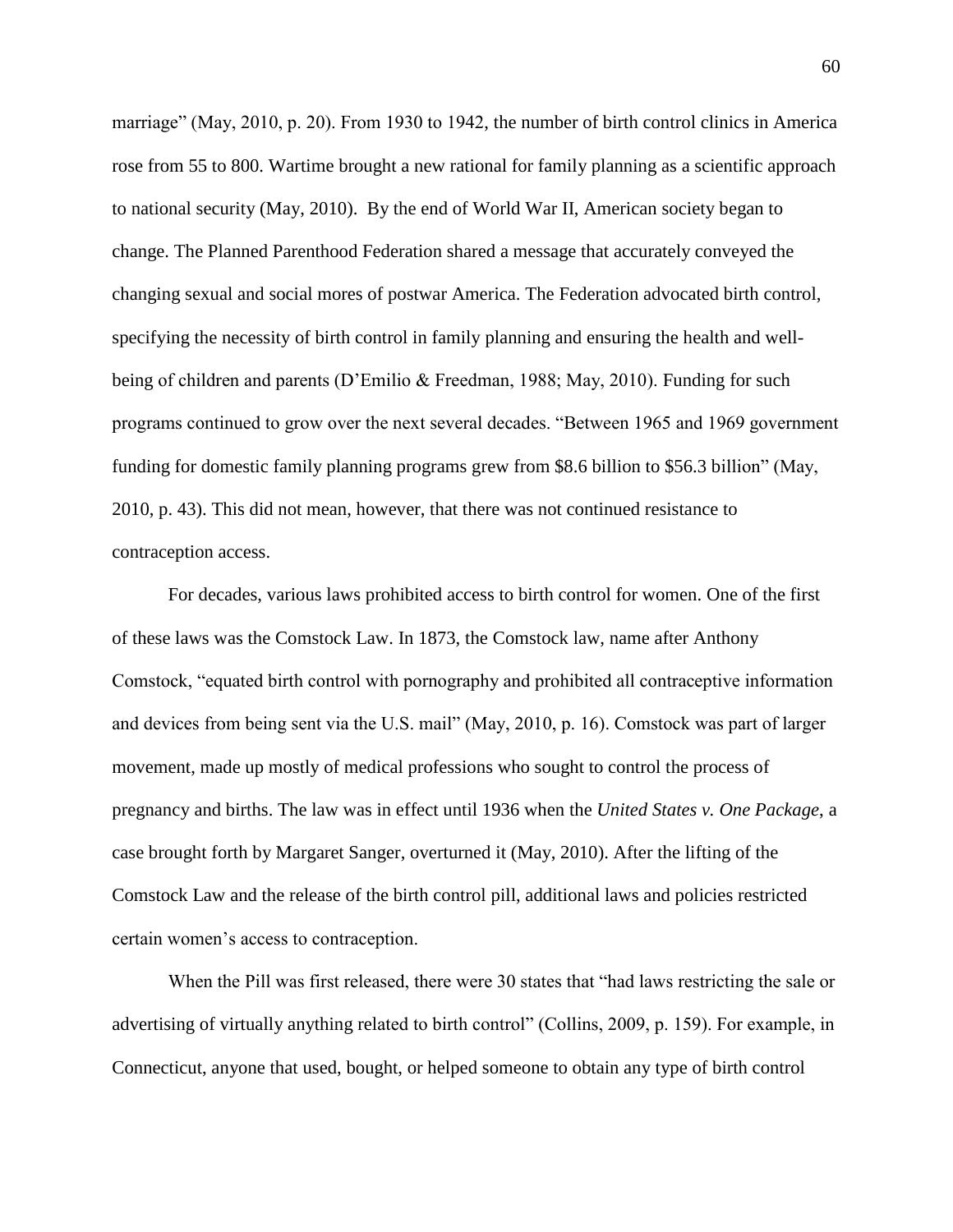could be sentenced up to a year in prison. Furthermore, during the 1960s, the age of adulthood was 21 in most states, and "it was illegal for a doctor to prescribe birth control to an unmarried woman under that age without a parent's consent" (Collins, 2009, p. 162). These restrictions made it difficult for many women to gain access to contraception.

Even as these laws were lifted, additional policies and regulations at clinics and universities limited access to contraception for many women. In 1966, the University of Kansas (KU) held a forum on birth control. Dr. Raymond Schwegler, director of KU's student health service, stated that he would not allow contraception to be made available to unmarried women. Shortly after his declaration, students sent a flood of letters to the *University Daily Kansan* newspaper, both in support of and against the policy. Although the letters used a language of morality, most did not directly address sexual morality. There was no argument in any of the letters or in public debates addressing "the rights of women to control their own bodies" (Bailey, 1999, p. 117). Women wanted access to birth control, however, they were hesitant to express their desires for liberation and sexual freedom.

As the Pill became more widely accepted, older generations believed that it was to blame "for what they saw as a frightening upsurge in premarital sex" (Collins, 2009, p. 159). Concerns over immorality in larger society often prevented single women from obtaining prescriptions. Single women who did seek a prescription for the Pill made a somewhat public statement about sexuality. If she planned on remaining a virgin until marriage, why would she need birth control? If she did choose to go to the doctor, she risked "refusal, embarrassment, even lectures on morality and appropriate behavior" (Bailey, 1999, p. 121). Some women fabricated stories in order to receive a prescription, including wearing fake rings, claiming it was preparation for upcoming nuptials, or stating they the Pill needed to regulate their periods.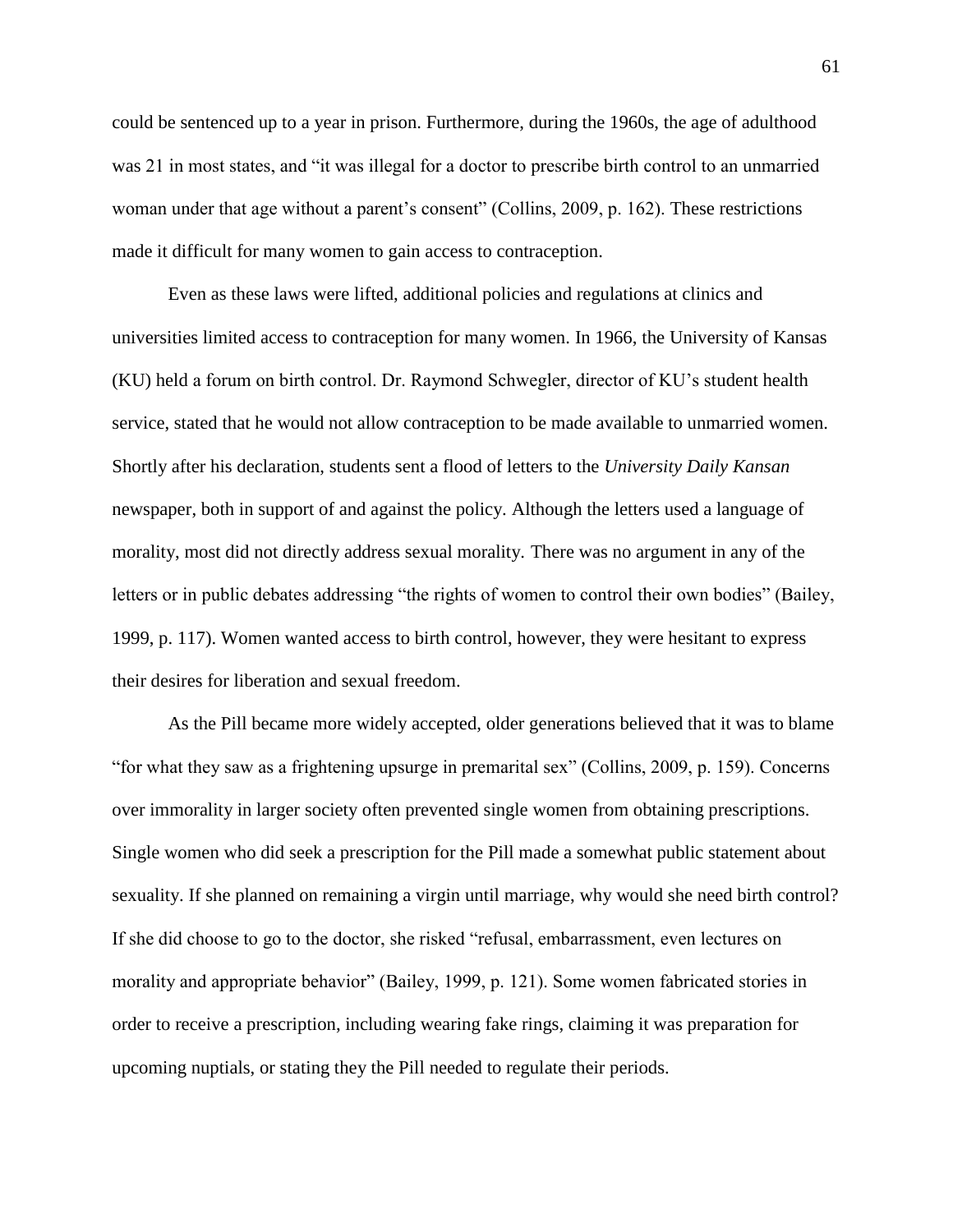Although women's liberation was not the focus of early campaigns for the Pill, it did provide women a foundation for increased sexual freedom. Even with some restrictions, middleclass married women had little trouble obtaining a prescription from doctors for the Pill (Collins, 2009; May, 2010). For the first time, birth control provided an effective and affordable option for contraception that separated sexual separated from reproduction. Sexual satisfaction within marriage became a critical aspect of a happy, successful marriage. Birth control allowed married couples to experience open sexual intimacy without the fear of pregnancy. There were advantages for both women and men. Women gained the autonomy to control reproduction. Men no longer had to worry about the awkward withdrawal method or fumbling with condoms. Furthermore, without the fear of pregnancy, women became more eager and responsive partners (D'Emilio & Freedman, 1988; May, 2010).

The Pill also challenged deeply rooted sexual and social codes and attitudes. It provided women liberation and freedom to engage in sexual acts more freely without the fear of pregnancy (May, 2010). The Pill also provided women more confidence in her ability to plan and pursue a career. "Once women had confidence that they could make it through training and the early years in their profession without getting pregnant, their attitude toward careers that required long-term commitment changed" (Collins, 2009, p. 102). By the 1960s, many men also participated in the fight for contraceptive access and sexual liberation. Their concern, however, was not necessarily the reproductive consequences or women's liberation, rather the possibility of breaking "down barriers of prudery and restraint" (May, 2010, p. 59). Women might have been more likely to engage in sexual activity with men if they did not have the fear of becoming pregnant.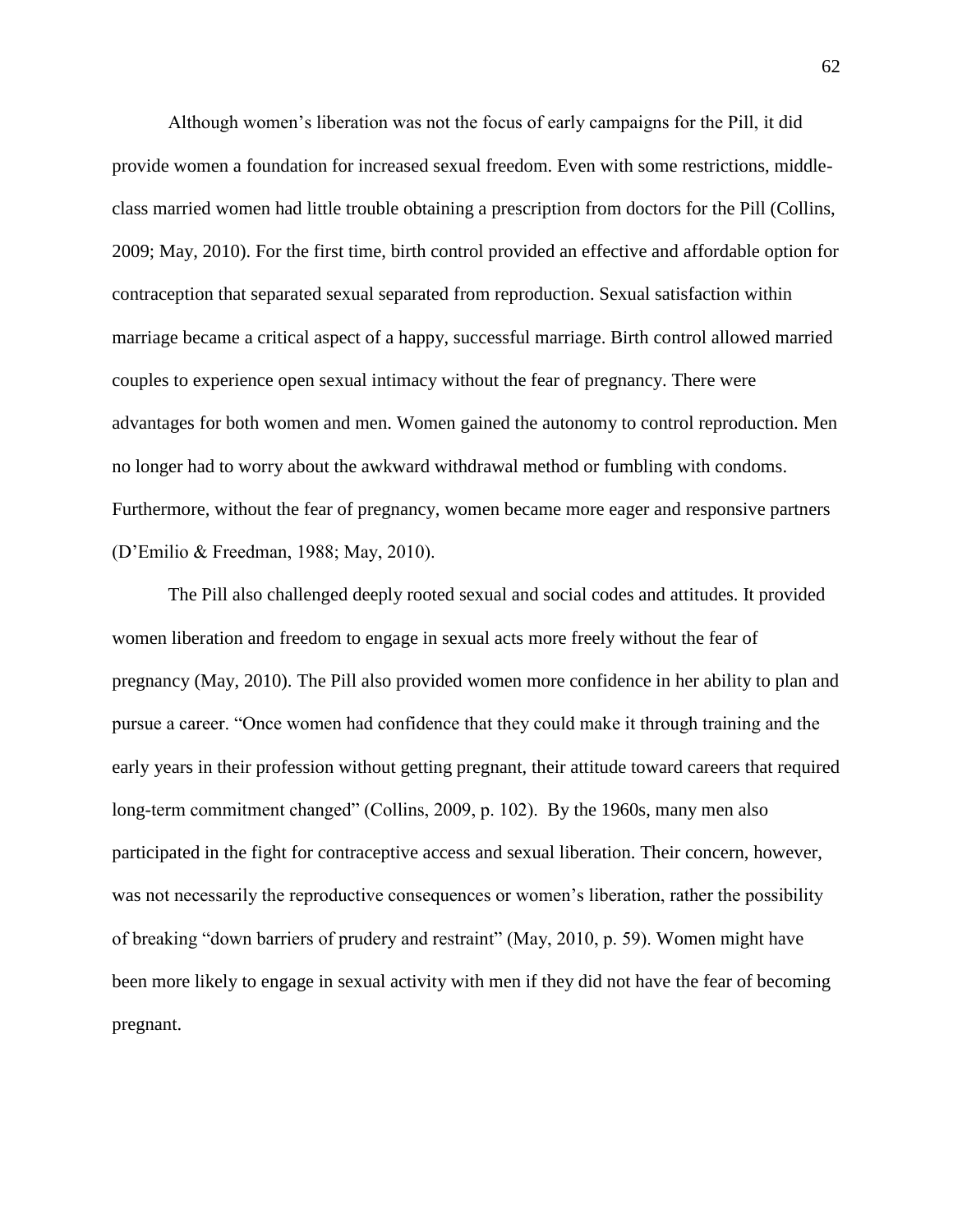As D'Emilio and Freedman (1988) state, "Birth control offers perhaps the most dramatic example of the change that occurred in American sexual mores during the middle of the twentieth century" (p. 243). For several decades, laws and restrictions prevented widespread access. The focus of public discourse on the topic of contraception was "on the immorality of premarital sex," not "on the morality of existential choice" (Bailey, 1999, p.117). It was not until the 1970s that single women had unlimited access to the Pill (Collins, 2009). As previously mentioned, the early advocates for the Pill did not view it as a potential route to "women's emancipation, but rather a miracle drug that would solve the world's problems" (May, 2010, p. 34). By the end of 1960s, however, "women were beginning to speak out against the discrimination and oppression they saw in virtually all aspects of society" and by the 1970s, "the women's movement captured the Pill, in both its symbolic and its physical manifestations" (Bailey, 1999, p. 126).

Access to contraception was not the only struggle in the fight for women's control over reproduction. Even with widespread acceptance of the pill and other forms of contraception, abortion remained not only socially unacceptable, but also illegal. Due to the illegality, it is impossible to determine the exact numbers of abortions that were performed during the first half of the twentieth century; however, the national director of Planned Parenthood estimated that approximately 2000 abortions took place each day, with the majority being performed on married women during the 1950s. Since it was illegal outside of therapeutic abortions (when the mother's life was at risk), most abortions were occurring in an underground system. Licensed physicians, who may or may not have hidden the offering of such a service from authorities, performed some of the illegal abortions (D'Emilio & Freedman, 1988). A vast majority occurred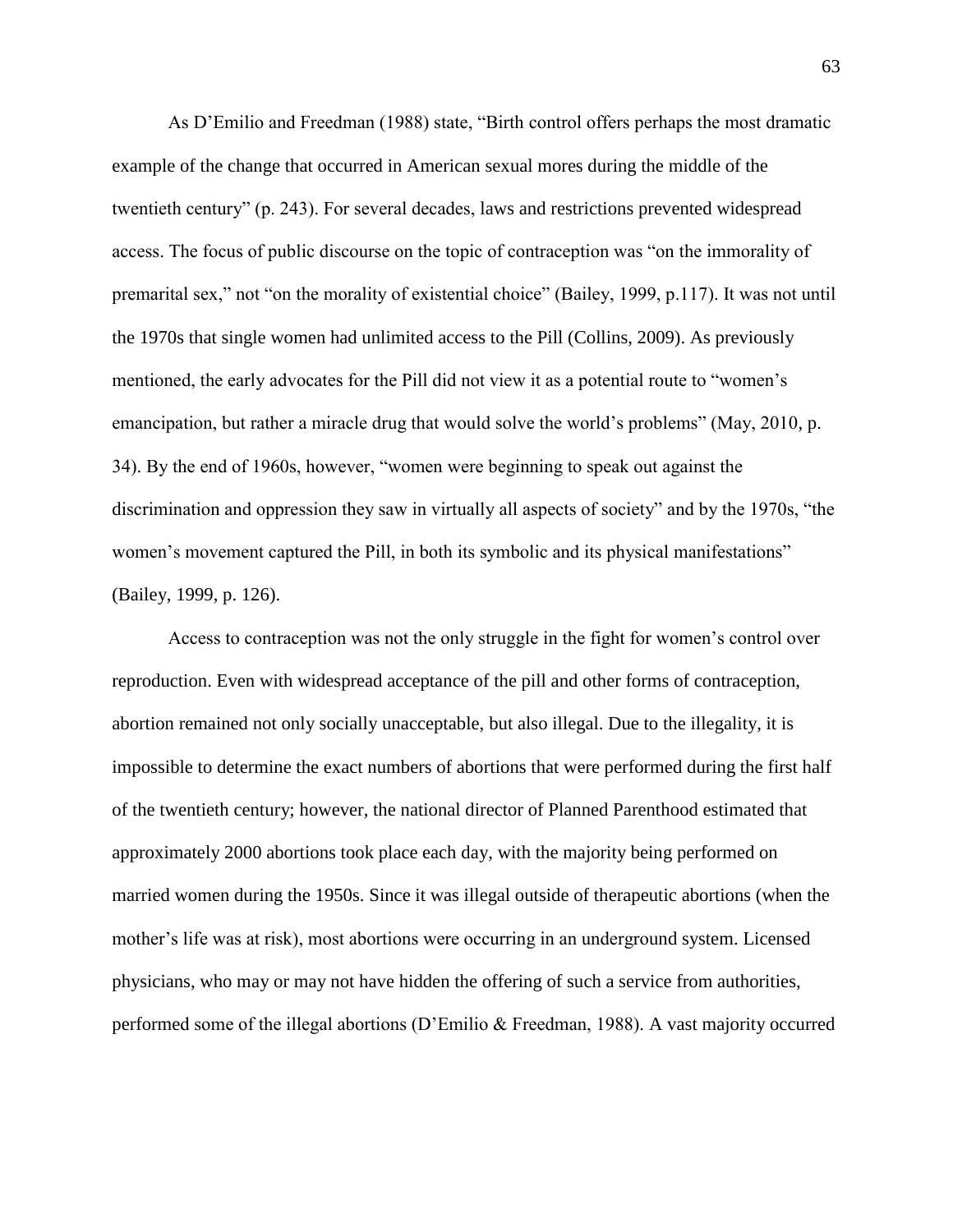in "a thriving underworld of 'back-alley' abortionists" that "catered to the needs of women desperate to terminate a pregnancy" (D'Emilio & Freedman, 1988, p. 254).

"By the 1960s, police experts called abortion the third-largest criminal activity in the country, surpassed only by narcotics and gambling" (D'Emilio & Freedman, 1988, p. 253). Access to information about safe abortion services was limited. Women often had to ask around, to friends, husbands, doctors, or co-workers, to learn of the secret information. Class status impacted the availability of this information. Younger women, nonwhites, and poor women had very limited access to information and, therefore, faced the most dangerous conditions. "That so many women braved this illegal, hazardous terrain suggests the determination with which they sought to control their fertility" (D'Emilio & Freedman, 1988, p. 255). It was these types of illegal procedures that fueled Margaret Sanger's crusade for the Pill. As a nurse, Sanger "encountered many women who became sick and died from illegal abortions, or, like her mother, simply having too many children" (May, 2010, p. 17).

Another disturbing aspect of the "contraceptive revolution" is the use of forced sterilization. Although a small number, some women – generally poor, uneducated, and "frequently with some form of delinquency – were subjected to forced surgery under legal authority," called tubal ligation (D'Emilio & Freedman, 1988, p. 255). For example, according to D'Emilio and Freedman (1988), a doctor in the southwest would lie to patients, telling them her that her uterus needed to come out, even though it did not, because he felt that she had too many kids. These women were sterilized without their consent or proper knowledge of their medical needs because their reproductive habits offended others' (doctors) values.<sup>1</sup>

 $\overline{a}$ 

 $1$  Forced sterilization has much deeper implications for specific impoverished, racial, and incarcerated populations that cannot be covered under the scope of this paper. For more information, please reference (Bruinius, 2007).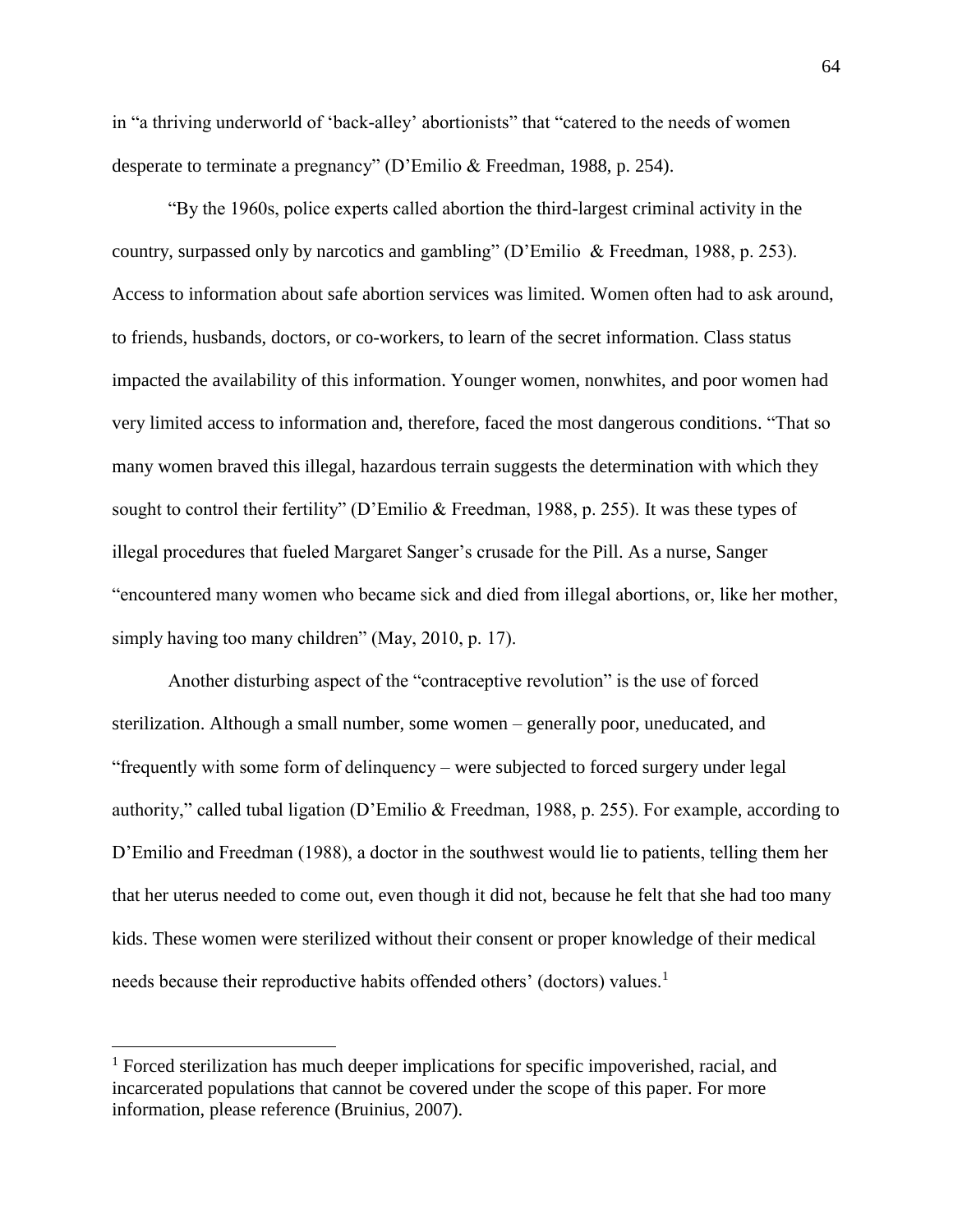The fight for equal access to birth control, in many ways, went hand in hand with the fight for abortion rights. As birth control advocates, many white, middle-class feminists believed that abortion rights were significantly important, and that abortion was a necessary measure of last resort for unintended pregnancy. "Without that option, women's efforts to plan their lives, to set priorities, and to make choices were severely constrained, and constrained ways that men's were not" (De Hart & Kerber, 2000, p. 21). In the years following the FDA's approval of the Pill, sexual activity among single women continued to increase. Then, in 1973, the Supreme Court ruled in the landmark case *Roe v. Wade* "that any attempt to interfere with a woman's right to abortion during the first three months of pregnancy was a violation of her constitutional right to privacy" (Collins, 2009, p. 234). More easily and equitable access to birth control and abortions do not solely characterize the sexual revolution; however, each issue is symbolic of the continual change in American sexual mores that had started decades prior to the 1960s (Bailey, 1999; May, 2010).

 $\overline{a}$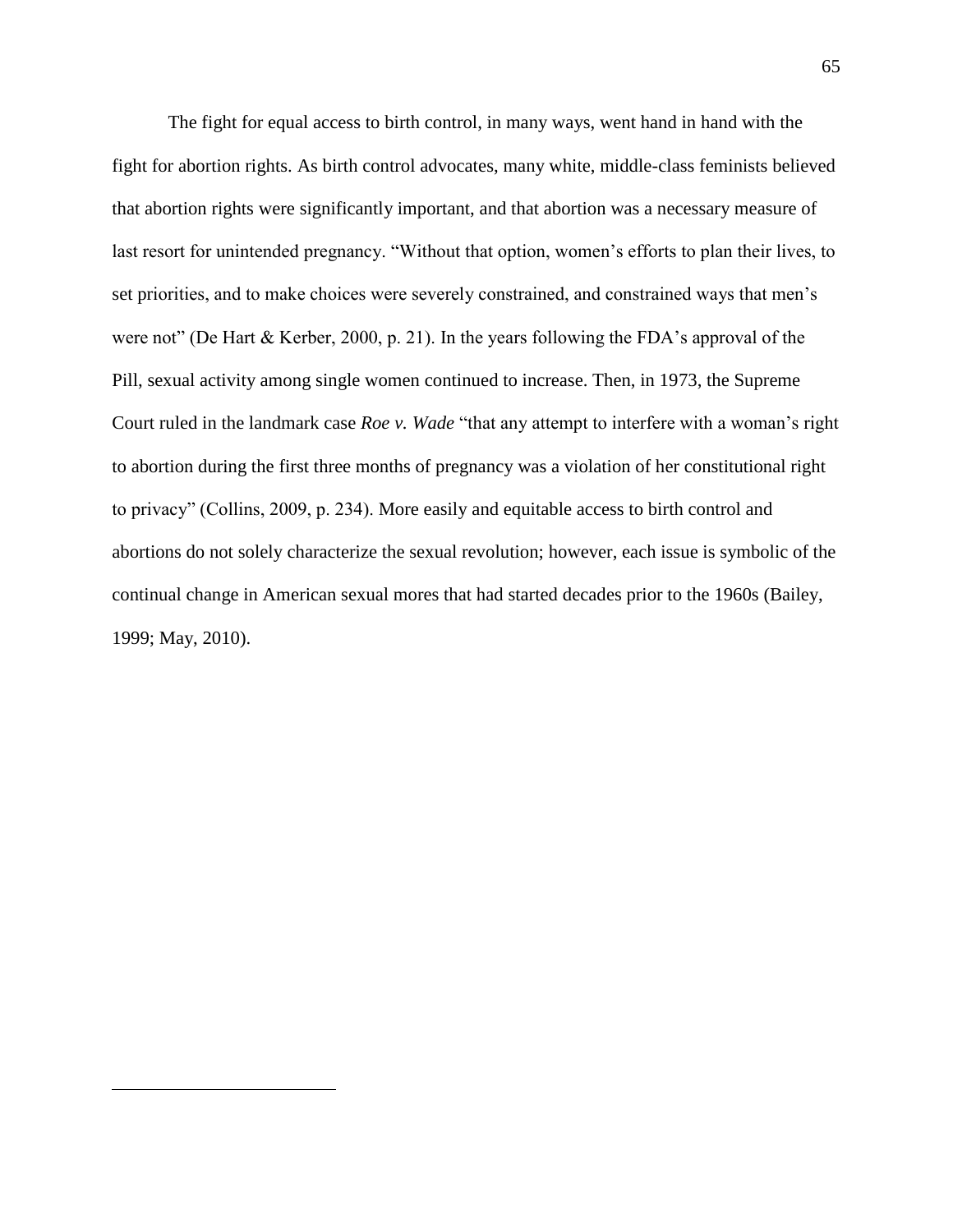#### **CHAPTER 7**

### **Beginning of the Revolution**

In 1968, the *New York Times* featured a story about a female Barnard College student cohabitating with her boyfriend in off-campus housing. Upon learning of the story, Barnard authorities identified the student as Linda LeClair. When confronted, rather than apologize, LeClair accused the college of enforcing discriminatory policies and "implied that the college was guilty of hypocrisy" (Rosenberg, 2004, p. 237), and she and her boyfriend, Peter Behr, a student at Columbia, joined the anti-parietal movement at Barnard College, where they demanded changes in policies. The case was brought to a faculty-student judicial council, and after five hours of deliberation, the committee determined that as punishment, LeClair would be banned from the snack bar, cafeteria, and student lounge. Barnard alumnae did not feel this punishment was adequate and expressed their concerns to Barnard president, Martha Peterson. Peterson contemplated how to handle the situation as she was "torn between respecting the committee's decision and show the college's donors that she was not going to let the matter drop" (Collins, 2009, p. 150). By May, Peterson hinted strongly that she wanted to LeClair to go away; that her enrollment at Barnard no longer served a purpose. She indicated that her final decision, however, was based solely on the final grades of the student, as LeClair was on academic probation, and not on the basis of sex (Collins, 2009; Rosenberg, 2004).

Linda LeClair ultimately dropped out of Barnard College, but her story symbolizes the dramatic changes and direct defiance that were occurring on college campuses across the country. The Linda LeClair Affair represented a growing intolerance of the double standard that had persisted for so long (Bailey, 1999; Collins, 2009; Rosenberg, 2004). By the late 1960s and early 1970s, it became increasingly obvious that women were no longer willing to tolerate the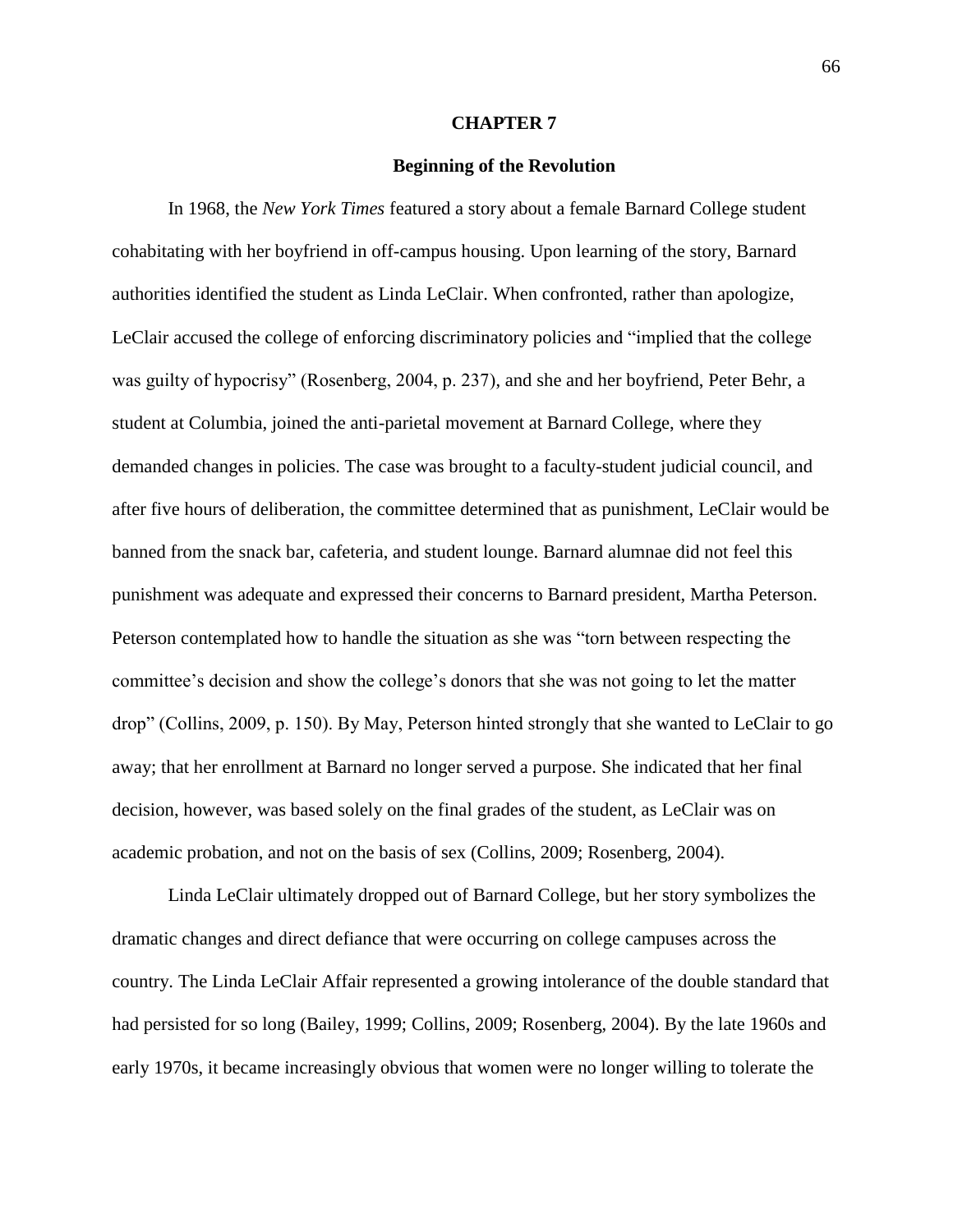double standard. Although there is not a definitive beginning, campus protests, activist movements, and the creation of sexual subcultures all contributed to the social uprising commonly known as the sexual revolution (Bailey, 1999; Collins, 2009).

In the decades leading up to LeClair's scandalous choice in living arrangements, women had been somewhat less overtly challenging authorities and policies. Government officials, military and local officers, and educational and social reform authorities utilized a variety of strategies throughout the twentieth century in an attempt to regulate female sexuality. Although their justifications for control changed to meet the societal needs, social and moral authorities underlying motivation was always the same: to control female sexual behavior.

During World War II, new restrictions and laws were created in an attempt to eradicate venereal disease. Since women were responsible for setting sexual limitations and, therefore, to blame for the spread of VD, they were considered one of the greatest threats to public health, and more specifically the health of servicemen; thus, promiscuity was a direct threat to the American's safety. ASHA and other government agencies implemented a variety of policies that restricted women's rights, including the May Act (1941) and the Eight Point Agreement (1948). These policies provided new guidelines for women diagnosed with a venereal disease and brought promiscuity under the same designation as prostitution. Women, however, continued to engage in sexual acts with servicemen, either through illegal promiscuous behavior or as hostesses at USO clubs (Hegarty, 2008; Littauer, 2015; Winchell, 2008). Meanwhile, youth culture in the United States was changing.

Early twentieth century courtship adhered to traditional standards known as calling, which took place primarily in the young girl's home. Throughout the first half of the twentieth century, dating and calling moved to the public sphere in a new tradition known as going steady.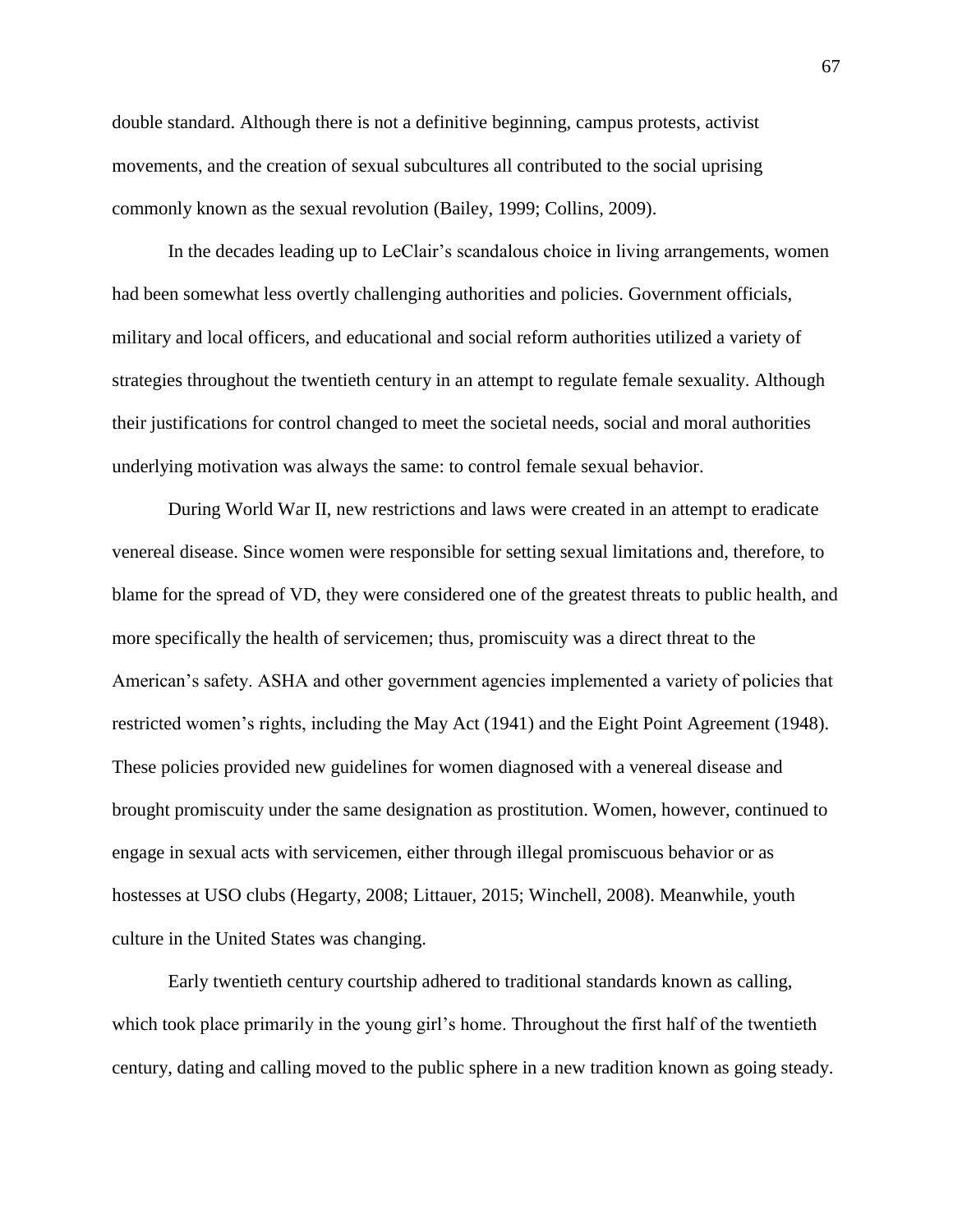These changes brought newfound freedom for teenagers to explore sexuality. There was, however, still a sexual double standard. Girls faced a contradictory set of sexual standards: to be popular, they had to engage in a certain level of sexual behavior, but they could not go too far or they risked a tainted reputation (Bailey, 1988; Spurlock, 2016). Premarital sex remained strictly prohibited, and educational authorities attempted to maintain this sexual standard by incorporating a family life education approach, which reinforced traditional gender roles for males and females (Freeman, 2008; Moran, 2000). Even though teenagers had limited access to information about sex and schools utilized fear tactics, young women and men continued to engage in increasingly liberal sexual behavior.

Postwar culture forced many women back into the home, where they could return to their traditional roles as wives and mothers. It was not long until women found themselves unhappy and unsatisfied in these roles. Fictional novels, such as *Peyton Place* (1956) and *The Best of Everything* (1958), and fictional works, such as *Sex and the Single Girl* (1962) and *The Feminine Mystique* (1963), sparked a discourse amongst American women, and allowed them to begin discussing their discontentment (Coontz, 2011). Gradually, women began challenging the outdated, restrictive social norms that had controlled their behavior for too long. The fight for reproductive rights, including the Pill and abortions, contributed to the social upheaval that came to be known as the sexual revolution. The Pill in particular is often historically positioned as a central aspect "to the behavioral and cultural changes that make up what we still call the sexual revolution" (Bailey, 1997, p. 827).

The increased tension between private matters and public rules was a key component in every transition in social and sexual norms. Cultural ideologies and various forms of authority attempted to confine sexual matters within the private sphere. As women continued to challenge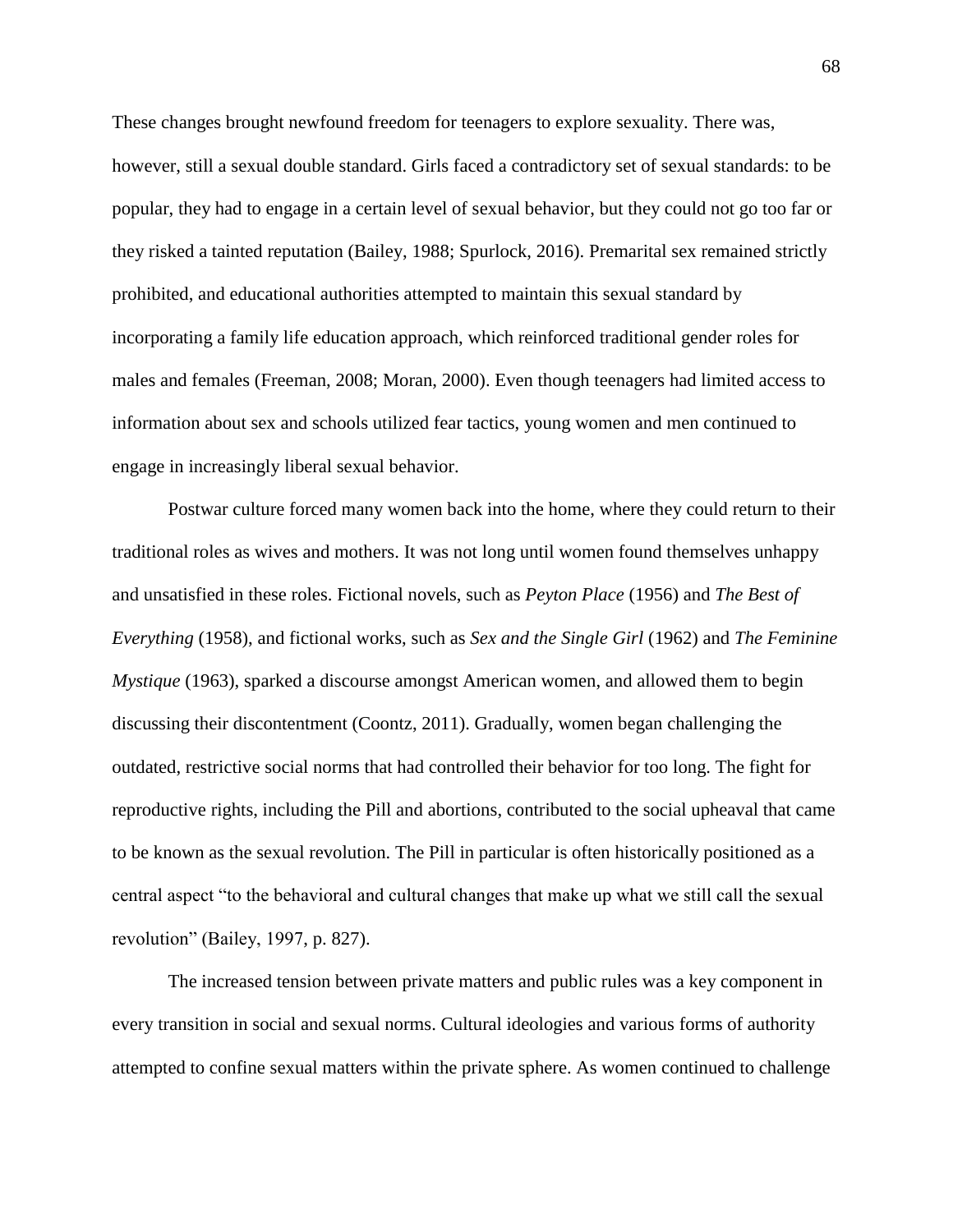authority and question traditional standards, the lines that defined sexual boundaries and gender roles became increasingly ambiguous (Bailey, 1994). I argue that it was "a complex web of structural changes that were remaking American society" (Bailey, 1997), and that the sexual revolution did not occur from a single act or a sudden explosion in sexuality; rather from women's continuous challenges against authorities and pushing the boundaries of sexual and social standards.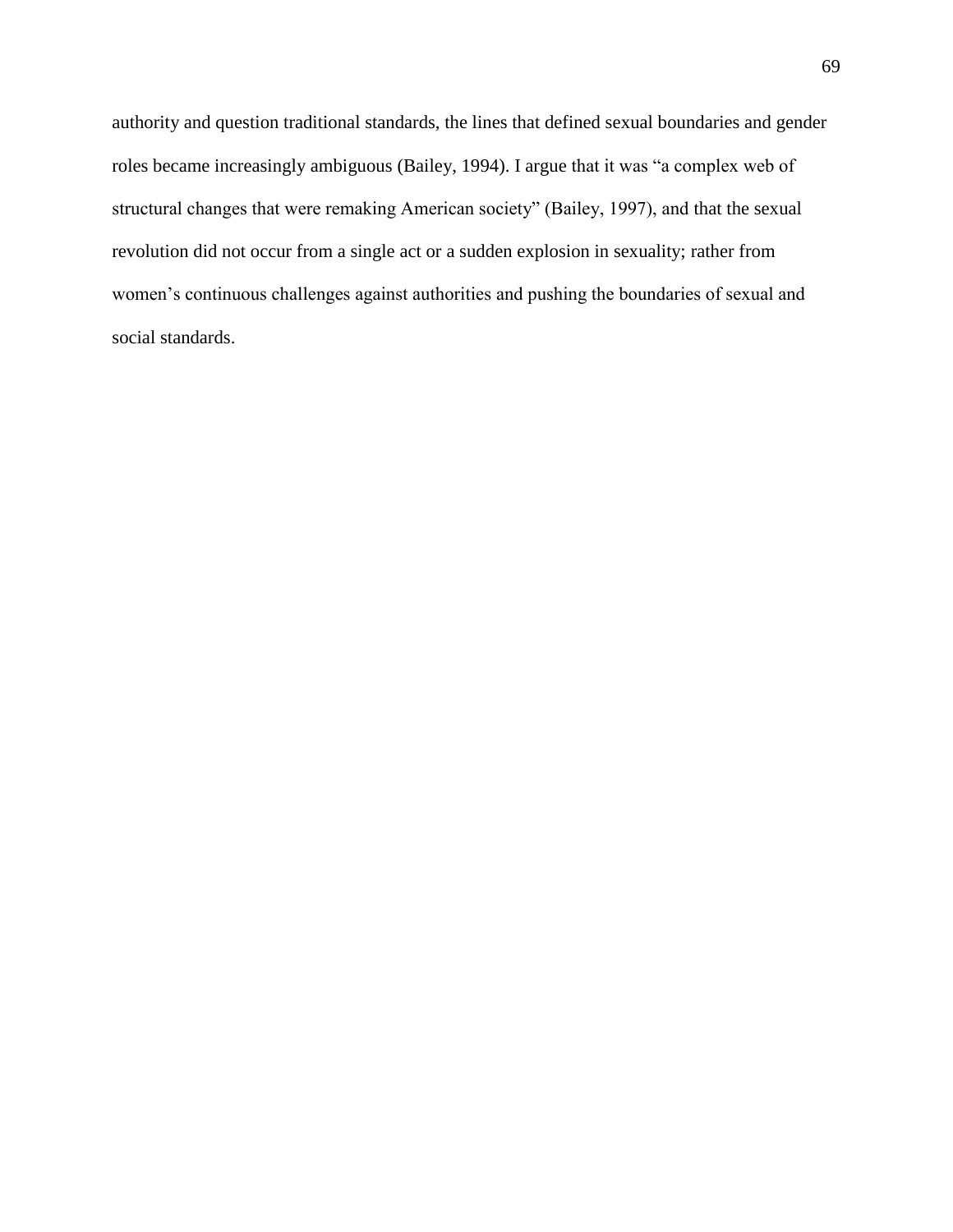## References

- Adams, M. L. (1997). *The trouble with normal: Postwar youth and the making of heterosexuality*. Toronto, Ontario, Canada: University of Toronto Press.
- Bailey, B. (1988). *From front porch to backseat: Courtship in twentieth-century America*. Baltimore, MD: The John Hopkins University Press.
- Bailey, B. (1994). Sexual revolutionists. In D. Farber (Ed.), *The Sixties: From memory to history* (pp. 235-262). Chapel Hill, NC: The University of North Carolina Press.
- Bailey, B. (1997). Prescribing the pill: Politics, culture, and the sexual revolution inn America's heartland. *Journal of Social History, 30*(4), 827-856.
- Bailey, B. (1999). *Sex in the heartland*. Cambridge, MA: Harvard University Press.
- Bogle, K. A. (2008). *Hooking up: Sex, dating, and relationships on campus*. New York, NY: New York University Press.
- Brown, H. G. (1962). *Sex and the single girl*. New York, NY: Bernard Geis Associates.
- Brown, H. G. (1982). *Having it all: Love – success – sex – money…Even if you're starting with nothing*. New York, NY: Simon and Schuster.
- Bruinius, H. (2007). *Better for all the world: The secret history of forced sterilization and America's quest for racial purity*. New York, NY: Random House, Inc.
- Cameron, A. (2015). *Unbuttoning America: A biography of Peyton Place*. Ithaca, NY: Cornell University Press.
- Collins, G. (2009). *When everything changed: The amazing journey of American women from 1960 to the present*. New York, NY: Little, Brown and Company.
- Coontz, S. (2011). *A strange stirring: The Feminine Mystique and American women at the dawn of the 1960s*. Philadelphia, PA: Basic Books.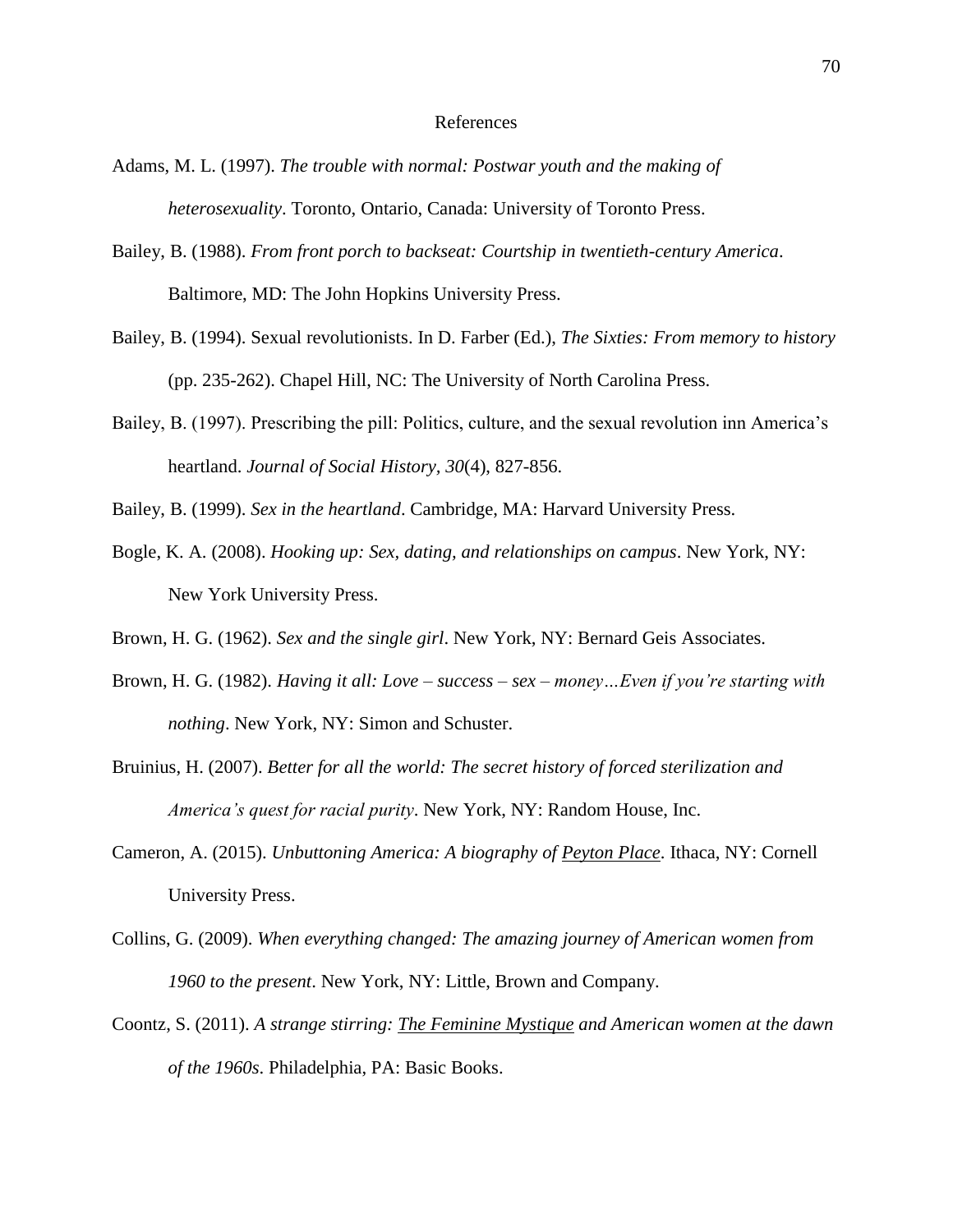- De Hart, J. S., & Kerber, L. K. (2000). Introduction: Gender and the new women's history. In L. K. Kerber & J. S. De Hart (Eds.), *Women's America: Refocusing the past* (pp. 3-24). New York, NY: Oxford University Press.
- D'Emilio, J., & Freedman, E. B. (1988). *Intimate matters: A history of sexuality in America*. New York, NY: Harper & Row, Publishers.
- Freeman, S. K. (2008). *Sex goes to school: Girls and sex education before the 1960s*. Urbana, IL: University of Illinois Press.
- Friedan, B. (1960, September). Women are people too. *Good Housekeeping*, 59-61.
- Friedan, B. (1963). *The feminine mystique*. New York, NY: W.W. Norton & Company, Inc.
- Friedan, B. (1963, March). Fraud of femininity. *McCall's*, 81.
- Friedan, B. (1964, June). Woman: The fourth dimension. *Ladies' Home Journal*, 48-55.
- Hegarty, M. E. (2008). *Victory girls, khaki-wackies, and patriotutes: The regulation of female sexuality during World War II*. New York, NY: New York University Press.
- Horowitz, D. (1998). *Betty Friedan and the making of The Feminine Mystique: The American Left, the Cold War, and modern feminism*. Amherst, MA: University of Massachusetts Press.
- Horowitz, D. (2000). Betty Friedan and the origins of feminism in Cold War America. In L. K. Kerber & J. S. De Hart (Eds.), *Women's America: Refocusing the past* (pp. 486-500). New York, NY: Oxford University Press.
- Israel, B. (2002). *Bachelor girl: The secret history of single women in the twentieth century*. New York, NY: HarperCollins Publisher, Inc.
- Jaffe, R. (1958). *The best of everything*. New York, NY: Simon and Schuster.
- Jaffe, R. (2005). *The best of everything*. New York, NY: Penguin Group.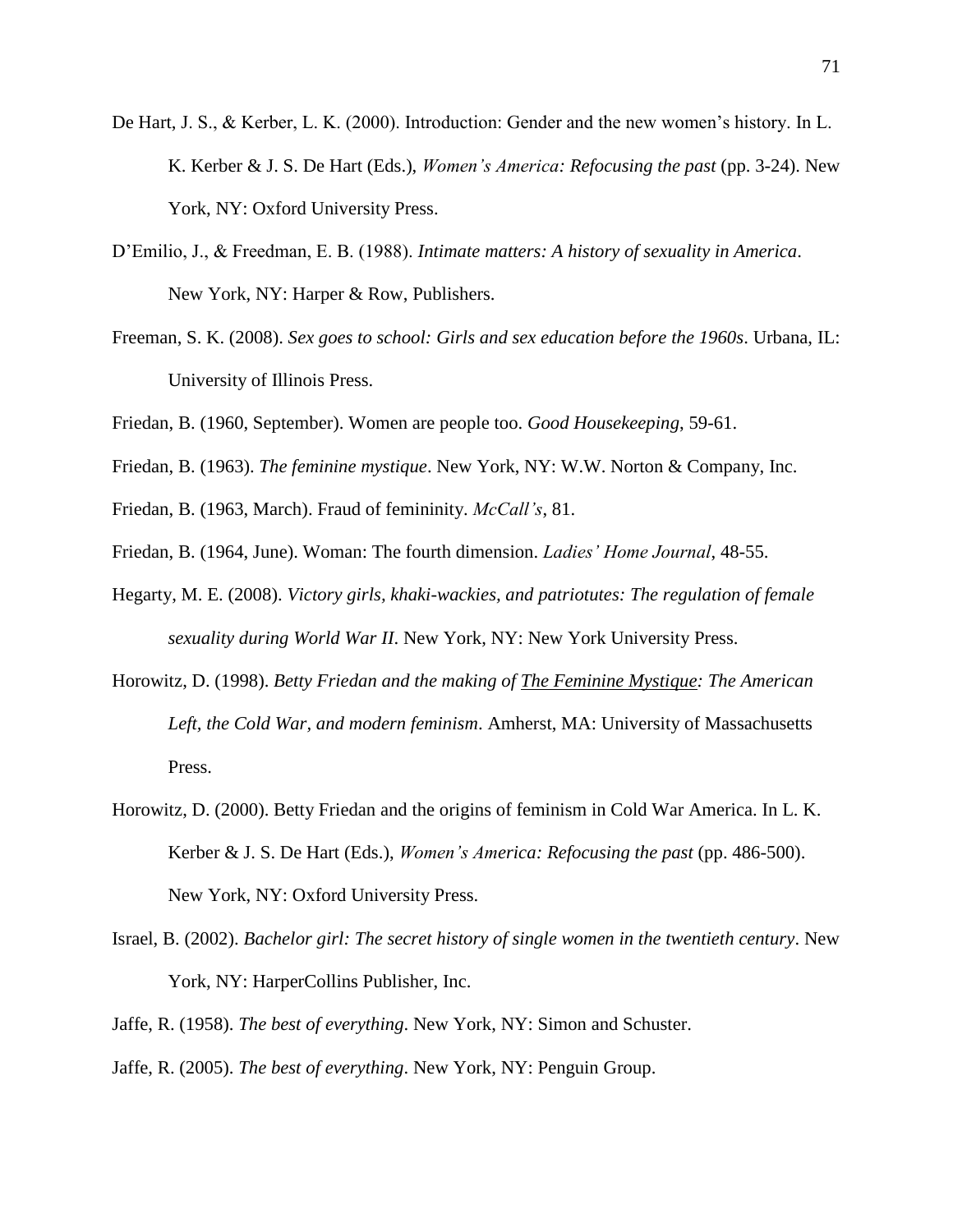- Jarvis, C. S. (2004). *The male body at war: American masculinity during World War II*. Dekalb, IL: Northern Illinois University Press.
- Kinsey, A. C., Pomeroy, W. B., & Martin, C. E. (1948). *Sexual behavior in the human male*. Philadelphia, PA: W. B. Saunders.
- Kinsey, A. C., Pomeroy, W. B., Martin, C. E., & Gebhard, P. H. (1953). *Sexual behavior in the human female*. Philadelphia, PA: W. B. Saunders.
- Leder, J. M. (2009). *Thanks for the memories: Love, sex and World War II*. Portsmouth, NH: Greenwood Publishing Group.
- Lighter, J. E. (1994). *Random House historical dictionary of American slang, Vol. 1: A-G*. New York, NY: Random House Publishing.
- Littauer, A. H. (2015). *Bad girls: Young women, sex, and rebellion before the sixties*. Chapel Hill, NC: The University of North Carolina Press.
- May, E. T. (2010). *America and the pill*. New York, NY: Basic Books, A Member of the Perseus Books Group.
- Metalious, G. (1956). *Peyton place*. New York, NY: Simon and Schuster.
- McEnaney, L. (2000). Atomic age motherhood: Maternalism and militarism in the 1950s. In L. K. Kerber & J. S. De Hart (Eds.), *Women's America: Refocusing the past* (pp. 448-454). New York, NY: Oxford University Press.
- Moran, J. P. (2000). *Teaching sex: The shaping of adolescence in the 20th Century*. Cambridge, MA: Harvard University Press.
- Nash, I. (2006). *American sweethearts: Teenage girls in twentieth-century popular culture*. Bloomington, IN: Indiana University Press.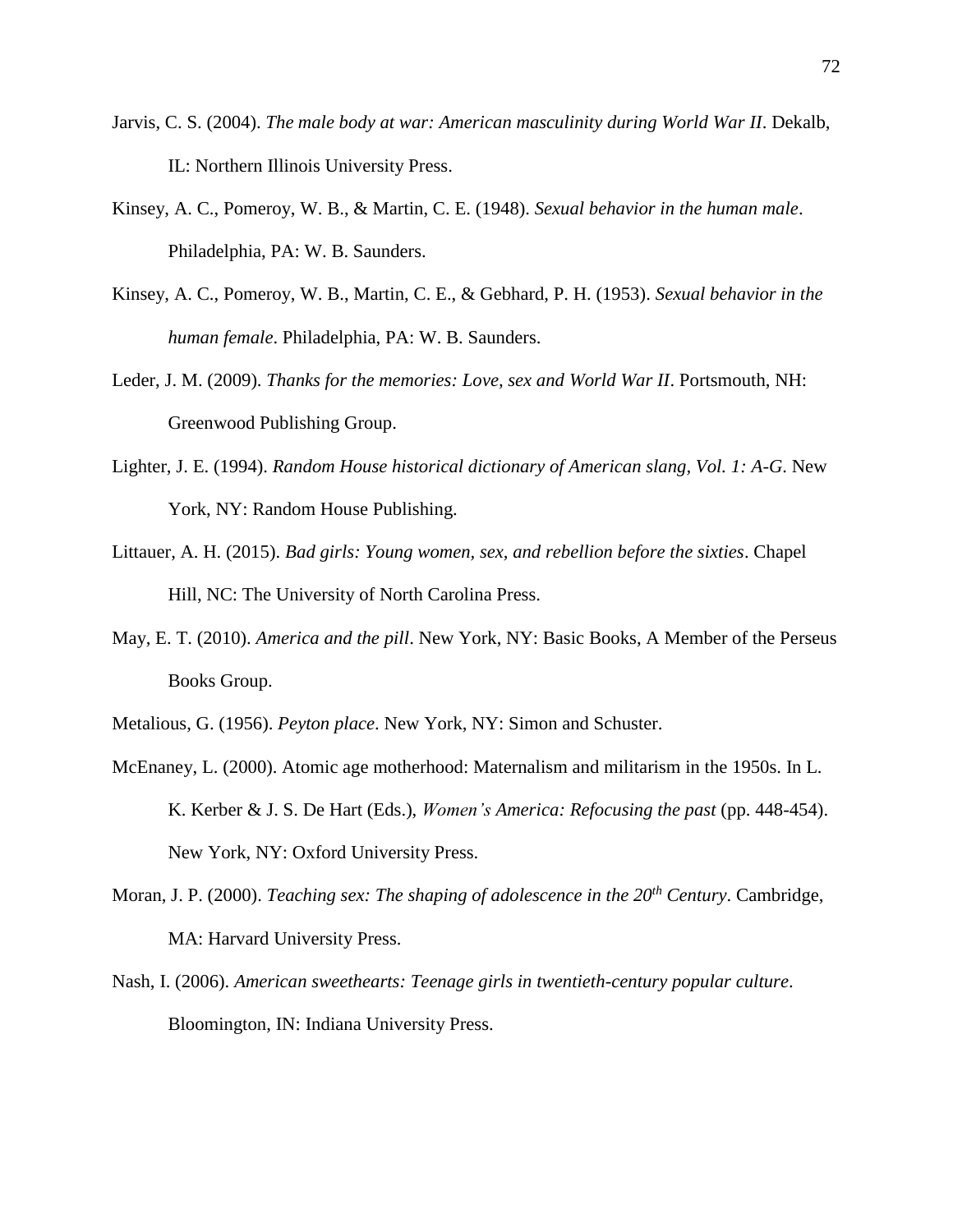- Peril, L. (2006). *College girls: Bluestockings, sex kittens, and coeds, then and now*. New York, NY: W.W. Norton & Company, Inc.
- Petigny, A. (2004). Illegitimacy, postwar psychology, and the reperiodization of the sexual revolution. *Journal of Social History, 38*(1), 63-79.
- Reumann, M. G. (2005). *American sexual character: Sex, gender, and national identity in the Kinsey Reports*. Berkeley, CA: University of California Press.
- Rosenberg, R. (2004). *Changing the subject: How the women of Columbia shaped the way we think about sex and politics*. New York, NY: Columbia University Press.
- Schrum, K. (2004). *Some wore bobby socks: The emergence of teenage girls' culture, 1920- 1945*. New York, NY: Palgrave Macmillan.
- Spurlock, J. C. (2016). *Youth and sexuality in the twentieth century United States*. New York, NY: Routledge.
- Waller, W. (1937). The rating and dating complex. *American Sociological Review, 2*(5), 727- 734.
- Winchell, M. K. (2008). *Good girls, good food, good fun: The story of USO hostesses during World War II*. Chapel Hill, NC: The University of North Carolina Press.
- Zimmerman, J. (2015). *Too hot to handle: A global history of sex education*. Princeton, NJ: Princeton University Press.